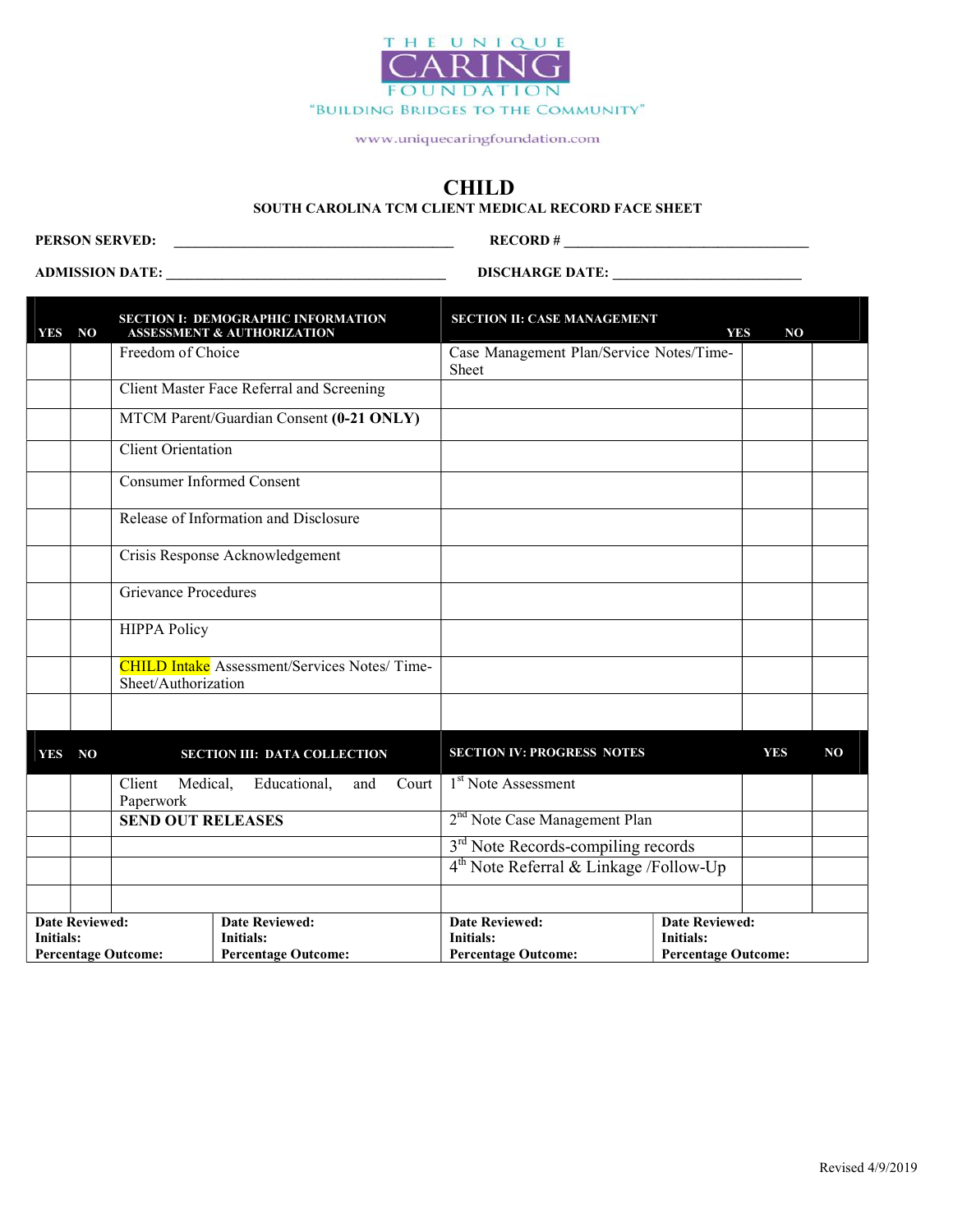

www.uniquecaringfoundation.com Consumer Name: \_\_\_\_\_\_\_\_\_\_\_\_\_ \_\_\_\_\_\_\_\_\_\_\_ Record #: \_\_\_\_\_\_\_\_\_\_\_\_ MID #:

# SECTION I: DEMOGRAPHIC INFORMATION

Freedom of Choice

Client Master Face Sheet/Screening

MTCM Parent/Guardian Consent (0-21 ONLY)

Client Orientation

Consumer Informed Consent

Crisis Response Acknowledgement

Release of Information and Disclosure

Grievance Procedures

HIPPA Policy

CHILD Intake Assessment/Services Notes/ Time-Sheet/Authorization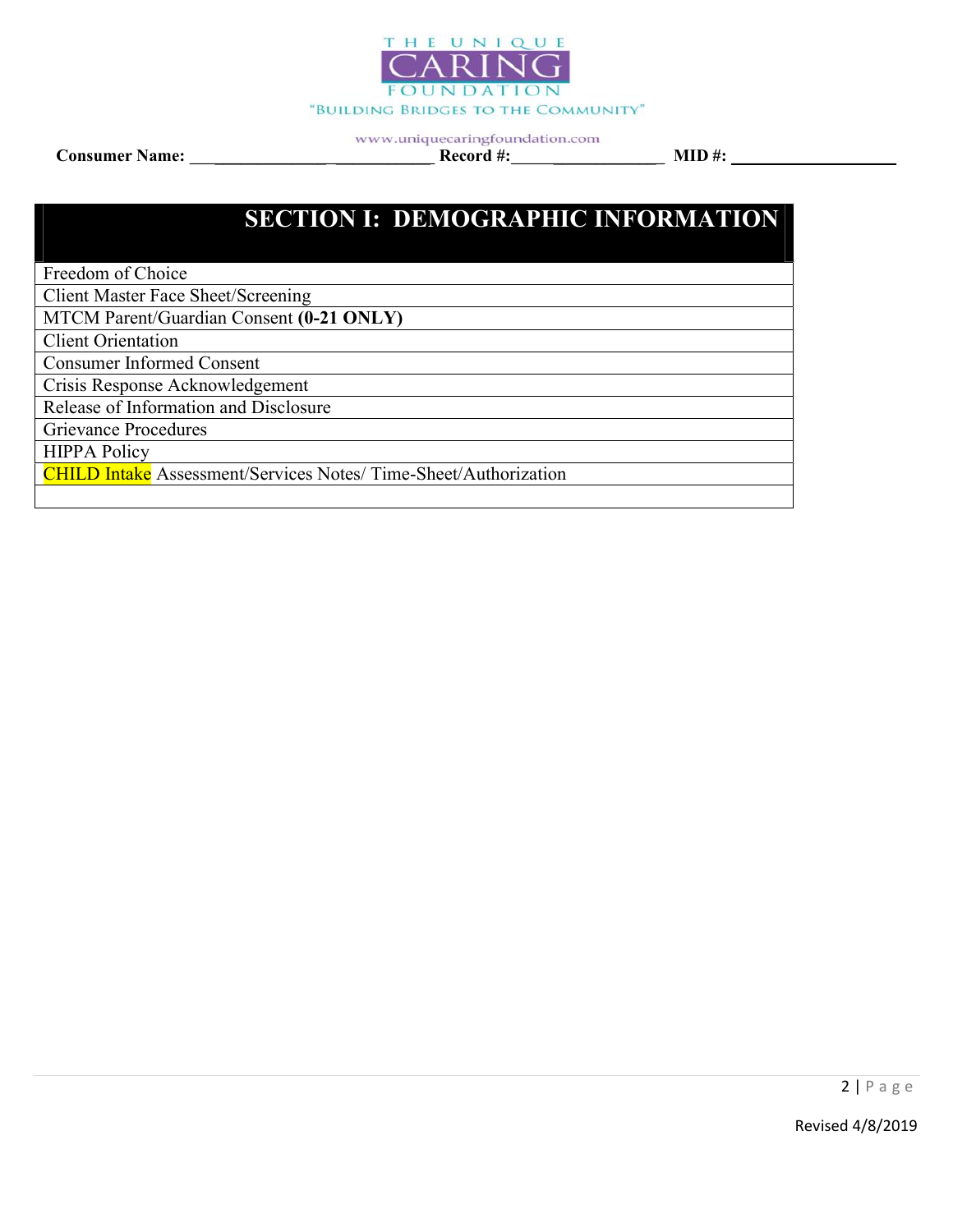

| CLIENT SCREENING AND REFERRAL                                     |                          | DATE:                              |                                                  |  |  |
|-------------------------------------------------------------------|--------------------------|------------------------------------|--------------------------------------------------|--|--|
| <b>First Name:</b>                                                |                          | Race:                              |                                                  |  |  |
| Middle Initial:                                                   |                          | Gender:                            | Date of Birth:                                   |  |  |
| Last Name:                                                        |                          |                                    | Check if speaks English: $\Box$ Yes<br>$\Box$ No |  |  |
| Suffix:                                                           |                          | If not, primary language:          |                                                  |  |  |
| $SS#$ :                                                           | <b>Marital Status:</b>   | <b>Employer</b> (adults only):     |                                                  |  |  |
| <b>Home Phone Number</b>                                          | <b>Cell Phone Number</b> | Occupation (adult only):           |                                                  |  |  |
| Medicaid #:                                                       |                          | School:                            | <b>Grade Level</b>                               |  |  |
| Medicare#                                                         |                          | Allergies:                         |                                                  |  |  |
| Other Insurance #:                                                |                          | <b>Symptoms/Adverse Reactions:</b> |                                                  |  |  |
| <b>Target Population:</b>                                         |                          | <b>Reason for Referral:</b>        |                                                  |  |  |
| <b>Emergency Contact</b><br>Name<br><b>Address</b><br>Telephone # |                          |                                    |                                                  |  |  |
| PERMANENT ADDRESS                                                 |                          | <b>MAILING ADDRESS</b>             |                                                  |  |  |
| Street:                                                           |                          | Street:                            |                                                  |  |  |
| City:                                                             |                          | City:                              |                                                  |  |  |
| State:                                                            |                          | State:                             |                                                  |  |  |
| $\overline{\mathrm{Zip:}}$                                        |                          | Zip:                               |                                                  |  |  |
| County:                                                           |                          | County:                            |                                                  |  |  |
| <b>Home Phone Number:</b>                                         |                          |                                    |                                                  |  |  |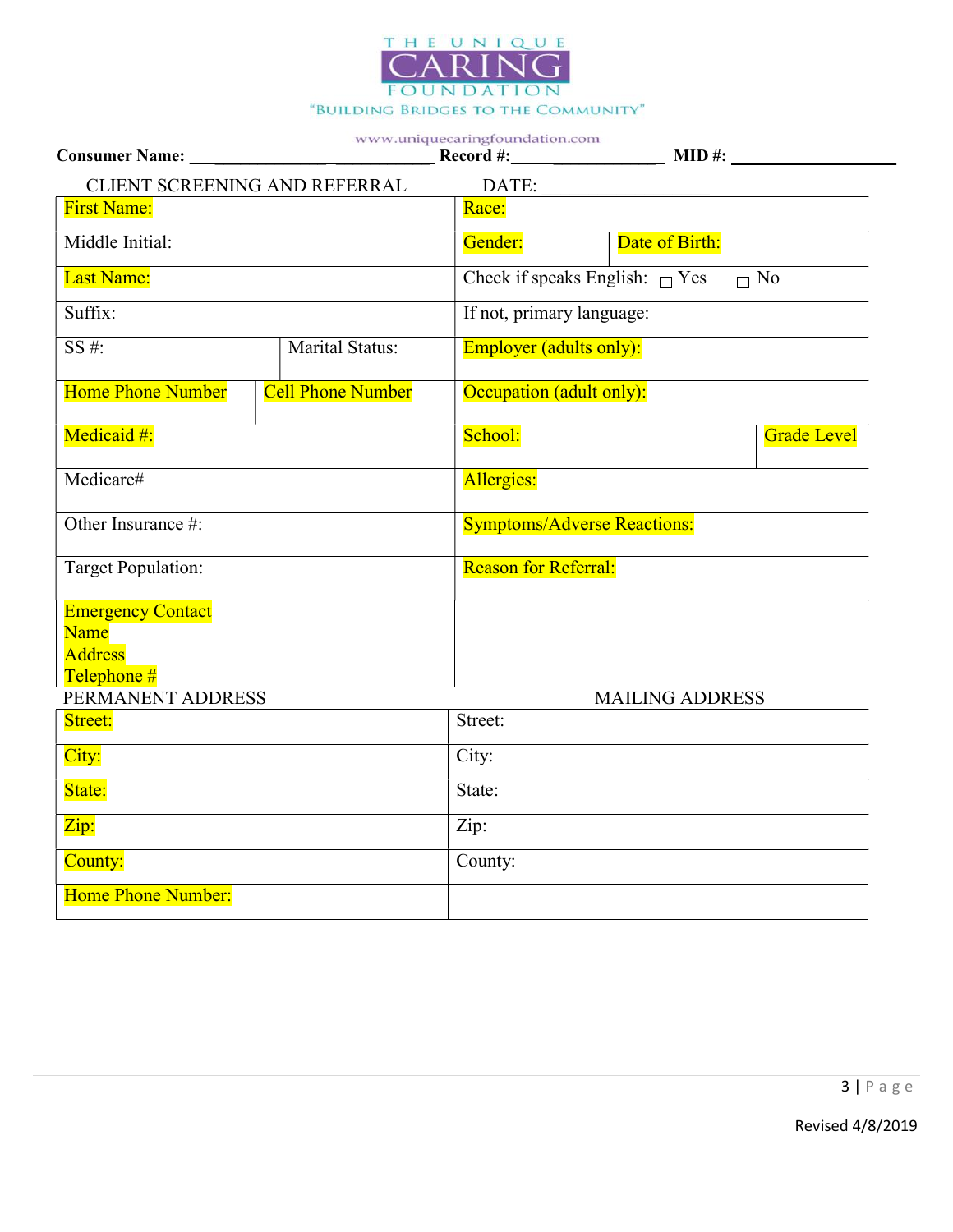

#### www.uniquecaringfoundation.com Consumer Name: \_\_\_\_\_\_\_\_\_\_\_\_\_ \_\_\_\_\_\_\_\_\_\_\_ Record #: \_\_\_\_\_\_\_\_\_\_\_\_ MID #:

| PRESENT LOCATION                                                                                      |                                                | <b>CONTACT PERSON</b> |  |  |  |
|-------------------------------------------------------------------------------------------------------|------------------------------------------------|-----------------------|--|--|--|
| Facility:                                                                                             | Alternate Contact : $\bigcap$ Yes $\bigcap$ No |                       |  |  |  |
| Street:                                                                                               | Name:                                          | Relationship:         |  |  |  |
| City<br>Zip<br><b>State</b>                                                                           | Primary phone:                                 | Alternate phone:      |  |  |  |
| <b>Admission Date:</b>                                                                                | <b>Discharge Date:</b>                         |                       |  |  |  |
| Any current mental health services (agency, service, and contact information):                        |                                                |                       |  |  |  |
| Current Behaviors, Issues or Concerns:                                                                |                                                |                       |  |  |  |
| Past History of behaviors, Issues, or Concerns:                                                       |                                                |                       |  |  |  |
| Is there a current or past substance abuse? _ Yes _ No Drug of Choice:                                |                                                |                       |  |  |  |
| Initial Assessment Appointment with Unique Caring Foundation:                                         |                                                |                       |  |  |  |
| Unique Caring Foundation is able to provide services for consumer at this time: YES<br>N <sub>O</sub> |                                                |                       |  |  |  |
| If NO please provide a brief explanation:                                                             |                                                |                       |  |  |  |

Screened by: \_\_\_\_\_\_\_\_\_\_\_\_\_\_\_\_\_\_\_\_\_\_\_\_\_\_\_\_\_\_\_\_\_\_\_\_\_\_\_\_ Date: \_\_\_\_\_\_\_\_\_\_\_\_\_\_\_\_\_\_\_\_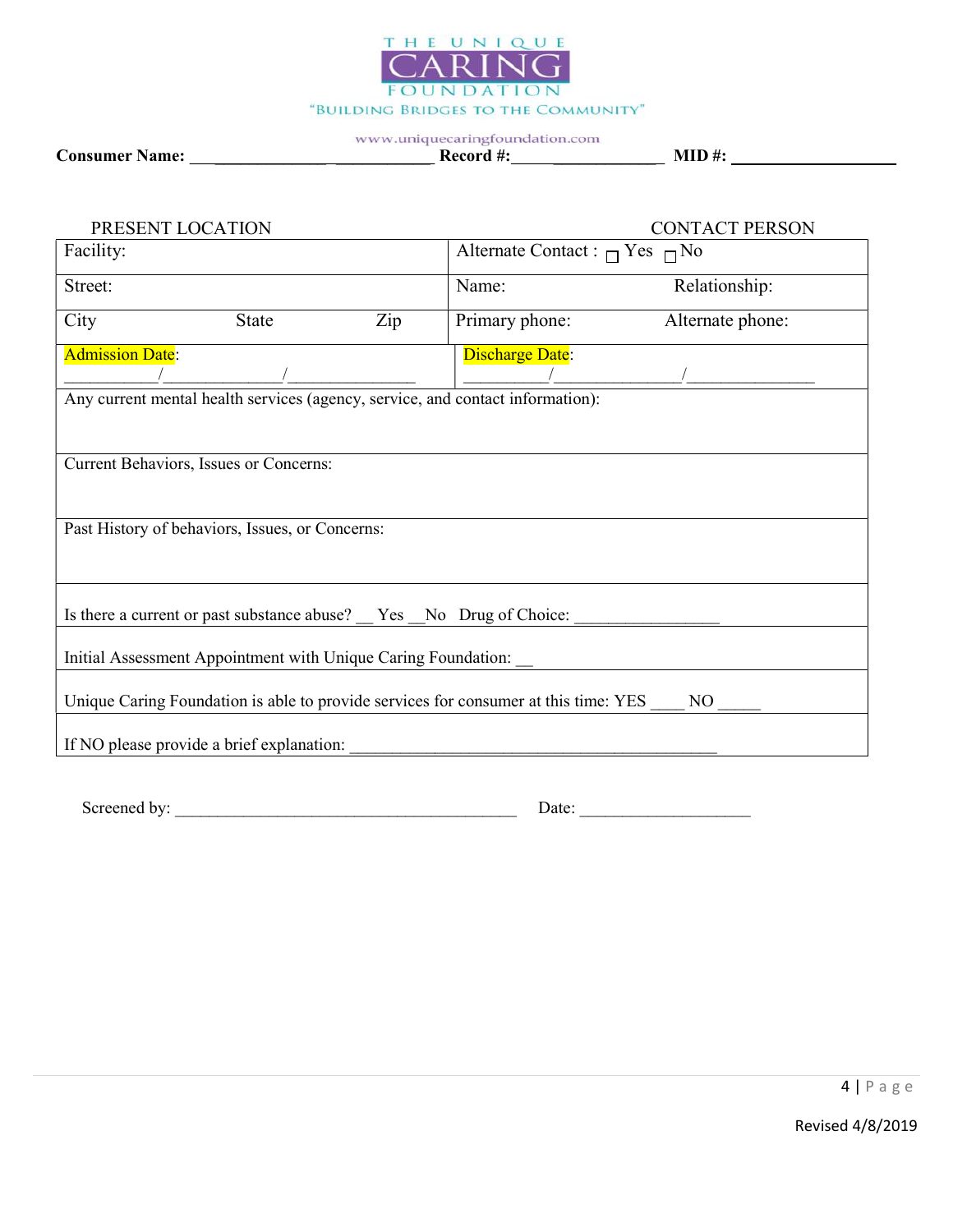

Consumer Name: \_\_\_\_\_\_\_\_\_\_\_\_\_ \_\_\_\_\_\_\_\_\_\_\_ Record #: \_\_\_\_\_\_\_\_\_\_\_\_ MID #: South Carolina Department of Health and Human Services

# **FREEDOM OF CHOICE**

This form should be completed after MTCM eligibility determinations have been made.

I have been informed of the Medicaid Targeted Case Management (MTCM) services available to me or my child. I understand I have a right to choose the provider of Medicaid Targeted Case Management services, and I have been given the opportunity to choose between enrolled Medicaid providers in my community setting.

As long as I remain eligible for MTCM services, I will continue to have the opportunity to choose between qualified MTCM providers.

I understand that I have the right to refuse MTCM services. Refusal of MTCM services does not prevent me from receiving other Medicaid services for which I may qualify.

I agree to receive Medicaid Targeted Case Management services for

| <b>Beneficiary Name</b> |  |
|-------------------------|--|
|-------------------------|--|

**Medicaid Number** 

I select

Name of Provider

I decline Medicaid Targeted Case Management. Services

**Beneficiary Name** 

Signature of recipient

**Medicaid Number** 

Date signed (month, day, year)

as my provider for MTCM Services.

Signature of: (check one) Family Guardian \_\_ Witness

Signature of Case Manager

Date signed (month, day, year)

Date signed (month, day, year)

DISTRIBUTION: Original - Provider Case File

**Beneficiary Copy** 

5 | P a g e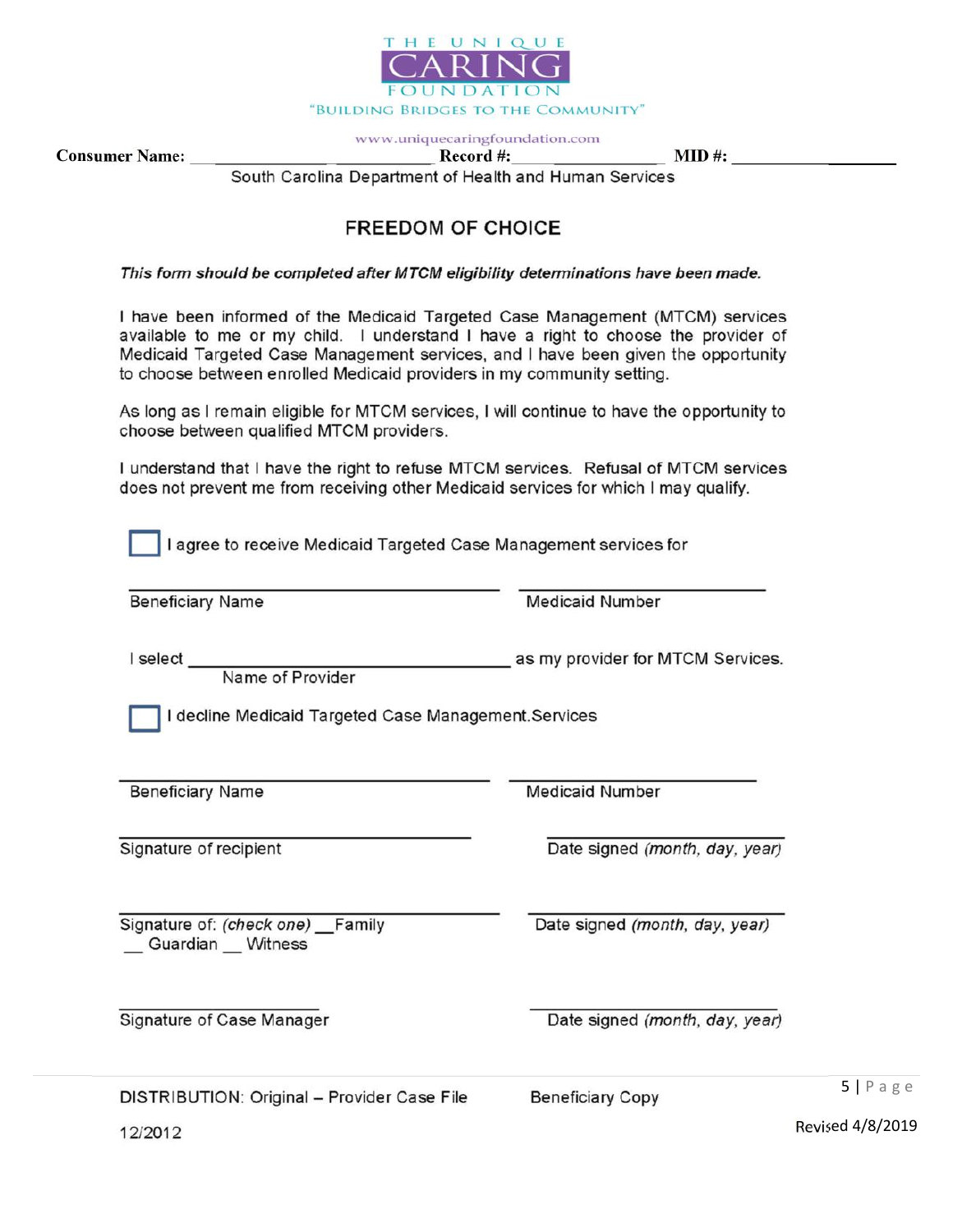

Date of Birth:

Consumer Name: \_\_\_\_\_\_\_\_\_\_\_\_\_ \_\_\_\_\_\_\_\_\_\_\_ Record #: \_\_\_\_\_\_\_\_\_\_\_\_ MID #: Parent/Caregiver/Guardian Agreement to Participate in **MTCM Services** 

> Name of Beneficiary: **Medicaid Number:**

#### What are Medicaid Targeted Case Management (MTCM) Services?

Medicaid Targeted Case Management (MTCM) is a means for achieving beneficiary wellness through communication, education and services identification and referral. MTCM is a time-limited process that provides an organized and structured process for moving beneficiaries toward the goal of self-sufficiency.

- . The MTCM process is a shared partnership between the beneficiary's parent/caregiver/guardian and the case manager.
- Parents/Caregivers/Guardians are actively involved in all phases of the process assessment, planning, problem solving and identification of resources.
- MTCM ensures available resources are efficiently accessed and being used in a timely and cost effective manner.

#### South Carolina Medicaid allows provision of MTCM services to the following target population(s):

- . Individuals with Intellectual and Related Disabilities
- At Risk Children
- $\bullet$ Adults with Serious and Persistent Mental Illness
- At Risk Pregnant Women and Infants
- Individuals with Psychoactive Substance Disorder  $\bullet$
- Individuals at Risk for Genetic Disorders  $\bullet$
- Individuals with Head and Spinal Cord Injuries and Related Disabilities
- Individuals with Sensory Impairments
- Adults with Functional Impairments  $\bullet$

#### The provider has provided adequate explanation to me that my child meets criteria for the following MTCM target population group(s):

(Circle one)

1) Yes 2) No, I need further explanation

#### What does South Carolina Medicaid expect of you?

A. You will be asked to:

- Whenever possible, access your child's treatment needs on your own; MTCM is only for when you are unable to do this on your own or with the support of family and friends.
- Participate in case management planning meetings.
- Monitor your child's case management needs and report these to your child's MTCM case manager
- B. You will be provided with links to community resources that may support you and your family and you will be expected to reach out to those organizations.
- C. Based on your child's needs, you may be asked to engage in other specific interventions by your child's MTCM service provider

#### What can you expect of your MTCM provider?

You can expect your provider to:

- Explain the purpose of all interventions in language that you understand
- Explain all known benefits and risks of the interventions in language that you understand
- Treat you and all your family members with respect
- Treat you as an essential member of the treatment team

6 | P a g e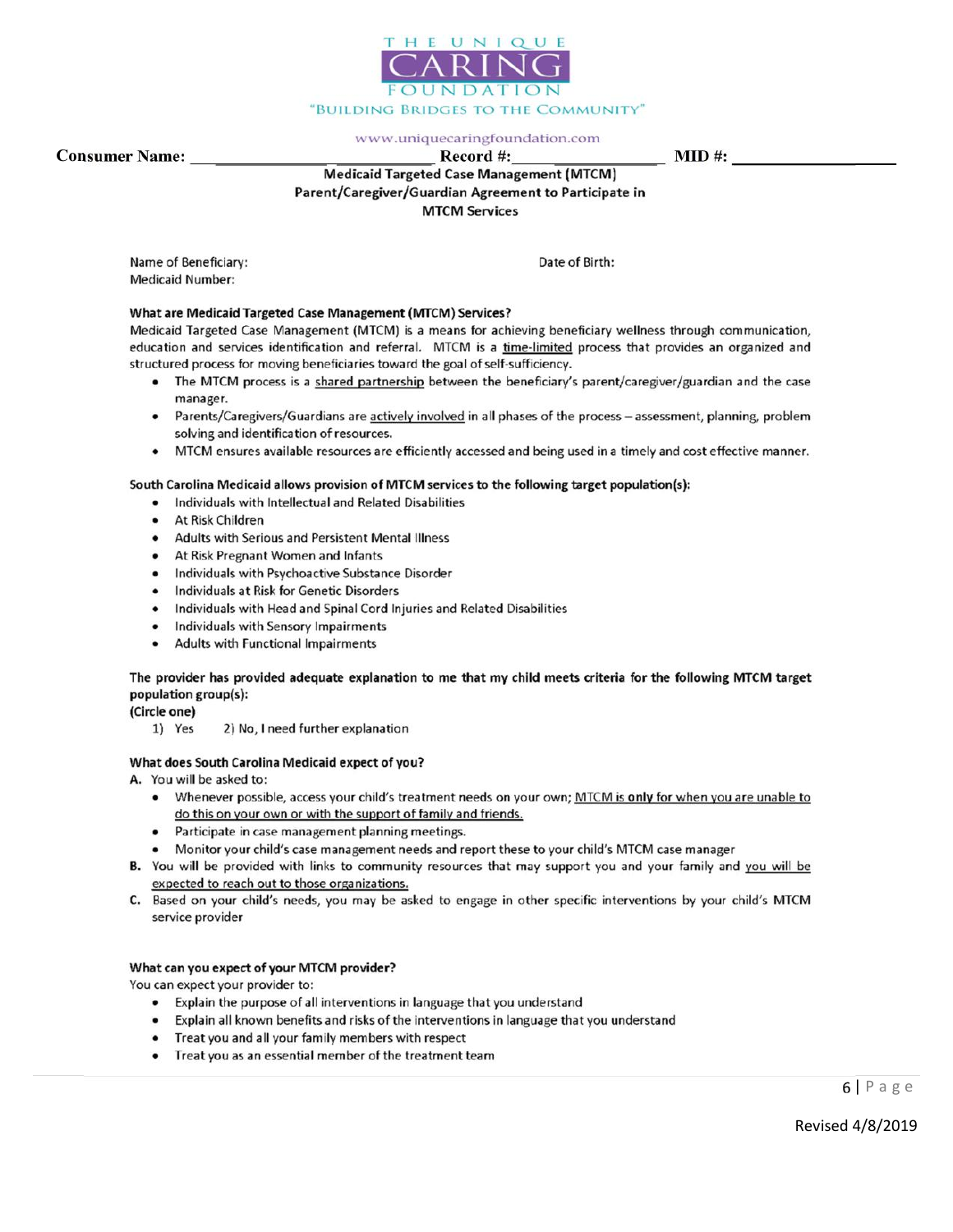

## Consumer Name: \_\_\_\_\_\_\_\_\_\_\_\_\_ \_\_\_\_\_\_\_\_\_\_\_ Record #: \_\_\_\_\_\_\_\_\_\_\_\_ MID #:

- Coordinate times and frequency of visits with you and to let you know in advance if he/she has to cancel or reschedule a visit
- Discuss the child's progress with you during every visit
- Answer any questions you have regarding the child's treatment
- Respond to all concerns you express to them in a timely and respectful manner
- $\bullet$ Provide information about community resources

Because your participation is a key to success, you will be asked to confirm your willingness to participate in these services every ninety (90) days.

By signing this form, I:

- Agree that I as parent/caregiver guardian need MTCM on behalf of my child in the following areas:
- Give permission for , the beneficiary, to participate in the following recommended MTCM Services:
- Acknowledge that the provider has explained the target population(s) in which my child meets criteria and how  $\bullet$ he or she meets that criteria.

I understand that at any time I can let staff know, either verbally in or writing, that I (a) no longer wish to participate in these services and/or (b) no longer wish for the child to receive these services. I further understand that services can be immediately terminated upon my request unless these services are court ordered.

Printed Name of Parent/Caregiver/Guardian

Relationship to Beneficiary

Signature of Parent/Caregiver/Guardian

Date

I hereby attest that I have provided adequate explanation of: the criteria for the identified MTCM target population to the Parent/Caregiver/Guardian; how the child meets this criteria; and (as applicable) that the child will be receiving behavioral health services.

Printed Name of Staff

Signature and Credentials of Staff

Date

Name of Provider

Parent/Caregiver/Gardentian Agreement to Participate in MTCM Services 01/2016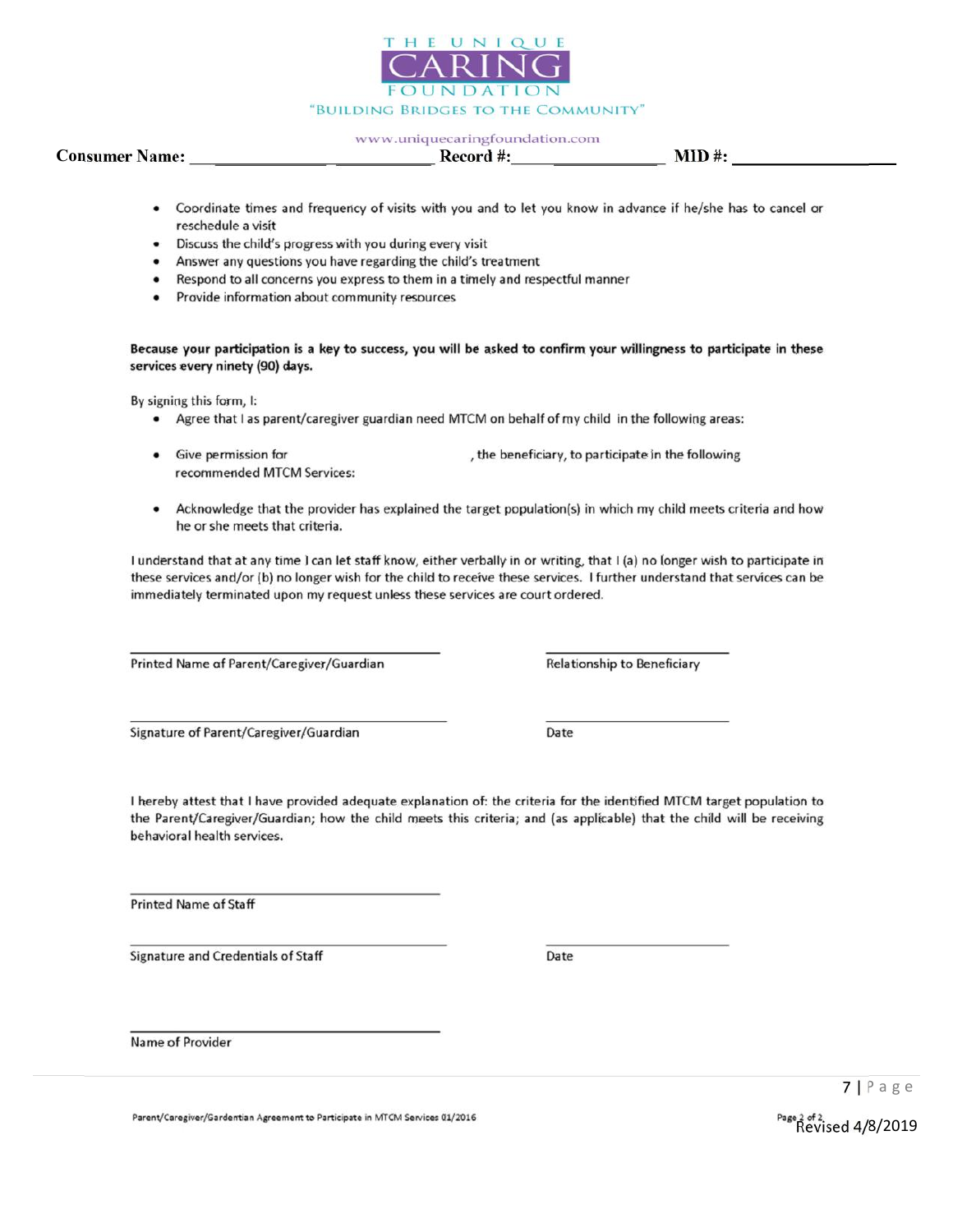

Consumer Name:  $\qquad \qquad$  Record #:  $\qquad \qquad$  MID #:

# CLIENT ORIENTATION FORM

As a client of Unique Caring Foundation, upon admission I have been instructed in or given written materials regarding:

- Rights and responsibilities of the person served.
- Grievance and appeal procedures.
- Ways in which input is given regarding:
	- (a) The quality of care.
	- (b) Achievement of outcomes.
	- (c) Satisfaction of the person served.
- An explanation of the organization's:
	- (1) Services and activities.
	- (2) Expectations.
	- (3) Hours of operation.
	- (4) Access to after-hour services.
	- (5) Code of ethics.
	- (6) Confidentiality policy.
	- (7) Requirements for follow-up for the mandated person served, regardless of his or her discharge outcome.
- An explanation of any and all financial obligations, fees, and financial arrangements for services provided by the organization.
- Familiarization with the premises, including emergency exits and/or shelters, fire suppression equipment, and first aid kits.
- The program's policies regarding:
	- (1) The use of seclusion or restraint.
	- (2) Smoking.
	- (3) Illicit or licit drugs brought into the program.
	- (4) Weapons brought into the program.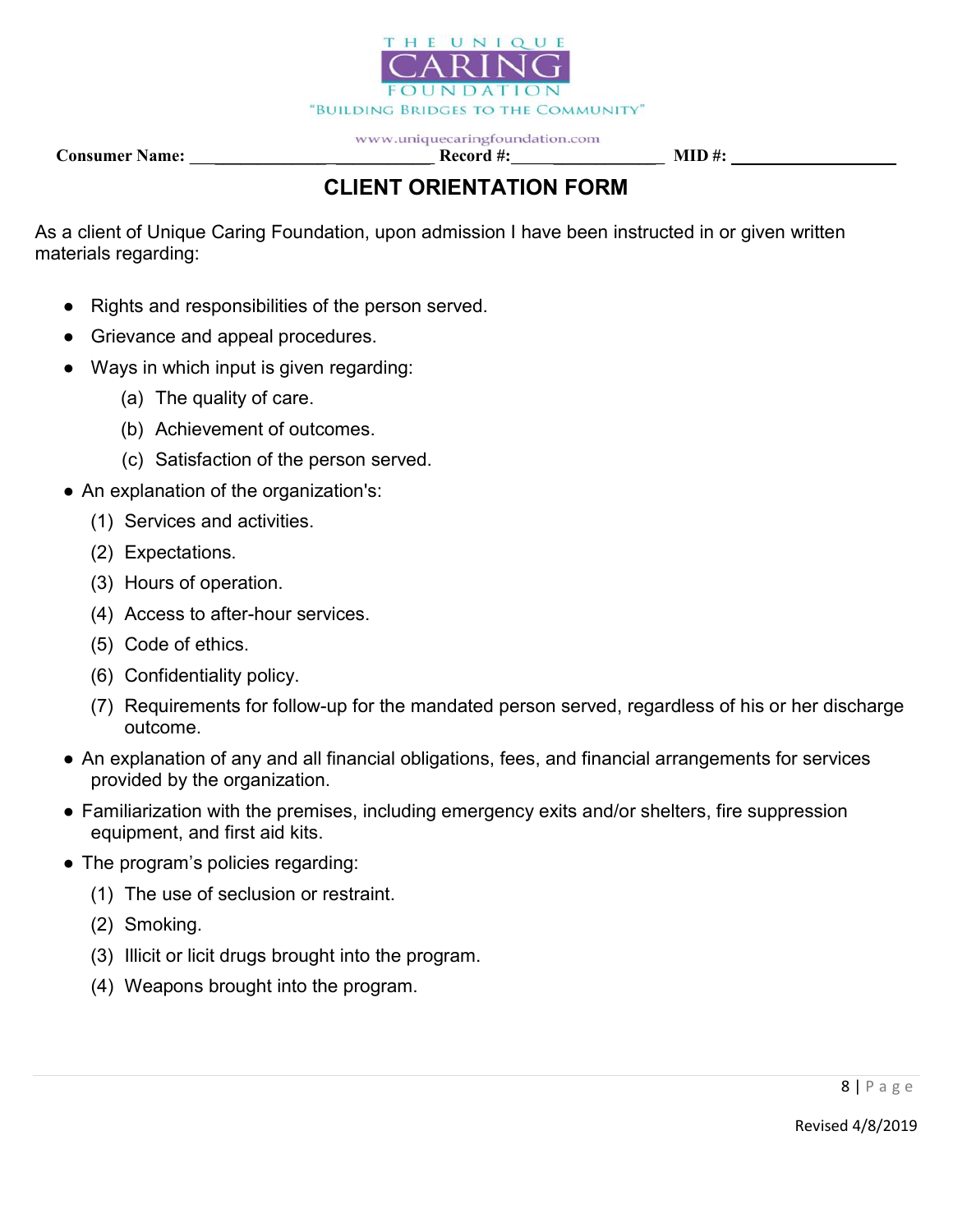

Consumer Name: \_\_\_\_\_\_\_\_\_\_\_\_\_ \_\_\_\_\_\_\_\_\_\_\_ Record #: \_\_\_\_\_\_\_\_\_\_\_\_ MID #:

# CLIENT ORIENTATION FORM (Cont'd)

- (5) Abuse and Neglect
- Identification of the person responsible for service coordination.
- A copy of the program rules to the person served that identifies the following:
	- (1) Any restrictions the program may place on the person served.
	- (2) Events, behaviors, or attitudes that may lead to the loss of rights or privileges for the person served.
	- (3) Means by which the person served may regain rights or privileges that have been restricted.
- Education regarding advance directives, if appropriate.
- Identification of the purpose and process of the assessment.
- A description of how the individual plan will be developed and the person's participation in it.
- Information regarding transition criteria and procedures.
- When applicable, an explanation of the organization's services and activities include:
	- (1) Expectations for consistent court appearances.
	- (2) Identification of therapeutic interventions, including:
		- (a) Sanctions.
		- (b) Interventions.
		- (c) Incentives.
		- (d) Administrative discharge criteria.

| Consumer:                       | Date: |
|---------------------------------|-------|
| Legal Guardian:                 | Date: |
| Unique Caring Foundation Staff: | Date: |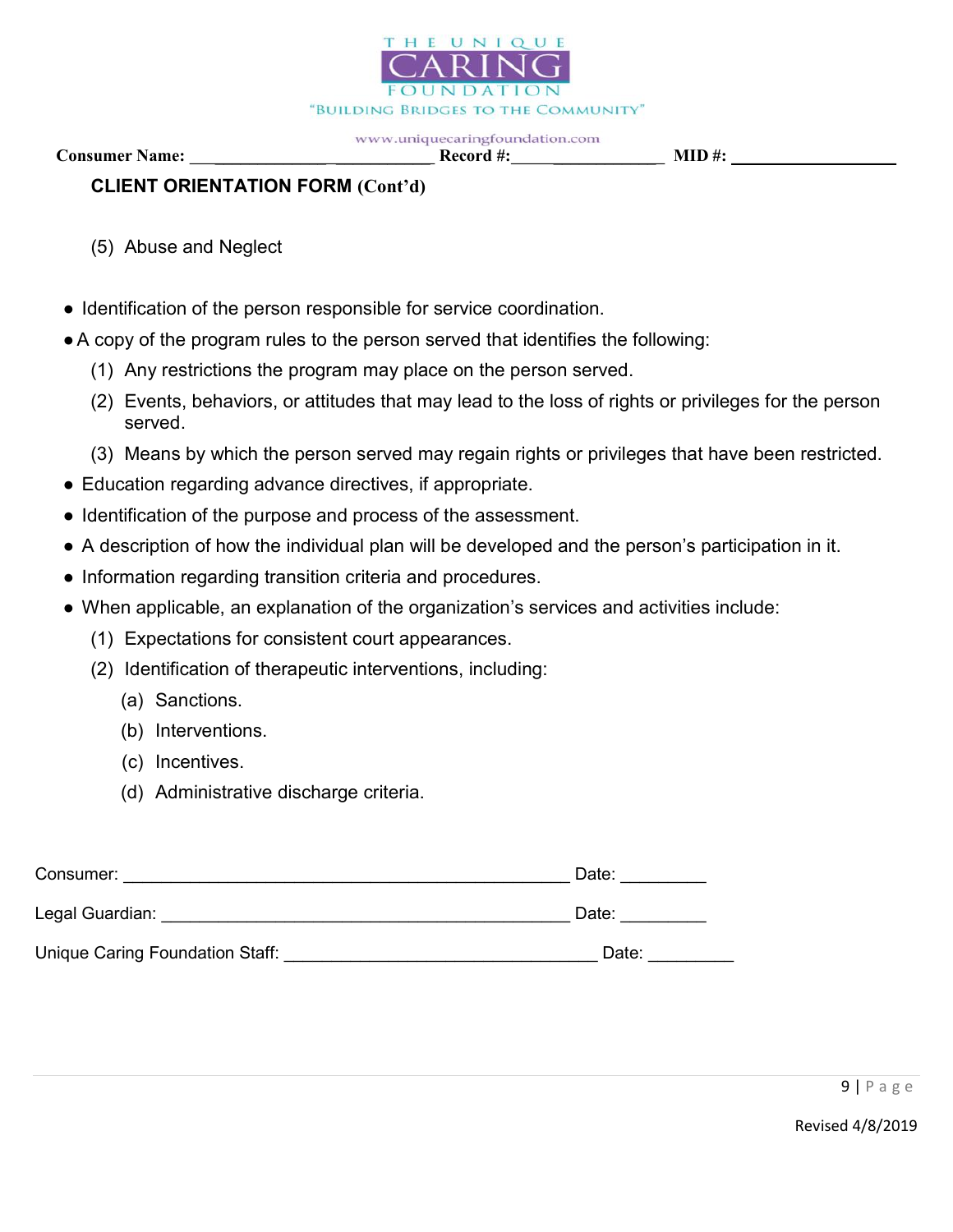

#### www.uniquecaringfoundation.com Consumer Name: \_\_\_\_\_\_\_\_\_\_\_\_\_ \_\_\_\_\_\_\_\_\_\_\_ Record #: \_\_\_\_\_\_\_\_\_\_\_\_ MID #:

## Consumer Informed Consent

Program Consent: After clear explanation of program structure, rules, and expectations, I give consent for

to receive MTCM: *PLEASE INITIAL EACH CONSENT* 

 I understand that this consent is voluntary and that it may be withdrawn with written notification at any time. Interventions: I agree to allow Unique Caring Foundation staff to implement professionally accepted methods of

interventions as indicated by the consumer's and programs mutually agreed upon therapeutic treatment/goal plans. It is the policy of Unique Caring Foundation that physical restraint of consumers and isolation time-out will be avoided. In an emergency where the staff member has exhausted verbal de-escalation techniques and a consumer is still being physically aggressive, a threat to self and others, or destroying property, the staff member will call 911 and request intervention by law enforcement. The potential benefits of interventions, though not guaranteed, are the alleviation of mental health and/or substance abuse symptoms necessitating the need for treatment. The risks of the service are discussing and addressing challenging symptoms associated with diagnoses and the potential emotional discomfort that this may cause. Unique Caring Foundation does not condone the use of experimental interventions or medications. You have the right to be informed about the potential risks and benefits of all services and interventions provided by Unique Caring Foundation

Missed Appointments: The importance of regular attendance in treatment services has been explained to me. I understand that if I fail to keep appointments or attend treatments regularly, Unique Caring Foundation staff will meet with me for consideration of program options, up to and including service termination.

Transport: I give permission and consent for the consumer named to be transported by program personnel. Transportation allows the consumer named to participate in outings, events, appointments, and be transported to and from home and other program activities. I release Unique Caring Foundation and its employees from any liability for accident/injury to the consumer named and give permission for transportation.

First Aid/Medication Administration: I authorize Unique Caring Foundation to provide and render first aid assistance to the consumer as deemed necessary by trained and certified staff. I understand that, during the time staff is with the identified consumer, outside of services in which professionals trained in the administration of medication are present, staff will not administer medication.

\*\*Emergency Care: I authorize Unique Caring Foundation to obtain emergency medical, dental or mental health care for this consumer, if needed, until such times that I can be reached to authorize further care.

**Emergency Contact:** I have received a copy of the Emergency Contact sheet that provides me with information on how to get assistance if a behavioral health crisis should occur.

HIPAA/Confidentiality: I have received a copy of Unique Caring Foundation's Notice of Privacy Practices and understand that Unique Caring Foundation has the right to revise these practices as necessary and will notify me of any such changes. I am aware that I may request a copy of a notice of privacy practices at any time.

\_\_\_\_\_\_\_\_Clients' Rights: I have received a copy of Unique Caring Foundation's Clients Rights and Handbook for Persons Served which includes a summary of program rules, policies and guidelines for Unique Caring Foundation My rights have been explained and I had the opportunity to ask questions. I understand that if I feel my rights have been violated, I am encouraged to seek assistance or file a complaint with the QM Director of Unique Caring Foundation, The LME or Disability Rights of South Carolina.

Acceptance: I (we) have read and/or have been clearly explained the terms, conditions, and agreements of this informed consent agreement and voluntarily accept them as stated or amended as specified below. This agreement may be withdrawn at any time, but will not exceed one year after the date signed.

|  | <b>**Preferred Physician:</b> |  |
|--|-------------------------------|--|
|  |                               |  |

Address:

| Phone Number: |  |  |  |
|---------------|--|--|--|
|               |  |  |  |

| <b>**Preferred Dentist:</b> |  |
|-----------------------------|--|
| Address:                    |  |

Phone Number: **Example 20** and 20 and 20 and 20 and 20 and 20 and 20 and 20 and 20 and 20 and 20 and 20 and 20 and 20 and 20 and 20 and 20 and 20 and 20 and 20 and 20 and 20 and 20 and 20 and 20 and 20 and 20 and 20 and 20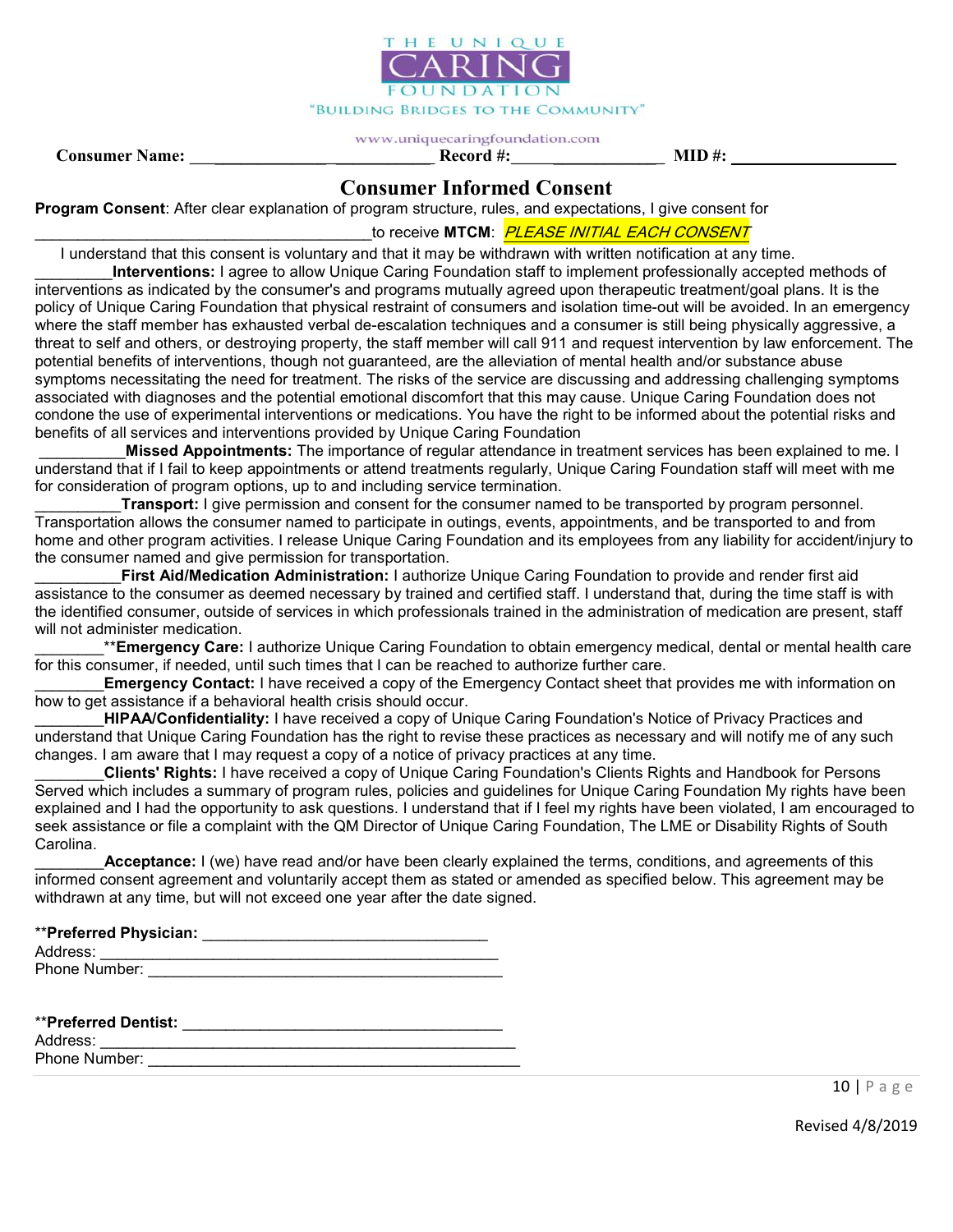

|                                                                         | $\textbf{Record}\#:\qquad \qquad \qquad$ | $\bf{MID}$ #:      |  |
|-------------------------------------------------------------------------|------------------------------------------|--------------------|--|
|                                                                         |                                          |                    |  |
| Preferred Hospital:                                                     |                                          |                    |  |
| Address:<br><u> 1989 - Johann Stoff, amerikansk politiker (d. 1989)</u> |                                          |                    |  |
|                                                                         |                                          |                    |  |
|                                                                         |                                          | Date: ____________ |  |
| Legal Guardian: __________________________________                      | Date:                                    |                    |  |
| Unique Caring Foundation Staff:                                         |                                          | Date:              |  |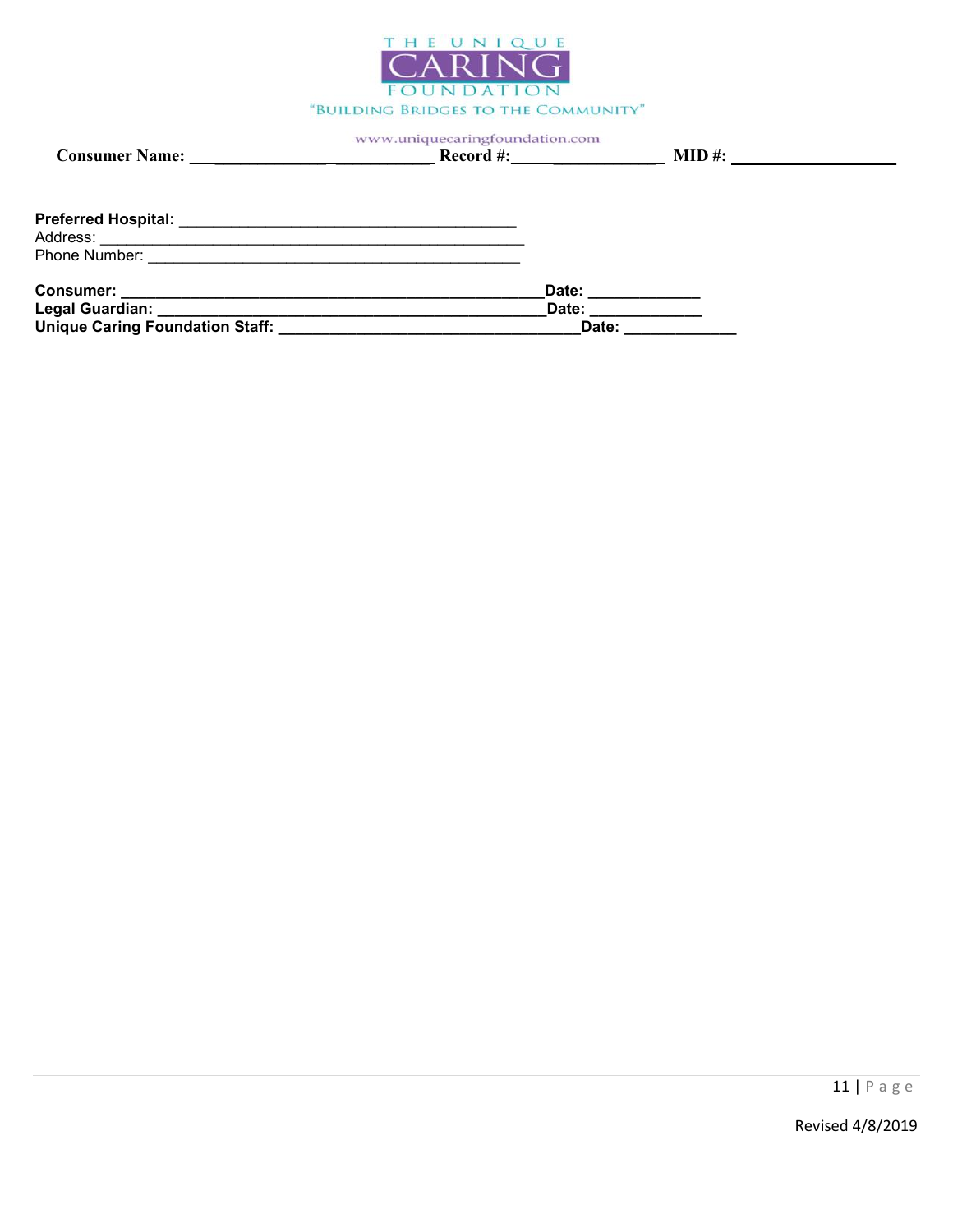

|                                                                                                                                                                                                                                                                        | www.uniquecaringfoundation.com                                                                                                                                          |     |
|------------------------------------------------------------------------------------------------------------------------------------------------------------------------------------------------------------------------------------------------------------------------|-------------------------------------------------------------------------------------------------------------------------------------------------------------------------|-----|
|                                                                                                                                                                                                                                                                        | <b>Release of Information</b>                                                                                                                                           |     |
| Client's Name: Record Number _ MID #:                                                                                                                                                                                                                                  |                                                                                                                                                                         |     |
| Address: City:                                                                                                                                                                                                                                                         |                                                                                                                                                                         |     |
| State: SC Zip: Phone:                                                                                                                                                                                                                                                  |                                                                                                                                                                         |     |
|                                                                                                                                                                                                                                                                        |                                                                                                                                                                         | to: |
| $\begin{array}{ccc} \text{(send)} & \text{(receive)} \text{ the following} & \text{(to)} \end{array}$                                                                                                                                                                  | (from)                                                                                                                                                                  |     |
| Name: Unique Caring Foundation 518 North Ave, Suite D Rock Hill, SC 29732                                                                                                                                                                                              |                                                                                                                                                                         |     |
| _Academic testing results<br>Behavior programs<br>_Progress reports<br>_ Intelligence testing results<br>_Medical reports<br>Personality profiles<br>Psychological reports                                                                                             | Psychological testing results<br>$S$ ervice plans<br>_ Summary reports<br>_Vocational testing results<br>Entire record, except progress notes<br>- *Psychotherapy Notes |     |
| The above information will be used for the following purposes:<br>Planning appropriate treatment or program<br>Continuing appropriate treatment or program<br>Determining eligibility for benefits or program<br>_Case review ______ Updating files<br>Other (specify) |                                                                                                                                                                         |     |

I understand that this information may be protected by Title 42 (Code of Federal Rules of Privacy of Individually Identifiable Health Information, Parts 160 and 164) and Title 45 (Federal Rules of Confidentiality of Alcohol and Drug Abuse Patients Records, Chapter 1, Part 2), plus applicable state laws. I further understand the information disclosed to the recipients may not be protected under these guidelines if they are not a health care provider covered by state or federal rules.

I also understand that this information may be further protected as it pertains to HIV/AIDS information under G.S. 130A-143. I understand that this authorization is voluntary, and I may revoke this consent at any time by providing written notice, and after (1 year) this consent automatically expires. I have been informed what information will be given, its purpose, and who will receive the information. I understand that I have a right to receive a copy of this authorization. I understand that I have a right to refuse to sign this authorization.

Your relationship to client: Self Parent/legal guardian

If you are the legal guardian or representative appointed by the court for the client, please attach a copy of this authorization to receive this protected health information.

UCF Staff/Contractor Signature: \_\_\_\_\_\_\_\_\_\_\_\_\_\_\_\_\_\_\_\_\_\_\_\_\_\_\_\_\_\_\_\_ Date: \_\_\_\_\_\_\_\_\_\_\_\_\_\_\_\_\_\_

Client/Guardian's Signature:  $\Box$ 

12 | P a g e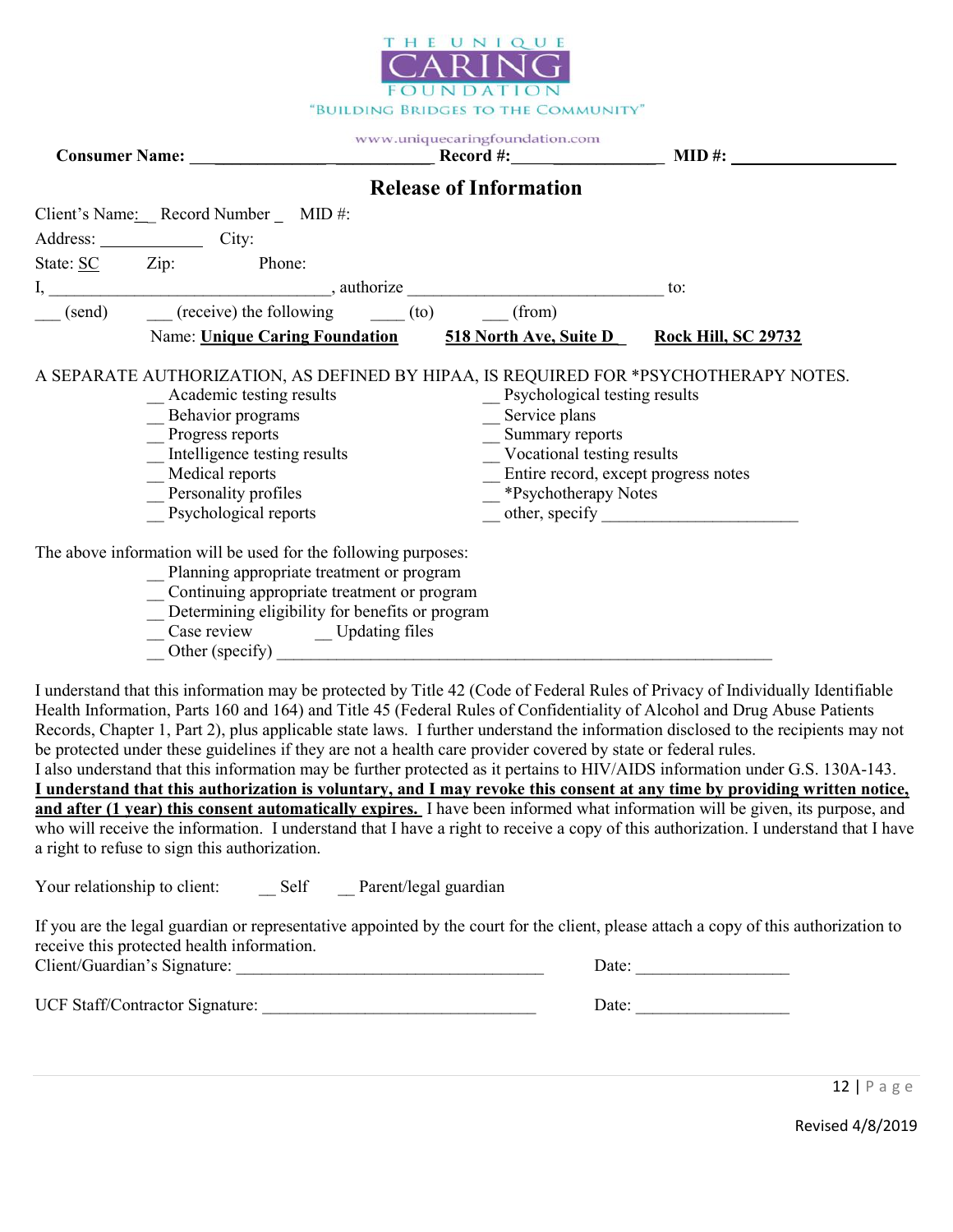

|                                                                |  |                                                                                                                                                                                                                   | www.uniquecaringfoundation.com |                               |                                                                                                                                                                      |                                                                           |  |
|----------------------------------------------------------------|--|-------------------------------------------------------------------------------------------------------------------------------------------------------------------------------------------------------------------|--------------------------------|-------------------------------|----------------------------------------------------------------------------------------------------------------------------------------------------------------------|---------------------------------------------------------------------------|--|
|                                                                |  |                                                                                                                                                                                                                   |                                | <b>Release of Information</b> |                                                                                                                                                                      |                                                                           |  |
| Client's Name: Record Number _ MID #:                          |  |                                                                                                                                                                                                                   |                                |                               |                                                                                                                                                                      |                                                                           |  |
| Address: City:                                                 |  |                                                                                                                                                                                                                   |                                |                               |                                                                                                                                                                      |                                                                           |  |
| State: SC Zip: Phone:                                          |  |                                                                                                                                                                                                                   |                                |                               |                                                                                                                                                                      |                                                                           |  |
|                                                                |  |                                                                                                                                                                                                                   |                                |                               |                                                                                                                                                                      | to:                                                                       |  |
| (send) (receive) the following (to) (from)                     |  |                                                                                                                                                                                                                   |                                |                               |                                                                                                                                                                      |                                                                           |  |
|                                                                |  |                                                                                                                                                                                                                   |                                |                               |                                                                                                                                                                      | Name: Unique Caring Foundation 518 North Ave, Suite D Rock Hill, SC 29732 |  |
|                                                                |  | _Academic testing results<br>$\frac{1}{\sqrt{1-\frac{1}{2}}\sqrt{1-\frac{1}{2}}\cos\theta}$ Progress reports<br>Intelligence testing results<br>_Medical reports<br>Personality profiles<br>Psychological reports |                                |                               | Psychological testing results<br>_Service plans<br>Summary reports<br>Vocational testing results<br>_ Entire record, except progress notes<br>- *Psychotherapy Notes |                                                                           |  |
| The above information will be used for the following purposes: |  | _ Planning appropriate treatment or program<br>Continuing appropriate treatment or program<br>_ Determining eligibility for benefits or program<br>__Case review ________Updating files<br>Other (specify)        |                                |                               |                                                                                                                                                                      |                                                                           |  |

I understand that this information may be protected by Title 42 (Code of Federal Rules of Privacy of Individually Identifiable Health Information, Parts 160 and 164) and Title 45 (Federal Rules of Confidentiality of Alcohol and Drug Abuse Patients Records, Chapter 1, Part 2), plus applicable state laws. I further understand the information disclosed to the recipients may not be protected under these guidelines if they are not a health care provider covered by state or federal rules.

I also understand that this information may be further protected as it pertains to HIV/AIDS information under G.S. 130A-143. I understand that this authorization is voluntary, and I may revoke this consent at any time by providing written notice, and after (1 year) this consent automatically expires. I have been informed what information will be given, its purpose, and who will receive the information. I understand that I have a right to receive a copy of this authorization. I understand that I have a right to refuse to sign this authorization.

Your relationship to client: Self Parent/legal guardian

If you are the legal guardian or representative appointed by the court for the client, please attach a copy of this authorization to receive this protected health information. Client/Guardian's Signature:  $\Box$ 

UCF Staff/Contractor Signature: \_\_\_\_\_\_\_\_\_\_\_\_\_\_\_\_\_\_\_\_\_\_\_\_\_\_\_\_\_\_\_\_ Date: \_\_\_\_\_\_\_\_\_\_\_\_\_\_\_\_\_\_

13 | P a g e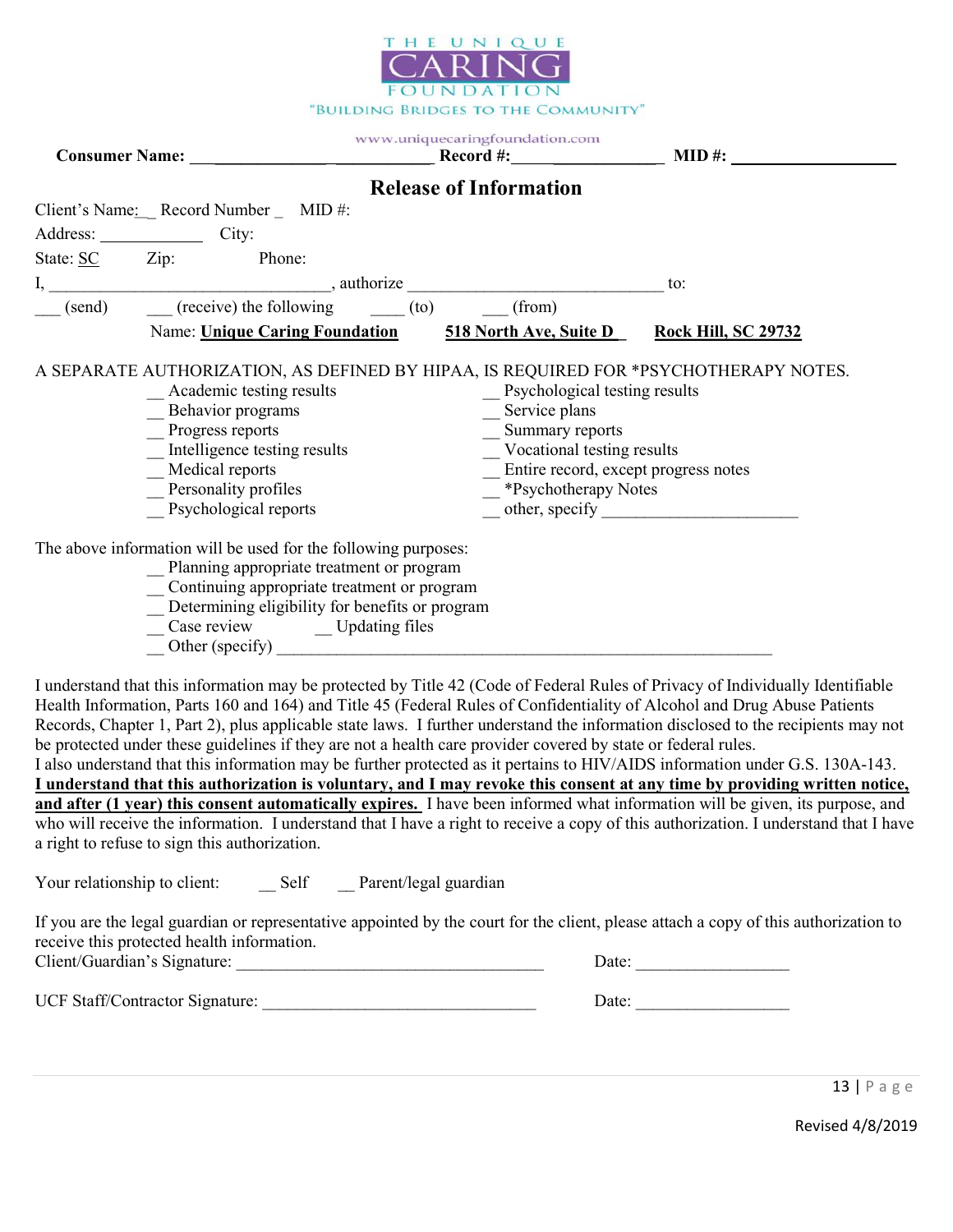

|                                                                                                                                                                                                                                                           | www.uniquecaringfoundation.com                                                                                                                                             |                                                                                      |  |
|-----------------------------------------------------------------------------------------------------------------------------------------------------------------------------------------------------------------------------------------------------------|----------------------------------------------------------------------------------------------------------------------------------------------------------------------------|--------------------------------------------------------------------------------------|--|
|                                                                                                                                                                                                                                                           | <b>Release of Information</b>                                                                                                                                              |                                                                                      |  |
| Client's Name: Record Number _ MID #:                                                                                                                                                                                                                     |                                                                                                                                                                            |                                                                                      |  |
| Address: City:                                                                                                                                                                                                                                            |                                                                                                                                                                            |                                                                                      |  |
| State: SC Zip: Phone:                                                                                                                                                                                                                                     |                                                                                                                                                                            |                                                                                      |  |
|                                                                                                                                                                                                                                                           |                                                                                                                                                                            | to:                                                                                  |  |
| (send) (receive) the following (to) (from)                                                                                                                                                                                                                |                                                                                                                                                                            |                                                                                      |  |
|                                                                                                                                                                                                                                                           | Name: Unique Caring Foundation 518 North Ave, Suite D Rock Hill, SC 29732                                                                                                  |                                                                                      |  |
| _Academic testing results<br>_Behavior programs<br>$\overline{\phantom{0}}$ Progress reports<br>Intelligence testing results<br>_Medical reports<br>Personality profiles<br>Psychological reports                                                         | _ Psychological testing results<br>_Service plans<br>_ Summary reports<br>_ Vocational testing results<br>_ Entire record, except progress notes<br>- *Psychotherapy Notes | A SEPARATE AUTHORIZATION, AS DEFINED BY HIPAA, IS REQUIRED FOR *PSYCHOTHERAPY NOTES. |  |
| The above information will be used for the following purposes:<br>_ Planning appropriate treatment or program<br>_ Continuing appropriate treatment or program<br>_ Determining eligibility for benefits or program<br>_Case review ______ Updating files |                                                                                                                                                                            |                                                                                      |  |

I understand that this information may be protected by Title 42 (Code of Federal Rules of Privacy of Individually Identifiable Health Information, Parts 160 and 164) and Title 45 (Federal Rules of Confidentiality of Alcohol and Drug Abuse Patients Records, Chapter 1, Part 2), plus applicable state laws. I further understand the information disclosed to the recipients may not be protected under these guidelines if they are not a health care provider covered by state or federal rules. I also understand that this information may be further protected as it pertains to HIV/AIDS information under G.S. 130A-143.

I understand that this authorization is voluntary, and I may revoke this consent at any time by providing written notice, and after (1 year) this consent automatically expires. I have been informed what information will be given, its purpose, and who will receive the information. I understand that I have a right to receive a copy of this authorization. I understand that I have a right to refuse to sign this authorization.

Your relationship to client: Self Parent/legal guardian

If you are the legal guardian or representative appointed by the court for the client, please attach a copy of this authorization to receive this protected health information. Client/Guardian's Signature:  $\Box$ 

UCF Staff/Contractor Signature: \_\_\_\_\_\_\_\_\_\_\_\_\_\_\_\_\_\_\_\_\_\_\_\_\_\_\_\_\_\_\_\_ Date: \_\_\_\_\_\_\_\_\_\_\_\_\_\_\_\_\_\_

14 | P a g e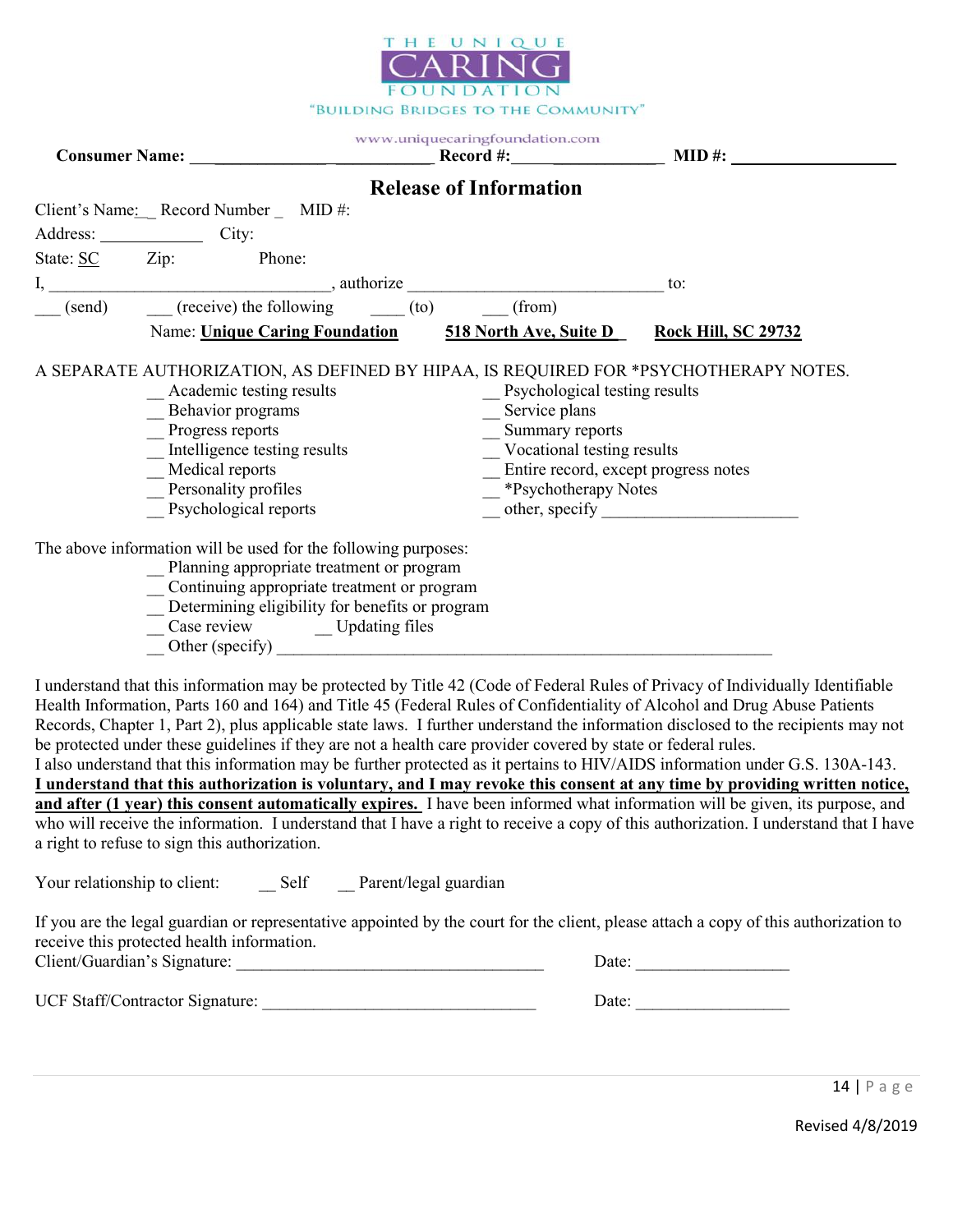

Consumer Name: \_\_\_\_\_\_\_\_\_\_\_\_\_ \_\_\_\_\_\_\_\_\_\_\_ Record #: \_\_\_\_\_\_\_\_\_\_\_\_ MID #:

#### PERSON SERVED GRIEVANCE POLICY & PROCEDURE FORM

NAME OF PERSON SERVED: \_\_\_\_\_\_\_\_\_\_\_\_\_\_DOB\_\_\_\_\_\_\_\_\_\_\_\_\_\_\_\_\_\_\_\_\_ MED REC. #\_\_\_\_\_\_\_\_\_\_\_\_\_\_\_\_\_\_

Providers of Unique Caring Foundation, Inc. will at all times respect the rights of clients as individuals. If at any time a client wishes to express dissatisfaction with services or feels that his/her rights or the rights of another have been violated, he/she shall have access to a process through which the grievance will be fairly considered, investigated and appropriately acted upon. Unique Caring Foundation, Inc. shall give high priority to being responsive to appropriate requests for help.

#### PROCEDURE:

- A. Clients have the right to make a grievance about any aspect of Unique Caring Foundation, Inc. services or operation.
- B. Clients will be informed of the grievance procedure at first face to face contact and anytime upon client's request. Where a client may be incapable of making or pursuing a grievance because of mental disability, mental retardation, or as an effect of treatment, staff shall act on the client's behalf in accordance with this policy. At the time a complaint is initiated, the client will receive a new copy of the detailed grievance procedure.
- C. The manner of dealing with the grievance serves as a vital source of information for assessing and improving the quality of service therefore, Unique Caring Foundation, Inc. has established a mandatory reporting requirement. Any employee or other staff, who is the recipient of, is witness to, or who otherwise becomes aware of a complaint is required to facilitate the reporting of it in writing according to procedures defined under this policy. Where clients or others may have difficulty registering a complaint, employees of Unique Caring Foundation, Inc. are required to help them.
- D. There shall be no penalty or retaliation direct or indirect, for any action reasonably taken by any employee or other staff acting in compliance with this policy.
- E. Review and response to client grievances shall be investigated through established administrative channels as follows:
	- a. Client shall present complaint to any staff or provider and/or to the Executive Director. The person receiving the complaint must forward it to Human Resources within 1 – 2 working days. Human Resources will respond to the complaint and to the consumer within 1 to 2 working days of receipt, or sooner if clinically indicated. Response may include one or all of the following: letter, meeting, or specific action as documented on the client complaint form.
- F. Upon its completion of "Step E", the Grievance and Complaint Report must be received by the Executive Director who shall take one of the following actions within 2 to 5 days of receiving the complaint:
	- 1. Determine that there is no reasonable cause for complaint. If the Executive Director determines the complaint was unfounded and documents this in writing, by checking the appropriate line on the bottom of the complaint form. The complainant must sign the complaint form again indicating that they have been informed of this determination.
	- 2. If the Executive Director is able to offer a resolution that is acceptable to the complainant, this resolution will be documented on the complaint form. The complainant must check the appropriate line on the complaint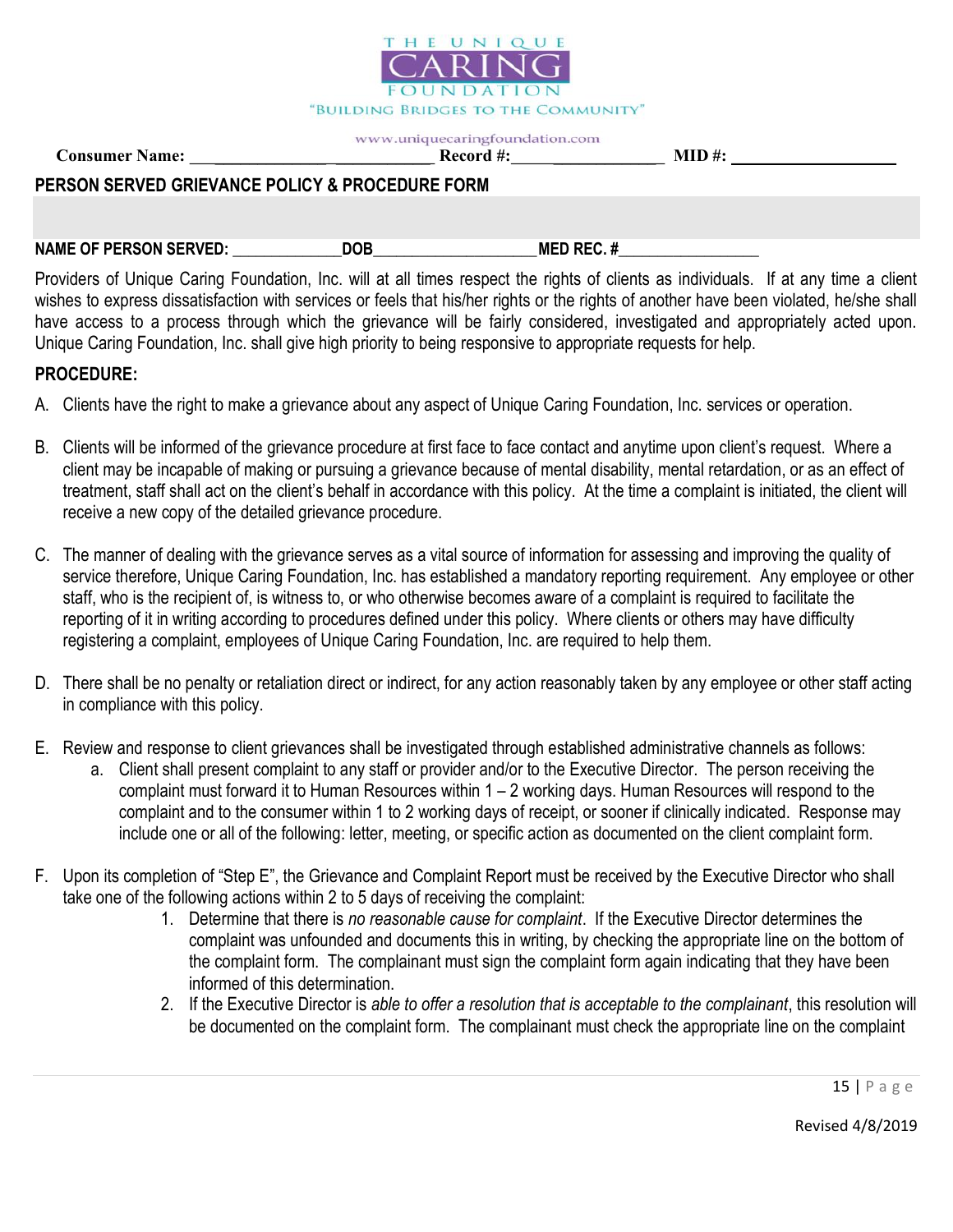

Consumer Name: \_\_\_\_\_\_\_\_\_\_\_\_\_ \_\_\_\_\_\_\_\_\_\_\_ Record #: \_\_\_\_\_\_\_\_\_\_\_\_ MID #:

form and sign the bottom of the complaint form indicating that they agree that the proposed resolution is acceptable.

3. Attempt to resolve the complaint, but finds that his/her proposed resolution is not satisfactory to the complainant. If the Executive Director is unable to resolve the complaint, this will be indicated on the complaint form and forwarded to the Quality Assurance/Quality Improvement Committee.

If it is determined that an investigation is required or that the matter cannot be resolved no later than five (5) days. If a lengthy investigation is anticipated, the Quality Assurance/Quality Improvement Committee should document on the complaint from the expected length and scope of the investigation.

- G. A summary of all complaint reports and their resolutions shall be submitted to the Quality Improvement Committee at the first meeting of this body after report is received by the Executive Director.
- H. Right of Appeal: The complainant or other party involved in the complaint may appeal the decision which will be processed through the Executive Director and Quality Improvement Committee. All parties will receive notification of results of appeals.
- I. This procedure does not preclude or prohibit the client from contacting advocates who are outside of the agency. At any point during the client's care, he will be afforded the opportunity to contact officials from the Department of Social Services, Disability Rights North Carolina, formerly (the Governor's Advocacy Council for Persons with Disabilities Council) – Voice 919- 856-2195, Toll Free Voice 877-235-4210, TTY 888-268-5535 or Email: Info@disabilityrightsnc.org, an attorney and/or Guardian Ad item.
- J. A file of complaints shall be maintained by the owner and shall remain on file until the end of the second calendar year after the one in which complaint was filed.

\_\_\_\_\_\_\_\_\_\_\_\_\_\_\_\_\_\_\_\_\_\_\_\_\_\_\_\_\_\_\_\_\_\_\_\_\_\_\_\_\_\_\_\_\_\_\_\_\_\_\_\_\_\_\_\_\_\_\_\_\_\_\_\_ \_\_\_\_\_\_\_\_\_\_\_\_\_\_\_\_\_\_

Signature of Person Served/Guardian/Legally Responsible Person Date

\_\_\_\_\_\_\_\_\_\_\_\_\_\_\_\_\_\_\_\_\_\_\_\_\_\_\_\_\_\_\_\_\_\_\_\_\_\_\_\_\_\_\_\_\_\_\_\_\_\_\_\_\_\_\_\_\_\_\_\_\_\_\_ \_\_\_\_\_\_\_\_\_\_\_\_\_\_\_\_\_\_ Signature of Witness Date Date Communications and the Date Date Date Date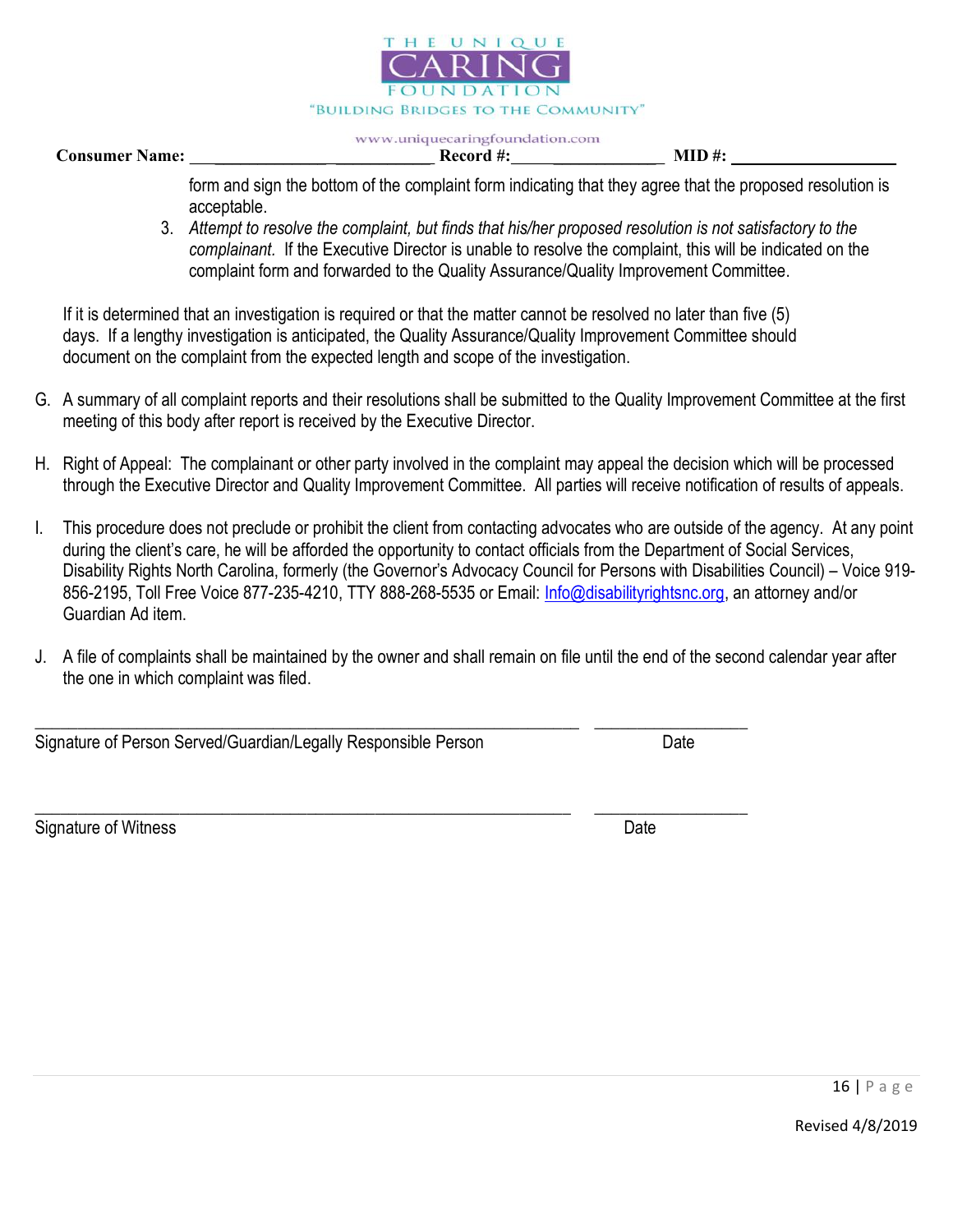

www.uniquecaringfoundation.com Consumer Name: \_\_\_\_\_\_\_\_\_\_\_\_\_ \_\_\_\_\_\_\_\_\_\_\_ Record #: \_\_\_\_\_\_\_\_\_\_\_\_ MID #:

# Crisis Response Notification for Unique Caring Consumers

In order to best serve the needs of our clients, Unique Caring has established a crisis response system for emergency situations involving our clients. At the time of intake/admission, a crisis number will be given to consumers, parents, guardians  $\&$  or family members. In the event of an after-hours emergency the client, parent, guardian  $\&$  or family member can call this number & the call will be returned by a Qualified Professional. The client, parent guardian &/or family member will be asked to detail the nature of the emergency and respond accordingly including face to face. This crisis number is to be used for emergencies that are urgent/critical in nature and cannot wait until the next business day. If the emergency situation is life threatening or a medical in nature the client should call 911 for immediate response. (Please enter a call back number that does not block private numbers)

Crisis Line Number (SC): <u>803-329-9625</u>

| The undersigned have read and agree to follow this Crisis Response plan: |
|--------------------------------------------------------------------------|
|--------------------------------------------------------------------------|

| Consumer:       | Date: |
|-----------------|-------|
| Legal Guardian: | Date: |

Unique Caring Foundation Staff: \_\_\_\_\_\_\_\_\_\_\_\_\_\_\_\_\_\_\_\_\_\_\_\_\_\_\_\_\_\_\_\_\_ Date: \_\_\_\_\_\_\_\_\_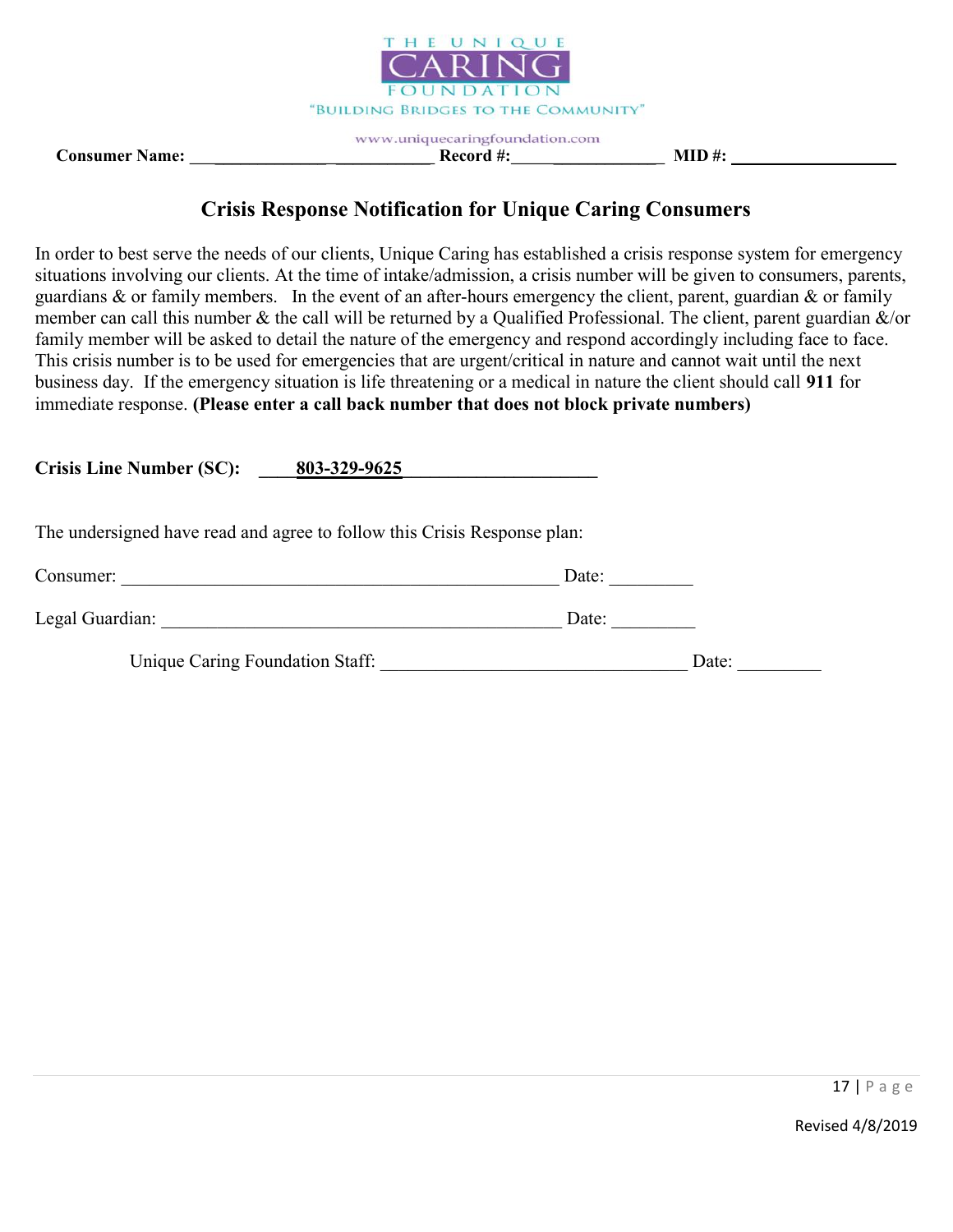

Consumer Name: \_\_\_\_\_\_\_\_\_\_\_\_\_ \_\_\_\_\_\_\_\_\_\_\_ Record #: \_\_\_\_\_\_\_\_\_\_\_\_ MID #:

# ACKNOWLEDGEMENT OF NOTICE OF PRIVACY PRACTICES

Person Served Name: \_ \_\_\_\_\_\_\_\_\_\_\_ Record # \_\_\_\_\_\_\_\_\_\_\_\_\_\_\_\_\_

I hereby acknowledge that I have received The Unique Caring Foundation Notice of Privacy Practices. These practices have been explained to me and I understand that if I have further Questions, I can call 704-569-8654.

Person Served Signature **Date** Date Date  $\_$  , and the set of the set of the set of the set of the set of the set of the set of the set of the set of the set of the set of the set of the set of the set of the set of the set of the set of the set of the set of th Guardian/Responsible Person Signature **Date** Date  $\_$  , and the set of the set of the set of the set of the set of the set of the set of the set of the set of the set of the set of the set of the set of the set of the set of the set of the set of the set of the set of th Witness Signature Date

 $\_$  , and the set of the set of the set of the set of the set of the set of the set of the set of the set of the set of the set of the set of the set of the set of the set of the set of the set of the set of the set of th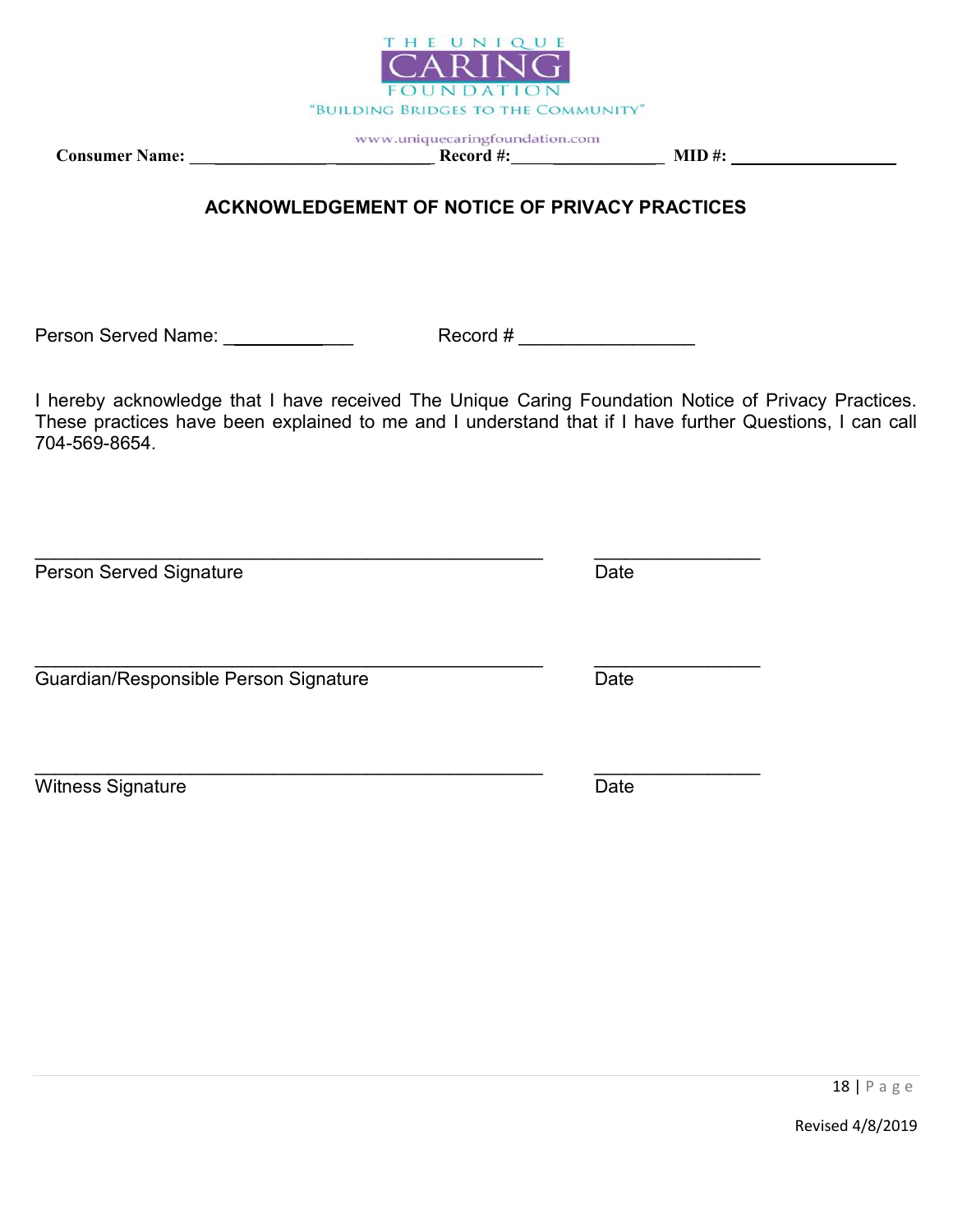

|                                                  |                                                                                                                       | www.uniquecaringfoundation.com                                                                                        |                         |                 |                |                                                    |
|--------------------------------------------------|-----------------------------------------------------------------------------------------------------------------------|-----------------------------------------------------------------------------------------------------------------------|-------------------------|-----------------|----------------|----------------------------------------------------|
| <b>Child Assessment</b><br><b>Referral Date:</b> |                                                                                                                       |                                                                                                                       |                         |                 |                | Screening Date: _______________                    |
| <b>Intake</b><br><u>Category:</u>                | X New Client                                                                                                          |                                                                                                                       | $\Box$ Returning Client | $\Box$ Transfer |                |                                                    |
| <b>General Information:</b><br>Name:             |                                                                                                                       |                                                                                                                       |                         |                 |                |                                                    |
|                                                  | (Last)                                                                                                                |                                                                                                                       | (First)                 |                 |                | (Middle Initial)                                   |
| <b>DOB</b>                                       | Age                                                                                                                   | Sex                                                                                                                   | Race:                   |                 |                | Marital<br>Status:                                 |
| Address:                                         |                                                                                                                       | <u> 1989 - Johann Stoff, deutscher Stoffen und der Stoffen und der Stoffen und der Stoffen und der Stoffen und de</u> |                         |                 |                |                                                    |
| City:                                            |                                                                                                                       | State:                                                                                                                |                         | Zip Code:       |                |                                                    |
| Home<br>Phone:                                   |                                                                                                                       | Work<br>Phone:                                                                                                        |                         |                 | Cell Phone:    |                                                    |
| <b>Guardian/Next of Kin:</b>                     | Information provided is for - $\lambda$ Guardian $\Box$ Next of Kin                                                   |                                                                                                                       |                         |                 |                |                                                    |
| One):<br>Name:                                   | Is the client legally competent? (Check $\Box$ Yes $\Box$ No X Minor                                                  |                                                                                                                       |                         |                 |                |                                                    |
|                                                  | (Last)                                                                                                                |                                                                                                                       |                         | (Frist)         |                | (M.I)                                              |
| Home<br>Phone:                                   | <u> 1980 - Johann Stoff, fransk politik (</u>                                                                         | Work<br>Phone:                                                                                                        |                         |                 | Cell<br>Phone: |                                                    |
| Address:                                         | <u> 1989 - Johann Stoff, deutscher Stoff, der Stoff, der Stoff, der Stoff, der Stoff, der Stoff, der Stoff, der S</u> |                                                                                                                       |                         |                 |                |                                                    |
| City:                                            |                                                                                                                       |                                                                                                                       |                         |                 |                |                                                    |
| <b>Legal History:</b>                            |                                                                                                                       |                                                                                                                       |                         |                 |                |                                                    |
|                                                  | Past or current legal issues (If Yes, please provide details below): $\Box$ Yes                                       |                                                                                                                       |                         |                 |                | DSS Involvement: $\Box$ Yes $\Box$ No<br>19   Page |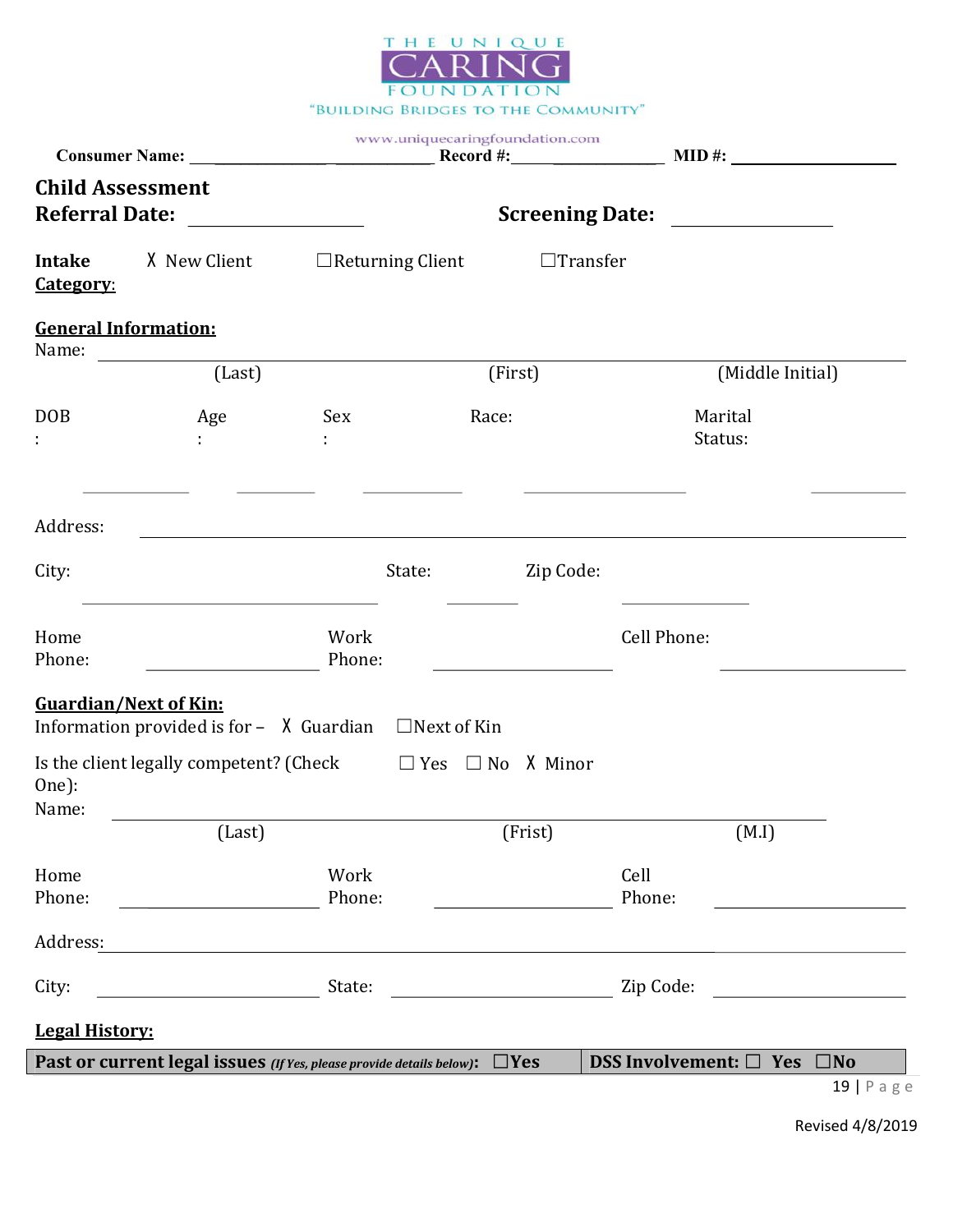

| <b>Consumer Name:</b>                                                                                                                                                                                        | Record #: | $\bf MID \#:$ |
|--------------------------------------------------------------------------------------------------------------------------------------------------------------------------------------------------------------|-----------|---------------|
| $\square$ No                                                                                                                                                                                                 |           |               |
|                                                                                                                                                                                                              |           |               |
|                                                                                                                                                                                                              |           |               |
|                                                                                                                                                                                                              |           |               |
| Has family had any previous/past department of social services (DSS) involvement? _ _Yes __No<br>Has the family had any children removed by DSS now or in the past? $\Box$ Yes $\Box$ No<br>If yes, explain: |           |               |
| Does the child (beneficiary) live in foster care? $\angle$ Yes $\angle$ X No<br>If yes, explain (Include reason and date of removal)                                                                         |           |               |

### Medical:

| Medical Diagnosis/Existing Health Problems (If Yes, please include all health problems, including surgeries, medical and dental |        |                                                                                                                  |         |  |  |
|---------------------------------------------------------------------------------------------------------------------------------|--------|------------------------------------------------------------------------------------------------------------------|---------|--|--|
| problems): $\Box$ Yes $\Box$ No                                                                                                 |        |                                                                                                                  |         |  |  |
|                                                                                                                                 |        |                                                                                                                  |         |  |  |
|                                                                                                                                 |        |                                                                                                                  |         |  |  |
|                                                                                                                                 |        |                                                                                                                  |         |  |  |
|                                                                                                                                 |        |                                                                                                                  |         |  |  |
|                                                                                                                                 |        | <b>Current Medications</b> (If Yes, please include name, dosage and purpose of medication): $\Box$ Yes $\Box$ No |         |  |  |
|                                                                                                                                 |        |                                                                                                                  |         |  |  |
|                                                                                                                                 |        |                                                                                                                  |         |  |  |
|                                                                                                                                 |        |                                                                                                                  |         |  |  |
|                                                                                                                                 |        |                                                                                                                  |         |  |  |
|                                                                                                                                 |        |                                                                                                                  |         |  |  |
| Referral Source:                                                                                                                |        |                                                                                                                  |         |  |  |
|                                                                                                                                 | (Name) | (Title/Position)                                                                                                 | (Phone) |  |  |
|                                                                                                                                 |        |                                                                                                                  |         |  |  |
| <b>Reason For Referral/Presenting Problem:</b>                                                                                  |        |                                                                                                                  |         |  |  |

Any current or past medical or legal problems of anyone in the home needing to be documented for safety purposes:

☐Yes ☐ No

## Case Management Service Requested: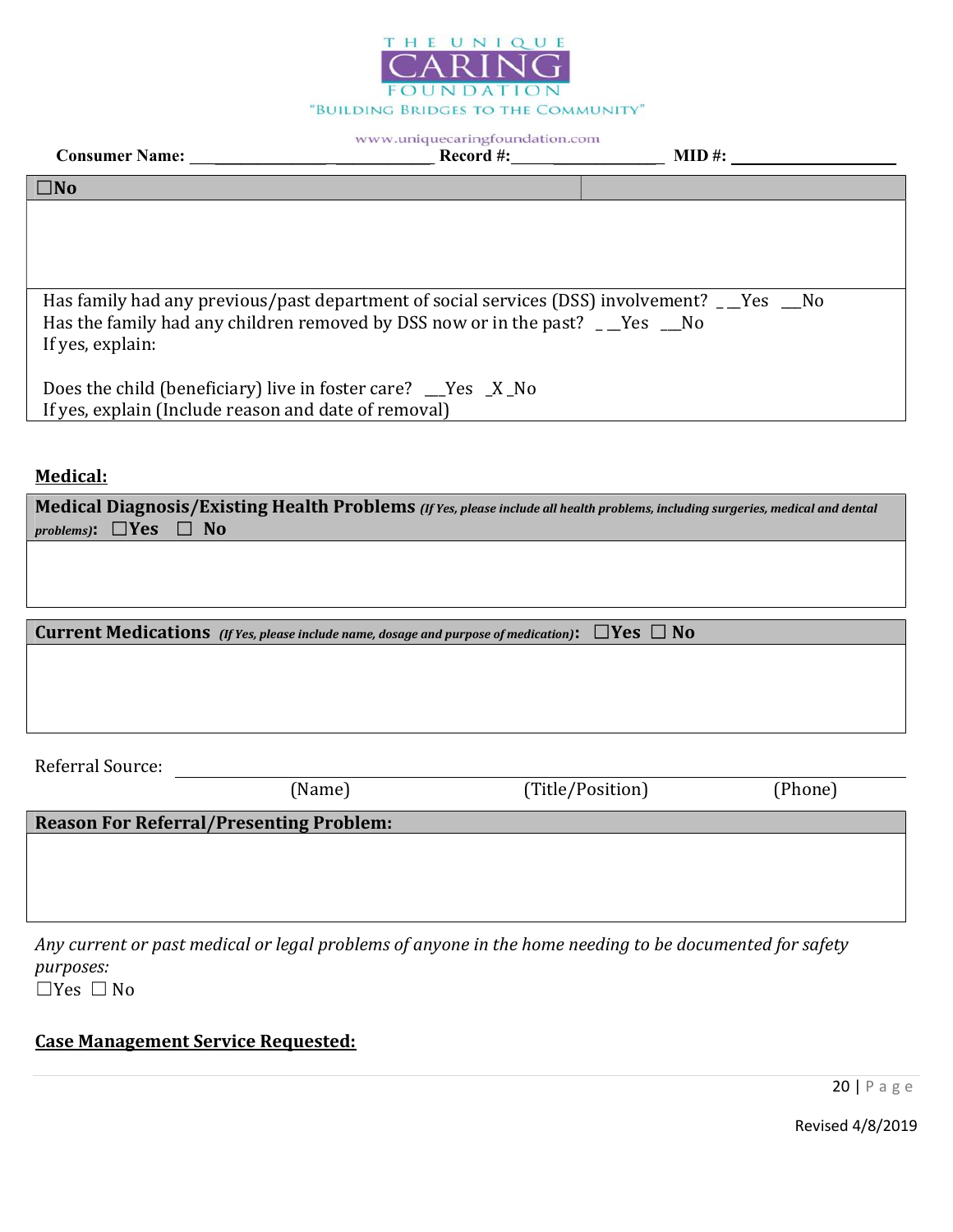

| <b>Consumer Name:</b> | Record #:<br>$\mathbf{u}$ $\pi$ | MID |  |
|-----------------------|---------------------------------|-----|--|
|                       |                                 |     |  |

| $\Box$ At-Risk Children $\Box$ Adults w/Serious and Persistent Mental Illness $\Box$ At-risk Pregnant Women and Infants      |  |
|------------------------------------------------------------------------------------------------------------------------------|--|
| $\Box$ Individuals with Psychoactive Substance Disorders                                                                     |  |
| $\Box$ Individuals with Intellectual and Related Disabilities $\Box$ Individuals at risk for Genetic Disorders $\Box$ Adults |  |
| with Functional Impairments                                                                                                  |  |
|                                                                                                                              |  |

☐Other Services Needed:

# Referral to another agency to meet the client-presenting need:  $\Box$  Yes  $\Box$  No

| <b>Agency Name Receiving</b> |
|------------------------------|
| Referral:                    |
| Services Recommended:        |
| Date and Time of Referral:   |

# Unique Caring Foundation Life and Home Community Assessment

| <b>Admission</b>         |            |            |           | <b>Time of Admission:</b>               |        |      |
|--------------------------|------------|------------|-----------|-----------------------------------------|--------|------|
| Date:                    |            |            |           |                                         |        |      |
| Admitted:                | $\Box$ Yes | $\Box$ No  |           | <b>Funding/Insurance</b>                |        |      |
|                          |            |            |           | Type:                                   |        |      |
| Consumer's               |            |            |           | <b>Funding/Insurance ID</b>             |        |      |
| <b>Name:</b>             |            |            |           | $#$ :                                   |        |      |
|                          |            |            |           |                                         |        |      |
| <b>Physical</b>          |            |            |           | City:                                   | State: | Zip: |
| <b>Address:</b>          |            |            |           |                                         |        |      |
| <b>Mailing</b>           |            |            |           | City:                                   | State: | Zip: |
| <b>Address:</b>          |            |            |           |                                         |        |      |
| <b>Home Phone #:</b>     |            |            |           | <b>Alternate Phone #:</b>               |        |      |
| Is the consumer a minor? |            | $\Box$ Yes | $\Box$ No | If Yes, state name and<br>relationship: |        |      |
|                          |            |            |           |                                         |        |      |

| <b>Type of Contact:</b>                                                                           |                         | $\Box$ Telephone $\Box$ Face to Face |                                                                      | $\Box$ After-Hours                           |  |
|---------------------------------------------------------------------------------------------------|-------------------------|--------------------------------------|----------------------------------------------------------------------|----------------------------------------------|--|
| <b>Referred by:</b> $\square$ Self                                                                |                         |                                      | $\Box$ Family $\Box$ Friend $\Box$ Court $\Box$ School $\Box$ Other: |                                              |  |
| <b>Priority:</b>                                                                                  | $\Box$ Emergency/1 Hour |                                      |                                                                      | $\Box$ Urgent/48 Hours $\Box$ Routine/7 Days |  |
| <b>Marital Status:</b> $\Box$ Married $\Box$ Single $\Box$ Divorced $\Box$ Widow $\Box$ Separated |                         |                                      |                                                                      |                                              |  |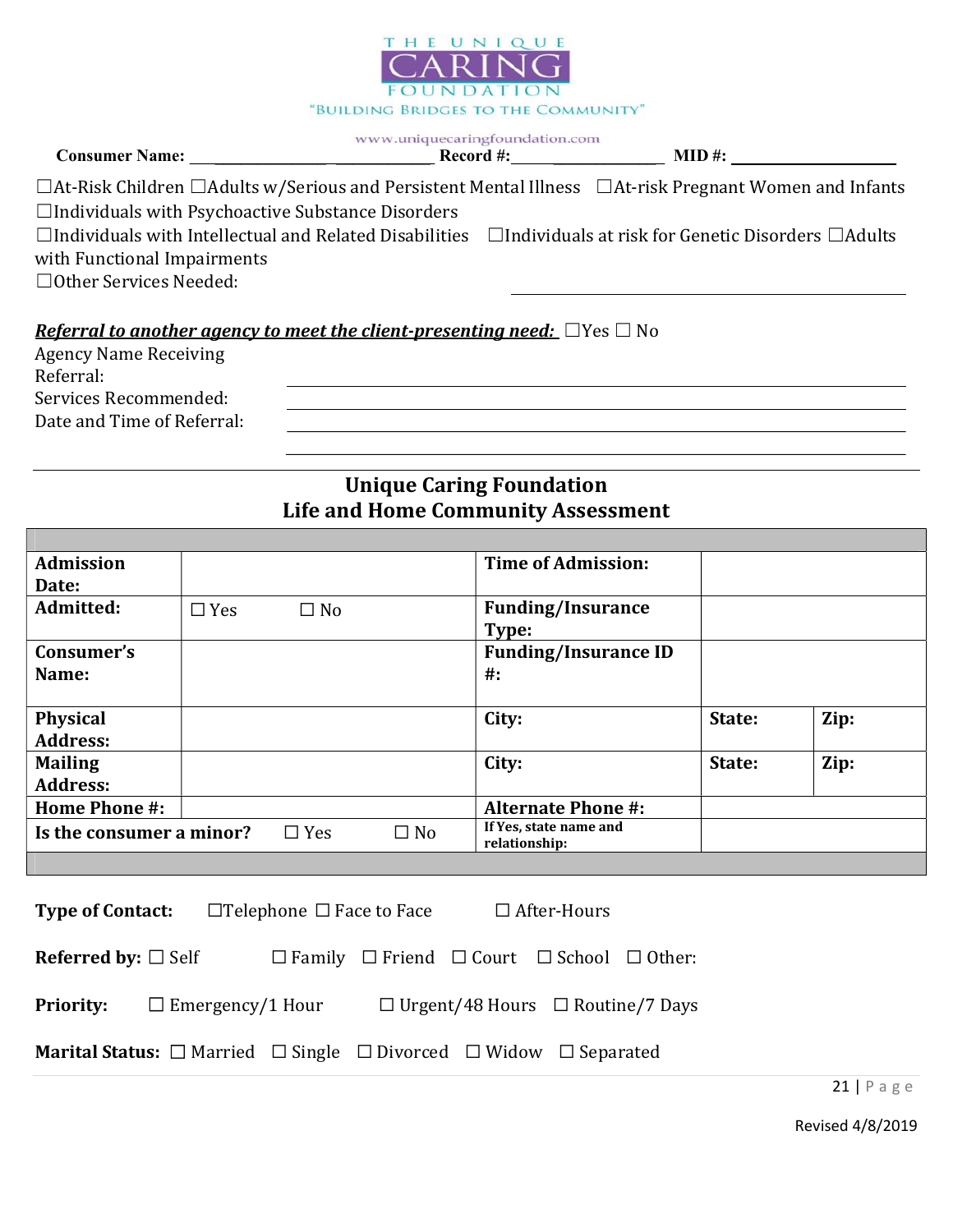

| $\Box$                                            |                                                                                                                                    |                 |                                                                                                                                                                                                                                                                                                                                                                                                                                                   |
|---------------------------------------------------|------------------------------------------------------------------------------------------------------------------------------------|-----------------|---------------------------------------------------------------------------------------------------------------------------------------------------------------------------------------------------------------------------------------------------------------------------------------------------------------------------------------------------------------------------------------------------------------------------------------------------|
|                                                   |                                                                                                                                    |                 |                                                                                                                                                                                                                                                                                                                                                                                                                                                   |
| <b>EMERGENCY CONTACT:</b>                         |                                                                                                                                    |                 |                                                                                                                                                                                                                                                                                                                                                                                                                                                   |
|                                                   |                                                                                                                                    |                 |                                                                                                                                                                                                                                                                                                                                                                                                                                                   |
| Street                                            | City                                                                                                                               | State           | Zip Code                                                                                                                                                                                                                                                                                                                                                                                                                                          |
|                                                   |                                                                                                                                    |                 |                                                                                                                                                                                                                                                                                                                                                                                                                                                   |
|                                                   |                                                                                                                                    |                 |                                                                                                                                                                                                                                                                                                                                                                                                                                                   |
| $\equiv$ dropping by to see them                  |                                                                                                                                    |                 |                                                                                                                                                                                                                                                                                                                                                                                                                                                   |
| What type of transportation does beneficiary use? | __family or friends take me                                                                                                        | __bus or public |                                                                                                                                                                                                                                                                                                                                                                                                                                                   |
|                                                   | Did they help with Assessment: Y ___ N ____<br>_telephone calls<br>_texting<br>Twitter<br>Is beneficiary comfortable with someone: | Decupation:     | <b>Primary Language/Mode of Communication:</b> $\Box$ English $\Box$ Spanish $\Box$ TTDY $\Box$ Other:<br><b>Employment Status:</b> $\Box$ Employed F/T $\Box$ Employed P/T $\Box$ Unemployed $\Box$ Retired $\Box$ Student $\Box$<br>Relationship to<br>What forms of communication does beneficiary prefer? (Choose as many as you want)<br>__assistive technology (ex., TTY, TDD)<br><b>CHAT</b><br>setting up an appointment before they come |

22 | P a g e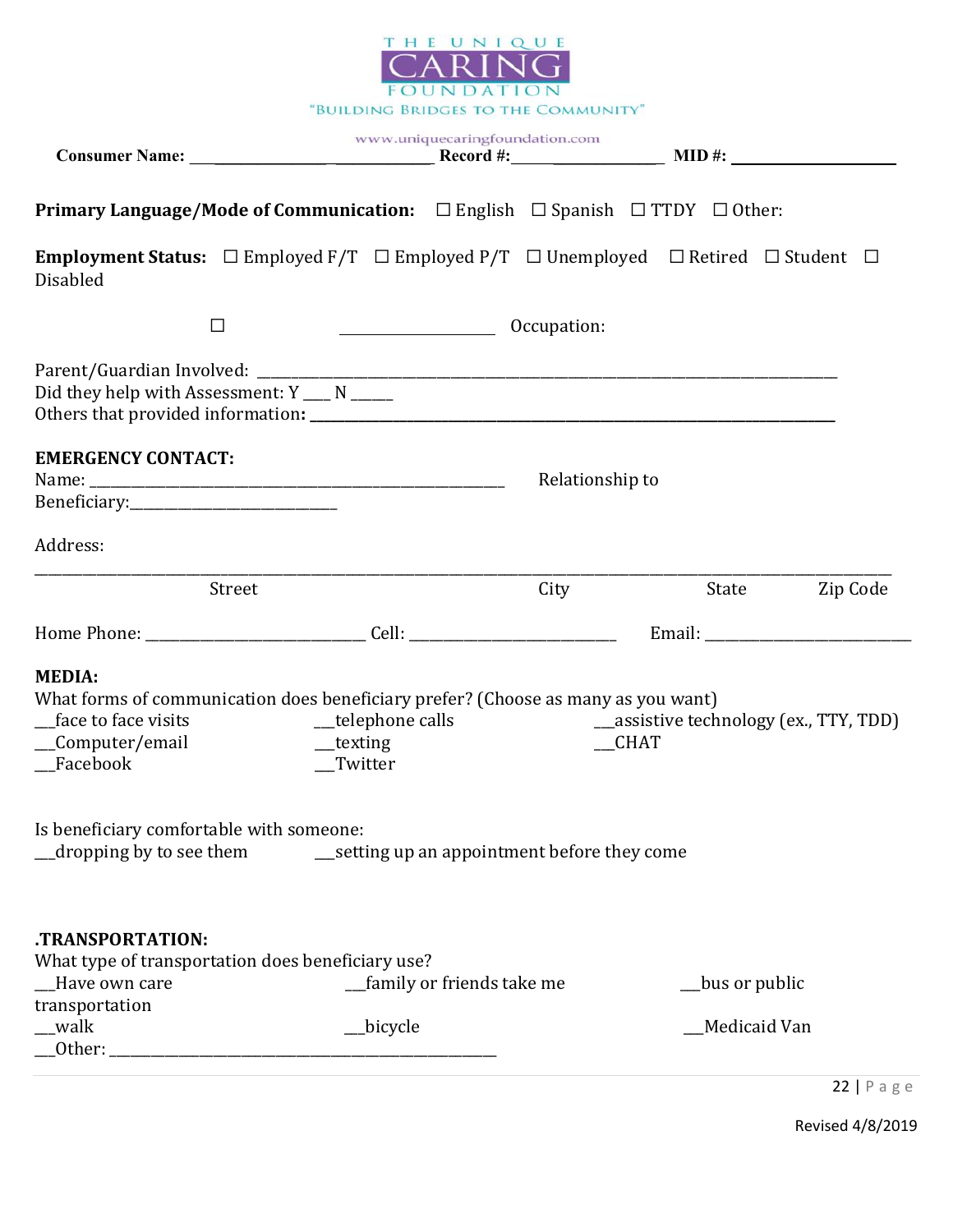

|                                                                                                                                                                                                                                | www.uniquecaringfoundation.com                                                                                                                                                                                                                                                                                                                                                                                                                                                                                                                                                                                                                                                                                                                              |                     |
|--------------------------------------------------------------------------------------------------------------------------------------------------------------------------------------------------------------------------------|-------------------------------------------------------------------------------------------------------------------------------------------------------------------------------------------------------------------------------------------------------------------------------------------------------------------------------------------------------------------------------------------------------------------------------------------------------------------------------------------------------------------------------------------------------------------------------------------------------------------------------------------------------------------------------------------------------------------------------------------------------------|---------------------|
| Does beneficiary need help with transportation? __Yes __No                                                                                                                                                                     |                                                                                                                                                                                                                                                                                                                                                                                                                                                                                                                                                                                                                                                                                                                                                             |                     |
| If beneficiary uses public transportation, how much assistance does beneficiary need?<br>_Independent<br>__Independent<br>__Unable to use at all Please explain:                                                               | Need some assistance                                                                                                                                                                                                                                                                                                                                                                                                                                                                                                                                                                                                                                                                                                                                        | __Total supervision |
| What are the beneficiary's needs or wants related to transportation?                                                                                                                                                           |                                                                                                                                                                                                                                                                                                                                                                                                                                                                                                                                                                                                                                                                                                                                                             |                     |
| Medical History (pregnancy status, nutritional/dietary needs, seizures, previous/current medical conditions, diabetes, heart disease,<br>surgeries):                                                                           |                                                                                                                                                                                                                                                                                                                                                                                                                                                                                                                                                                                                                                                                                                                                                             |                     |
| 1-Primary Care Physician: __Yes __No                                                                                                                                                                                           |                                                                                                                                                                                                                                                                                                                                                                                                                                                                                                                                                                                                                                                                                                                                                             |                     |
| Address: Address: Address: Address: Address: Address: Address: Address: Address: Address: Address: Address: Address: Address: Address: Address: Address: Address: Address: Address: Address: Address: Address: Address: Addres |                                                                                                                                                                                                                                                                                                                                                                                                                                                                                                                                                                                                                                                                                                                                                             |                     |
| If no Primary Care Physician, does beneficiary have a Physician in mind they would like to see? __Yes<br>$\sqrt{N}$                                                                                                            |                                                                                                                                                                                                                                                                                                                                                                                                                                                                                                                                                                                                                                                                                                                                                             |                     |
| Overall, How does beneficiary rate their physical health? __Excellent __Good __Fair __Poor                                                                                                                                     |                                                                                                                                                                                                                                                                                                                                                                                                                                                                                                                                                                                                                                                                                                                                                             |                     |
| List all Diagnosed Health Problems:                                                                                                                                                                                            |                                                                                                                                                                                                                                                                                                                                                                                                                                                                                                                                                                                                                                                                                                                                                             |                     |
| <b>Medical history:</b>                                                                                                                                                                                                        | None Arthritis Cardio vascular problems Sensory deficits Asthma<br>HIV/AIDS STD Cerebral Palsy Cancer Circulatory problems<br>Liver disease □ Tuberculosis □ Diabetes □ Seizures □ Headaches<br>Neurological diseases Visual impairment Gastrointestinal problems<br>Fibromyalgia □Orthopedic problems □Chronic Fatigue Syndrome<br>Hearing impaired disabled Frecent illness HIV<br>$\Box$ Hep C $\Box$ diabetes $\Box$ pregnant $\Box$ cancer $\Box$ glaucoma $\Box$ heart disease<br>Ikidney disease $\Box$ liver disease or damage $\Box$ thyroid or goiter trouble<br>$]$ epilepsy $\Box$ difficult urinating $\Box$ urinary incontinence $\Box$ blood pressure<br>$\Box$ surgeries $\Box$ Hx of head injury $\Box$ Allergies $\Box$ Details or Other: |                     |

Does Beneficiary have any health problems that require assistance to manage? \_\_Yes \_\_No

Does Beneficiary receive care with any health concerns? \_\_\_Yes \_\_\_No If yes, explain with name and agency, if applicable: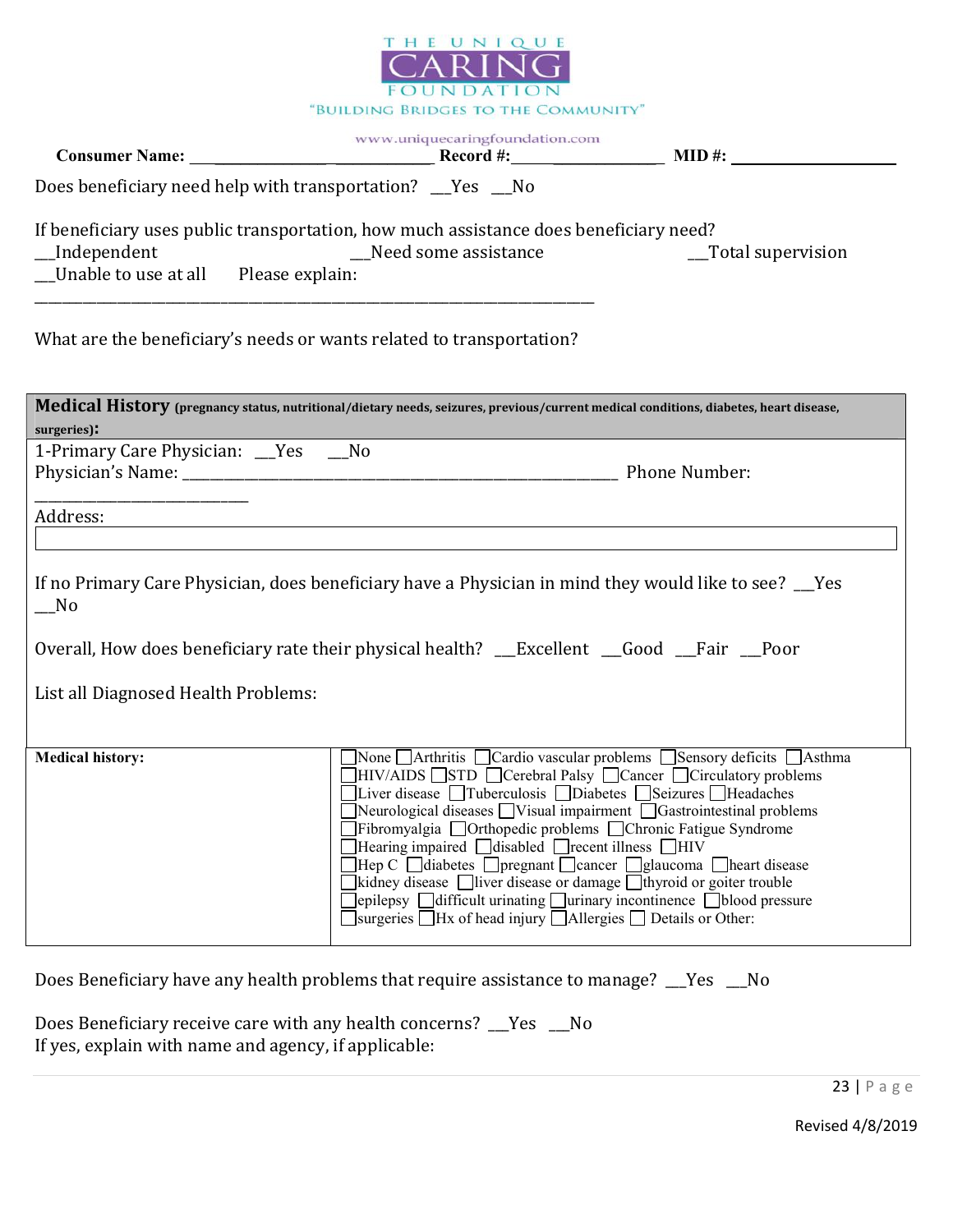

| Does Beneficiary have any specialized medical equipment? __Yes __No<br>Please List:                                                                                                                                                                                                                                                                                          |  |                                               |
|------------------------------------------------------------------------------------------------------------------------------------------------------------------------------------------------------------------------------------------------------------------------------------------------------------------------------------------------------------------------------|--|-----------------------------------------------|
| List any Hospitalizations? When/Where/Why                                                                                                                                                                                                                                                                                                                                    |  |                                               |
| List any surgeries? When/Where/Why                                                                                                                                                                                                                                                                                                                                           |  |                                               |
| Is child's immunizations updated? __Yes __No __N/A                                                                                                                                                                                                                                                                                                                           |  |                                               |
| Does beneficiary have any known allergies (food, animals, medicine, other)? __Yes __No<br>Please list known allergies/reactions:                                                                                                                                                                                                                                             |  |                                               |
| Does beneficiary or other family members have a genetic disorder? __Yes __No<br>If yes, please describe:                                                                                                                                                                                                                                                                     |  |                                               |
| Does the beneficiary have a history of seizures? __Yes __No<br>If yes, what type of seizures?<br>Date of Last Seizure?<br>Medication used for seizures:                                                                                                                                                                                                                      |  |                                               |
| <b>VISION:</b><br>Does beneficiary have issues with vision? __Yes __No<br>Vision Tested? __Yes __No If yes, last vison test/follow up date: __________________________________<br>Results of Vision evaluation:<br>_No vision problems<br>devices (glasses)<br>difficulty seeing close up (far-sighted) https://difficulty seeing far away (near sighted)<br>__Legally blind |  | __Some impairment, but correct with assistive |
| <b>HEARING:</b><br>Does beneficiary have issues with hearing: _Yes _No<br>Hearing Tested? __Yes __No If yes, last hearing test/follow up date:                                                                                                                                                                                                                               |  |                                               |

Physician's Name: \_\_\_\_\_\_\_\_\_\_\_\_\_\_\_\_\_\_\_\_\_\_\_\_\_\_\_\_\_\_\_\_\_\_\_\_\_\_\_\_\_\_\_\_\_\_\_\_\_\_\_\_\_\_\_\_\_\_\_\_\_\_\_\_\_\_\_\_\_\_\_\_\_\_\_\_\_\_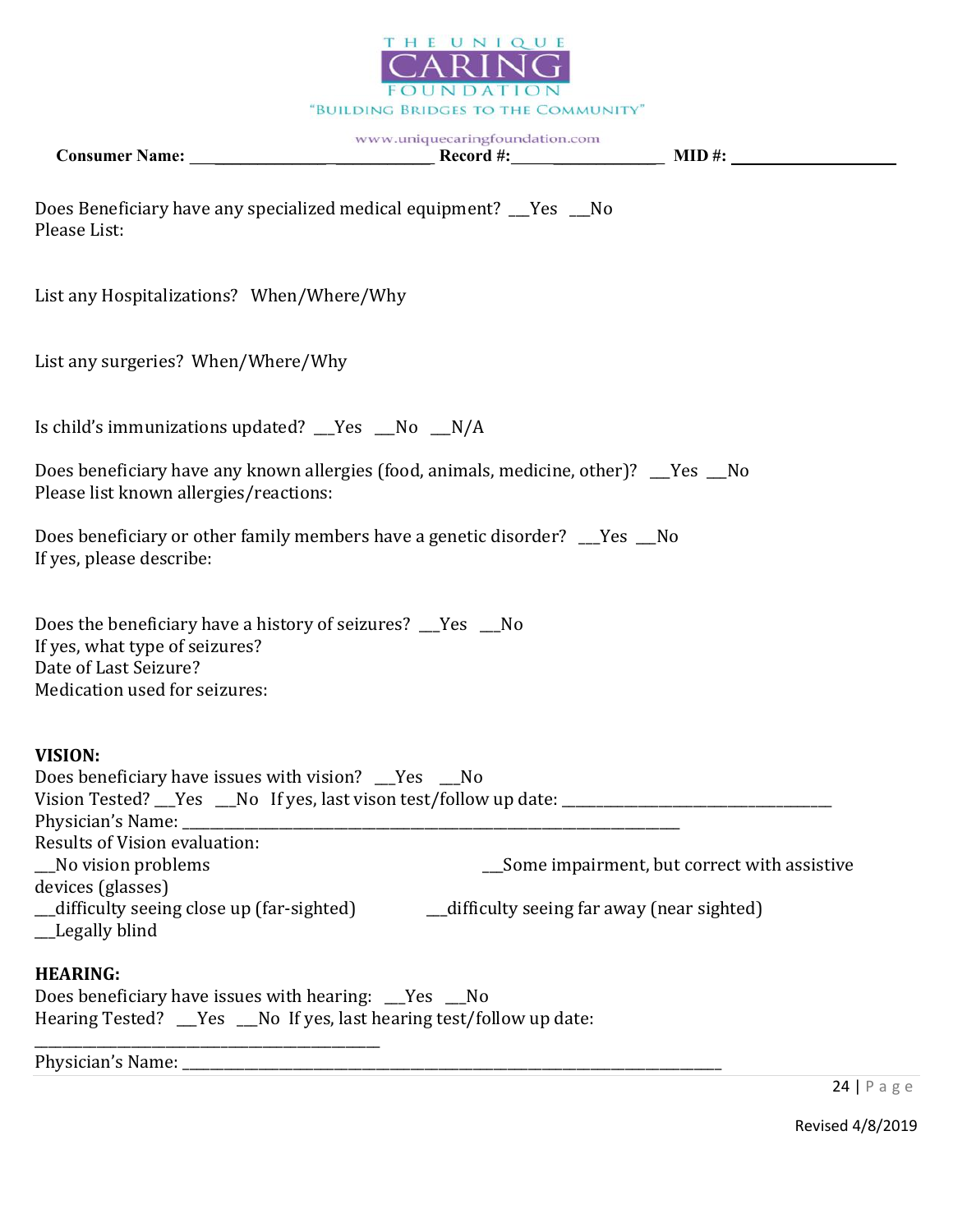

Consumer Name: \_\_\_\_\_\_\_\_\_\_\_\_\_ \_\_\_\_\_\_\_\_\_\_\_ Record #: \_\_\_\_\_\_\_\_\_\_\_\_ MID #:

Result of Hearing Evaluation:

(For the Assessor)

Does the individual have issues with hearing? \_\_\_No hearing impairment \_\_\_Hearing impairment, but managed through hearing aids

\_\_\_hearing difficulty at the conversation level \_\_\_hears only very loud sounds

\_\_\_no useful hearing

### ORAL HEALTH:

| Has beneficiary seen a dentist: Yes |  |                   |
|-------------------------------------|--|-------------------|
| Last dental exam:                   |  | Physician's Name: |
|                                     |  |                   |

List any dental issues or procedures/dates:

### SPEECH:

Does beneficiary have issues with speech or communication? \_\_\_Yes \_\_\_No

- \_\_\_Some difficulty in speech, but can be understood
- \_\_\_communicates with sign language, symbol board, written message, gestures or interpreter
- \_\_\_communicates with inappropriate speech, garbled sounds and/or displays echolalia
- \_\_\_no communication

Child:

| tracts movement   | smiles                           |
|-------------------|----------------------------------|
| <b>babbles</b>    | imitates words/actions of others |
| __points/gestures | uses single words/phrases        |

### SENSORY IMPAIRMENT:

Does beneficiary have issues with sensory impairment? (taste, smell, touch, spatial) \_\_\_Yes \_\_\_No If yes, explain:

Does beneficiary have texture issues with food or touch? \_\_\_Yes \_\_\_No If yes, explain:

### GROSS/FINE MOTOR IMPAIRMENT:

Does beneficiary have any fine or gross motor skill concerns? \_\_\_No impairment \_\_\_impaired muscle tone

\_\_\_upper/lower body weakness \_\_\_scoliosis

\_\_\_hemiplegia (Total or partial paralysis of one side \_\_\_paraplegia (paralysis of lower half of the body/both legs)

\_\_\_quadriplegia(paralysis of both arms and both legs)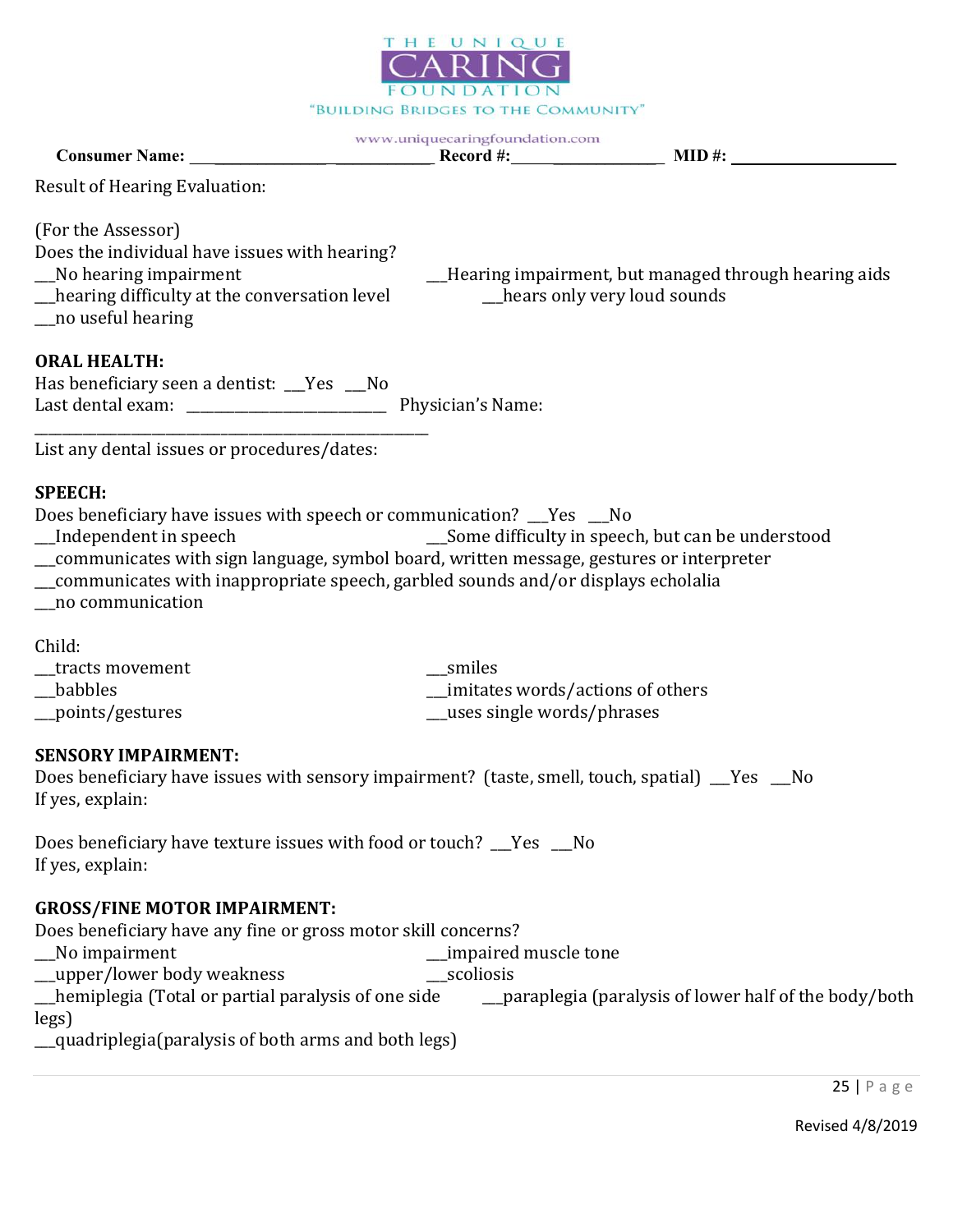

 $\mathcal{L} = \mathcal{L}$ 

|                                                                             | www.uniquecaringfoundation.com                                                                                                                       |                        |
|-----------------------------------------------------------------------------|------------------------------------------------------------------------------------------------------------------------------------------------------|------------------------|
| Child:<br>__roll over<br>_crawl<br>$\_\text{walk}$                          | __sit independently<br>pull to stand                                                                                                                 |                        |
| If yes, explain including date and diagnosis:                               | Is there any diagnosis of head or spinal cord injury or other similar disability? __Yes __No                                                         |                        |
| Child:<br>What age was your child weaned off the bottle?                    |                                                                                                                                                      |                        |
| What age was your child weaned off the pacifier?                            |                                                                                                                                                      |                        |
| <b>NUTRITION/DIET:</b><br>If yes, explain:<br>If Yes, explain:              | Any unexplained weight loss or gain in the last year or so? Thesert No<br>Does beneficiary have any health concerns related to nutrition? __Yes __No |                        |
| Is beneficiary on a special diet? __Yes __No<br>If Yes, please check below: |                                                                                                                                                      | __low calorie<br>bolus |
| Child:<br>If Yes, explain:                                                  | Does your child have feeding issues? (choking, picky eater) __Yes __No                                                                               |                        |
| soft food only<br>_solid food<br>_finger feeds independently                | needs assistance with eating<br>__uses fork/spoon                                                                                                    | holds own bottle       |
| PHYSICAL HEALTH:                                                            | 1-List beneficiary's strengths and abilities to their physical health?                                                                               |                        |

2-Does beneficiary's health limit their ability to move, work or play in anyway?

(For the Assessor):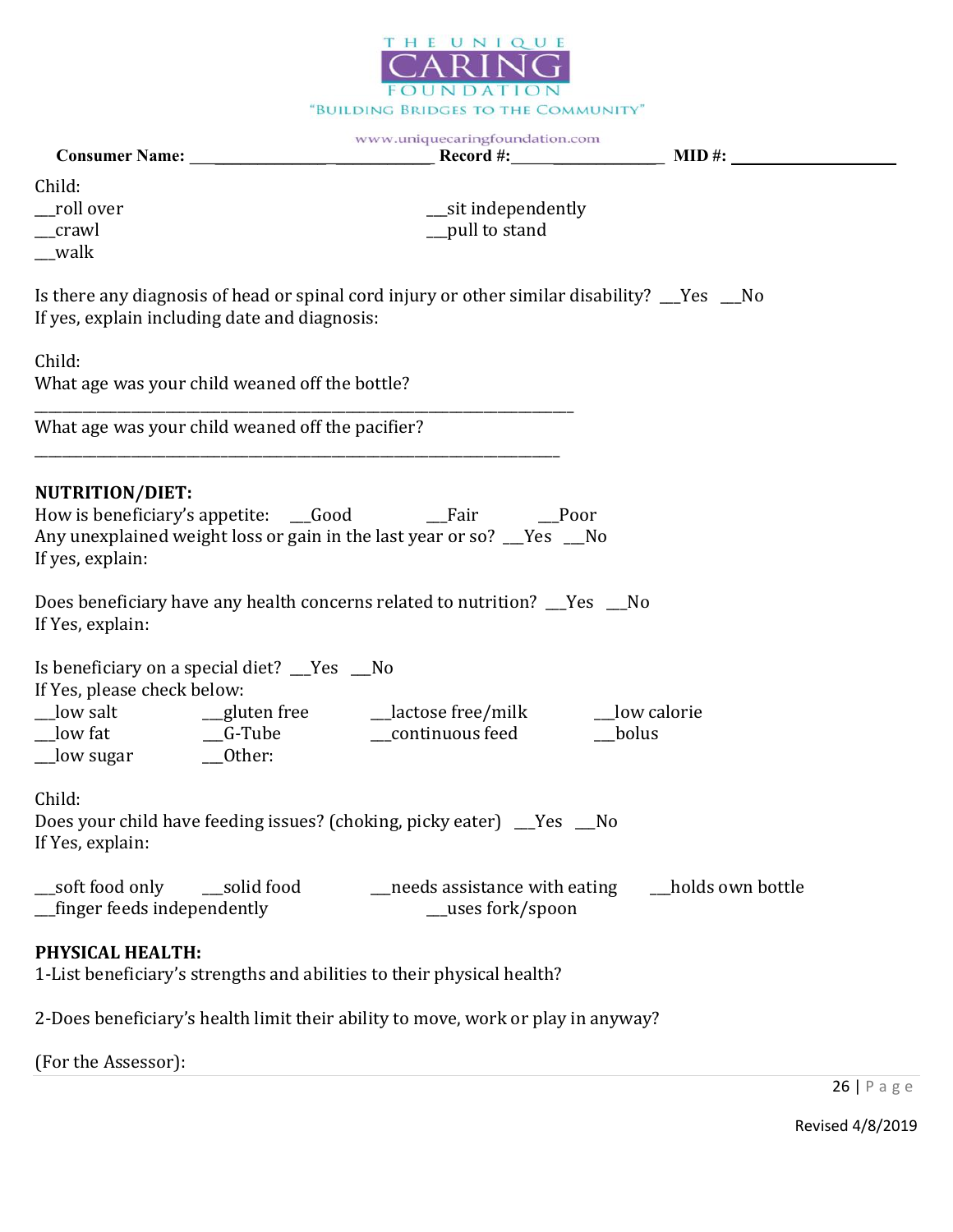

Consumer Name: \_\_\_\_\_\_\_\_\_\_\_\_\_ \_\_\_\_\_\_\_\_\_\_\_ Record #: \_\_\_\_\_\_\_\_\_\_\_\_ MID #:

|  |                                      | Does beneficiary have a history of missing doctor appointments or having to reschedule appointments? |
|--|--------------------------------------|------------------------------------------------------------------------------------------------------|
|  | __Yes __No __Unsure                  |                                                                                                      |
|  | If yes, explain including frequency: |                                                                                                      |

3-What does the beneficiary see as the biggest obstacle that prevents them from keeping their medical appointments?

# MENTAL HEALTH AND BEHAVIORAL:

| <b>Prior MH/DD/SA History</b><br>(Previous Hospitalization/Treatment):         |                           | $\Box$ Yes | $\square$ No       |
|--------------------------------------------------------------------------------|---------------------------|------------|--------------------|
| $\Box$ State MH/SA Hospital                                                    | $\Box$ Outpatient         |            | $\Box$ VA Hospital |
| $\Box$ Private MH/SA Professional                                              | $\Box$ Community Supports |            | $\Box$ Other :     |
| $\Box$ Facility Based Crisis                                                   | $\Box$ Detox              |            |                    |
|                                                                                |                           |            |                    |
| Please specify the name of facility/agency, year admitted, and length of stay: |                           |            |                    |
|                                                                                |                           |            |                    |
|                                                                                |                           |            |                    |
|                                                                                |                           |            |                    |

| Is Beneficiary currently receiving any mental health services? Thes<br>N <sub>0</sub> |  |
|---------------------------------------------------------------------------------------|--|
| If yes, explain. With who/where/when last contact:                                    |  |

Does Beneficiary or any family members have any history of psychiatric or behavioral diagnosis or show any mental health concerns? \_\_Yes \_\_No If yes, Explain:

|                  |  | Is the parent of child (beneficiary) following through with their mental health treatment? |
|------------------|--|--------------------------------------------------------------------------------------------|
| $Yes$ No $N/A$   |  |                                                                                            |
| If yes, explain: |  |                                                                                            |

| Has beneficiary attempted suicide/thoughts of suicide/plan/intent of suicide? TYES |  |
|------------------------------------------------------------------------------------|--|
| Explain, if yes:                                                                   |  |

27 | P a g e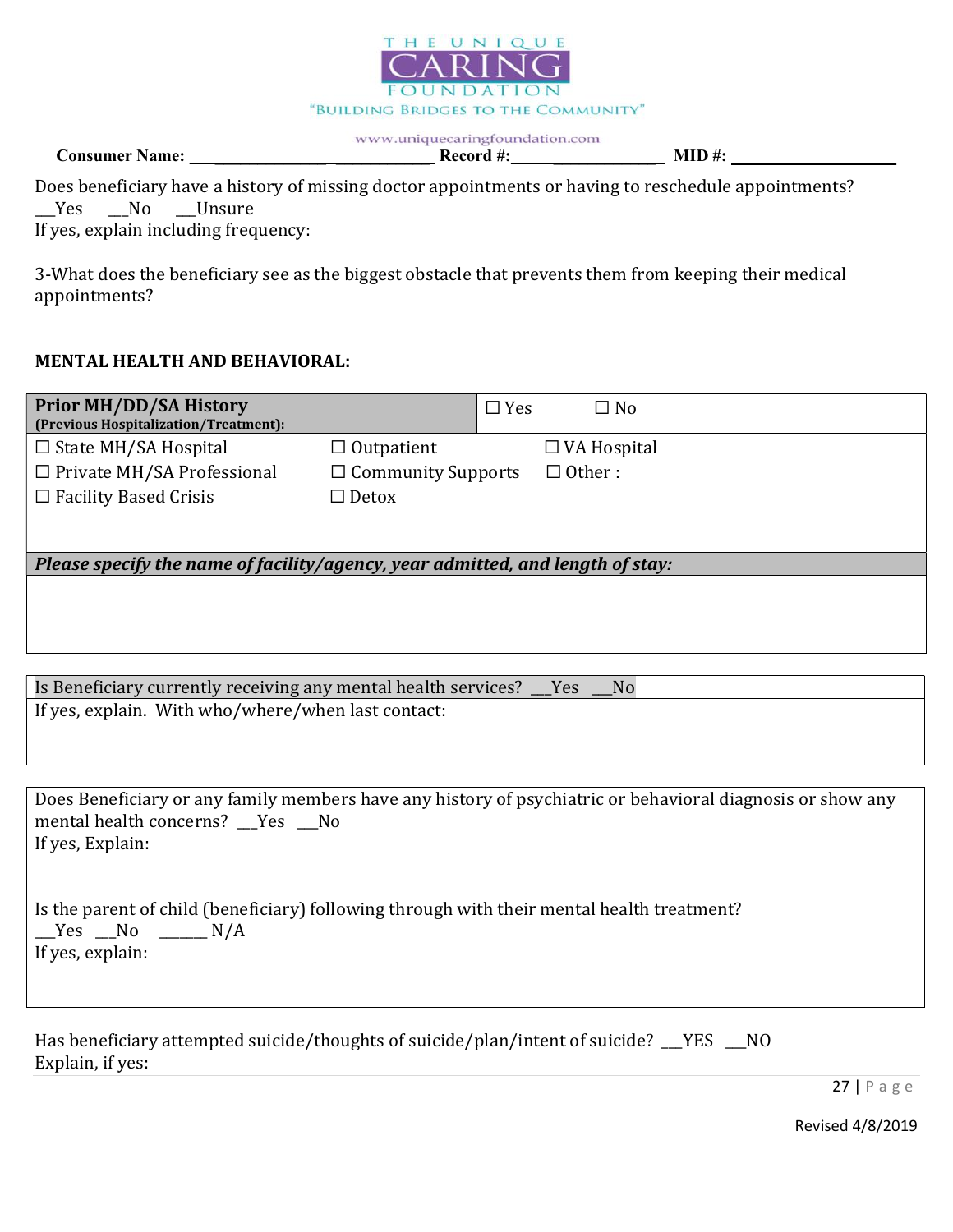

www.uniquecaringfoundation.com Consumer Name: \_\_\_\_\_\_\_\_\_\_\_\_\_ \_\_\_\_\_\_\_\_\_\_\_ Record #: \_\_\_\_\_\_\_\_\_\_\_\_ MID #:

| History of trauma that needs to be<br>addressed in treatment:<br>$\Box$ None                                       |  |
|--------------------------------------------------------------------------------------------------------------------|--|
| History of adjustment concerns and/or<br>other factors that need to be addressed<br>in treatment:<br>$\sqcap$ None |  |

Has beneficiary experienced any of the following (do not include a direct result of drug or alcohol usage)

| <b>Depressive</b><br>symptoms:<br><b>Anxiety:</b> | None Sadness Satigue Shopelessness<br>$\lfloor$ loss of interest $\lfloor$ increased sleep $\lfloor$ decreased sleep<br>] feelings of worthlessness □ guilt □ increased appetite<br>$\exists$ decreased appetite $\Box$ agitation $\Box$ poor concentration<br>$\Box$ crying $\Box$ anger $\Box$ social isolation $\Box$ irritability<br>None $\Box$ excessive worries $\Box$ restlessness $\Box$ irritability<br>difficulty concentrating $\Box$ muscle tension $\Box$ sleep disturbance<br>$\ln$ ightmares $\ln$ panic attacks $\ln$ separation anxiety<br>soiling $\Box$ hypervigilance $\Box$ phobia $\Box$ compulsions<br>obsessions <b>PTSD</b> symptoms self-soothing behaviors | Other and/or Details:<br>Other and/or Details: |
|---------------------------------------------------|----------------------------------------------------------------------------------------------------------------------------------------------------------------------------------------------------------------------------------------------------------------------------------------------------------------------------------------------------------------------------------------------------------------------------------------------------------------------------------------------------------------------------------------------------------------------------------------------------------------------------------------------------------------------------------------|------------------------------------------------|
| Somatoform:                                       | None $\Box$ somatic complaints $\Box$ body dysmorphic<br>1hypochondriasis conversion: (□motor □sensory □seizure □convulsion)                                                                                                                                                                                                                                                                                                                                                                                                                                                                                                                                                           | Other and/or Details:                          |
| <b>Manic behavior:</b>                            | None <i>periods</i> of elevated, expansive, or irritable mood<br>$\vert$ over talkative $\vert$ pressured speech $\vert$ flight of ideas<br>distractibility $\Box$ racing thoughts $\Box$ decreased need for sleep<br>$\Box$ grandiosity $\Box$ increase in goal directed activity<br>$]$ extravagance $\Box$ mood cycles $\Box$ high risk behaviors                                                                                                                                                                                                                                                                                                                                   | Other and/or Details:                          |
| Psychotic<br>symptoms:                            | None $\Box$ unmanageable $\Box$ inability to care for self<br>memory deficits withdrawn wanders of $\Box$ paranoia<br>suspiciousness <b>poor</b> personal hygiene<br>does not make sense $\Box$ sleep loss $\Box$ poor judgment<br>forgetfulness □ confusion □ auditory hallucinations<br>$ $ visual hallucinations $\Box$ delusions $\Box$ disorientation                                                                                                                                                                                                                                                                                                                             | Other and/or Details:                          |
| Antisocial:                                       | None <i>Separat Line Butching Bexeessive fighting</i><br>$\left]$ destroys property $\left[\right]$ fire setting $\left[\right]$ arrests $\left[\right]$ convictions<br>$\limpr$ isoned $\log$ sexually inappropriate $\log$ ckhibitionism<br>uses assumed names $\Box$ acts alone in peer group<br>$]$ probation $\Box$ parole $\Box$ pending charges<br>physically cruel to animals                                                                                                                                                                                                                                                                                                  | Other and/or Details:                          |
|                                                   |                                                                                                                                                                                                                                                                                                                                                                                                                                                                                                                                                                                                                                                                                        |                                                |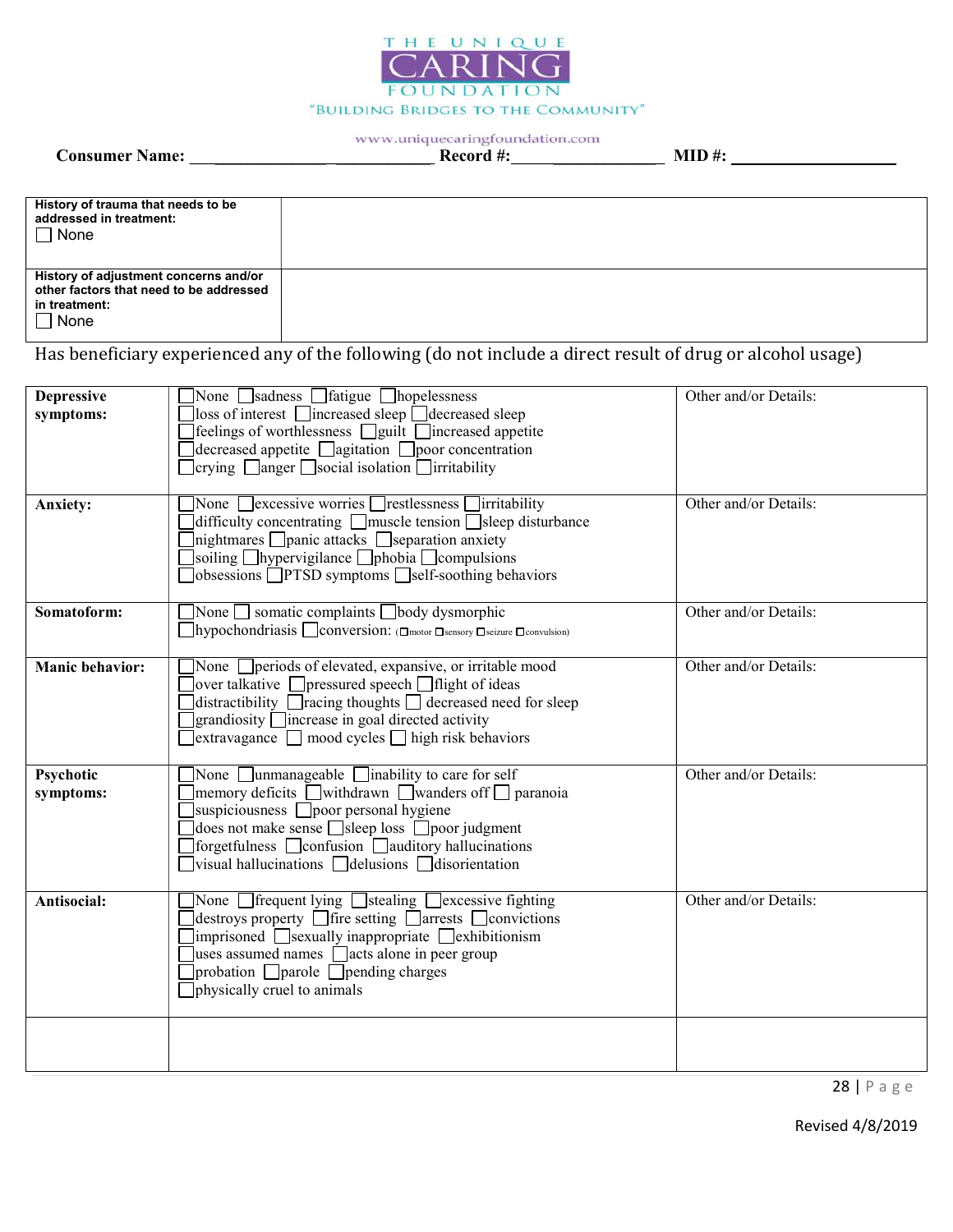

| <b>Consumer Name:</b>                     |                                                                                                                            | Record #:        |              | $MID \#$ :     |
|-------------------------------------------|----------------------------------------------------------------------------------------------------------------------------|------------------|--------------|----------------|
|                                           |                                                                                                                            | $\Box$ Yes       | $\square$ No |                |
| Other agencies currently working with the |                                                                                                                            |                  |              |                |
| consumer:                                 |                                                                                                                            |                  |              |                |
| $\Box$ DSS                                | $\Box$ Social Security Admin.                                                                                              | $\Box$ Probation |              | $\Box$ Other : |
|                                           | $\Box$ Health Department $\Box$ Vocational Rehabilitation                                                                  |                  |              |                |
|                                           | Information obtained from other collateral sources (please be sure a consent is completed before completing this section): |                  |              |                |
|                                           |                                                                                                                            |                  |              |                |

# DSM V and ICD 10 codes

| <b>Multi-Axial Assessment:</b> |         | Eligible for Services $\Box$ Specify Service: |                                                                           |  |
|--------------------------------|---------|-----------------------------------------------|---------------------------------------------------------------------------|--|
| Axis I                         |         |                                               | <b>Ineligible for Services</b> $\Box$ See below for alternative referrals |  |
| <b>Axis II</b>                 |         |                                               |                                                                           |  |
| <b>Axis III</b>                |         |                                               |                                                                           |  |
| <b>Axis IV</b>                 |         |                                               |                                                                           |  |
| <b>Axis V</b>                  | $GAF =$ |                                               |                                                                           |  |

| <b>Family/Legally Responsible Person/Informal Support Interview:</b>                                                                                                                                            |                  |     |                    |               |
|-----------------------------------------------------------------------------------------------------------------------------------------------------------------------------------------------------------------|------------------|-----|--------------------|---------------|
| 1-How many people currently live in the home?                                                                                                                                                                   |                  |     |                    |               |
| Name                                                                                                                                                                                                            | Relationship     | Age | May we<br>contact? | Lives in Home |
|                                                                                                                                                                                                                 |                  |     |                    |               |
|                                                                                                                                                                                                                 |                  |     |                    |               |
|                                                                                                                                                                                                                 |                  |     |                    |               |
|                                                                                                                                                                                                                 |                  |     |                    |               |
| 2-Other members of the family that is important to the beneficiary:<br>3-Close friends that are important to the beneficiary (List them, indicate where the beneficiary sees their friends and if parents agree |                  |     |                    |               |
| with their friends):<br>4-Is there a dependable neighbor that the beneficiary can call on if needed? Yes ho                                                                                                     |                  |     |                    |               |
| 5- What type of housing does beneficiary currently live in?                                                                                                                                                     |                  |     |                    |               |
| public housing                                                                                                                                                                                                  | Own House        |     |                    | Rent house    |
| Own mobile home                                                                                                                                                                                                 | Rent mobile home |     | Own                |               |
| apartment/condo                                                                                                                                                                                                 |                  |     |                    |               |
| rent apartment                                                                                                                                                                                                  | Other:           |     |                    |               |

29 | P a g e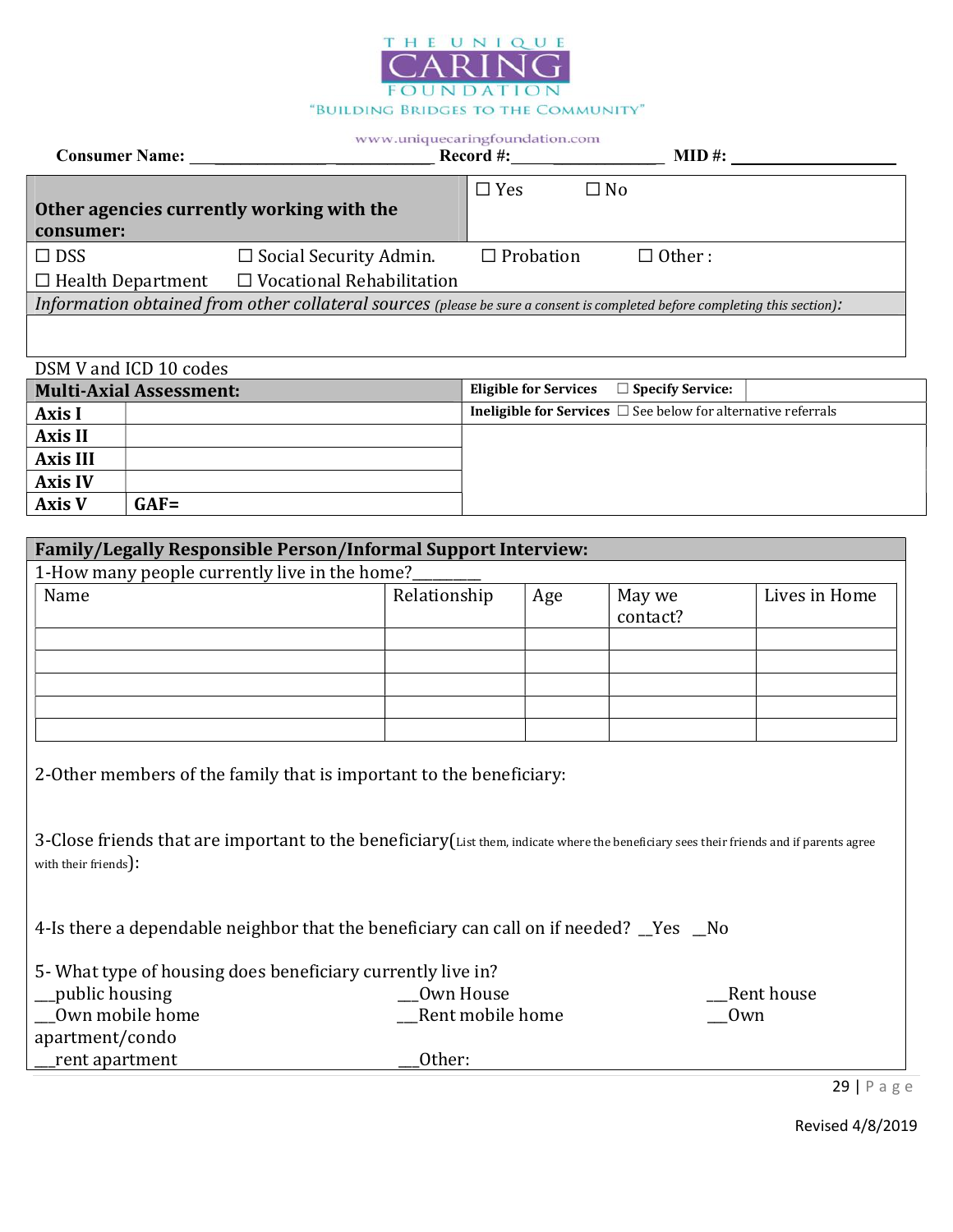

|                                                                                                                                                                                              | www.uniquecaringfoundation.com                                                                                                          |                                        |
|----------------------------------------------------------------------------------------------------------------------------------------------------------------------------------------------|-----------------------------------------------------------------------------------------------------------------------------------------|----------------------------------------|
| 6-Does Beneficiary feel safe in the home? __Yes __No                                                                                                                                         |                                                                                                                                         |                                        |
| 7-Are there structural or functional inadequacies in the home?<br>inadequate for family size                                                                                                 | _inadequate furnishings                                                                                                                 | __inadequate                           |
| structure<br>infestation                                                                                                                                                                     | __sanitation problems                                                                                                                   |                                        |
| _environmental/safety hazards<br>_inadequate sleeping arrangements<br>_inadequate provisions for emergency/smoke alarms<br>neighborhood                                                      | __unaffordable                                                                                                                          | __Criminal activity in the surrounding |
| 8-Would beneficiary like to move: __Yes __No __Unsure<br>If yes, what changes would the beneficiary like to make?                                                                            |                                                                                                                                         |                                        |
| 9-Does beneficiary have any pets? Thes Theory                                                                                                                                                |                                                                                                                                         |                                        |
| <b>Family Issues:</b>                                                                                                                                                                        |                                                                                                                                         |                                        |
| Does beneficiary have any of the following stressors:<br>__illness/death<br>_parenting issues<br>financial difficulties<br>__divorce<br>self-esteem<br>_single parenting<br>If yes, explain: | isolation<br>_relationship issues<br>_legal issues<br>__change in family composition<br>past childhood experiences<br>__sibling rivalry |                                        |
| Within the last year has beneficiary been hit, slapped, kicked or otherwise physically hurt by someone?<br>Yes<br>No<br>If yes, by whom?                                                     |                                                                                                                                         | Number of times?                       |
| Within the last year, has any other family member been hit, slapped, kicked or otherwise physically hurt by<br>someone?                                                                      |                                                                                                                                         |                                        |
| If yes, by whom?<br>$Yes$ No                                                                                                                                                                 |                                                                                                                                         | Number of times?                       |
| If beneficiary is under the age of 17, is the beneficiary having difficulty with relationships within the family<br>unit?<br>$Yes$ No<br>Comments:                                           |                                                                                                                                         |                                        |

30 | P a g e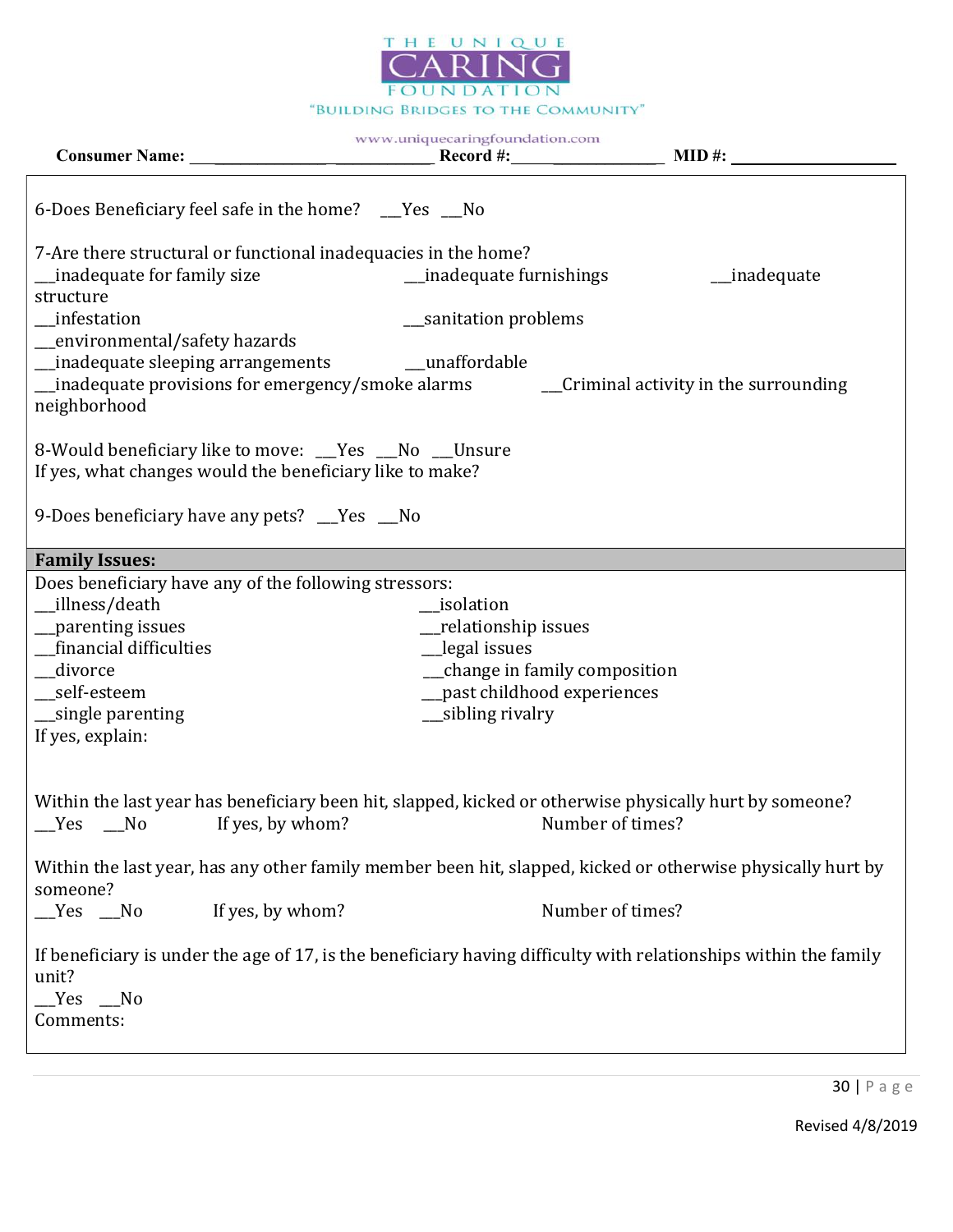

Consumer Name: \_\_\_\_\_\_\_\_\_\_\_\_\_ \_\_\_\_\_\_\_\_\_\_\_ Record #: \_\_\_\_\_\_\_\_\_\_\_\_ MID #:

#### EDUCATION:

| What is the highest level of education completed by beneficiary?                                                                                                                                                                                                                   |                                                                                                                       |
|------------------------------------------------------------------------------------------------------------------------------------------------------------------------------------------------------------------------------------------------------------------------------------|-----------------------------------------------------------------------------------------------------------------------|
| <b>Primary School</b>                                                                                                                                                                                                                                                              | <b>Associate Degree</b>                                                                                               |
| Secondary School                                                                                                                                                                                                                                                                   | <b>Bachelor Degree</b>                                                                                                |
| Middle School                                                                                                                                                                                                                                                                      | <b>Graduate Degree</b>                                                                                                |
| High School                                                                                                                                                                                                                                                                        | PhD                                                                                                                   |
| Special Education                                                                                                                                                                                                                                                                  | Some College                                                                                                          |
| <b>GED</b>                                                                                                                                                                                                                                                                         | Trade School                                                                                                          |
| Is beneficiary currently in school? __Yes __No<br>Where?                                                                                                                                                                                                                           |                                                                                                                       |
| (Child)<br>What Grade? ____<br>If child is not currently in school, explain:                                                                                                                                                                                                       |                                                                                                                       |
|                                                                                                                                                                                                                                                                                    |                                                                                                                       |
| Has the client ever<br>$\Box$ Yes $\Box$ No<br>repeated any<br>grade?                                                                                                                                                                                                              | If yes, which grade<br>levels were<br>repeated?                                                                       |
| Reason/problems that resulted in the client<br>repeating the grade level(s)?                                                                                                                                                                                                       |                                                                                                                       |
|                                                                                                                                                                                                                                                                                    |                                                                                                                       |
| What grades has the client been making this school<br>term?                                                                                                                                                                                                                        |                                                                                                                       |
|                                                                                                                                                                                                                                                                                    | Last                                                                                                                  |
| year?                                                                                                                                                                                                                                                                              |                                                                                                                       |
| If the client does not have an IEP, 504 plan, PEP, or Behavioral Plan,<br>has there ever been a time when there was consideration for a plan<br>but not approved?<br>What is the exceptionality of the client's plan (i.e.,<br>Learning Disability, Speech & Language, BED, etc.): | Does the beneficiary have any of the following: ____IFSP ___IEP ___504 Plan ____Behavior Plan<br>$\Box$ Yes $\Box$ No |
| Does the beneficiary have an aide assigned to them?                                                                                                                                                                                                                                | No<br>Yes                                                                                                             |

31 | P a g e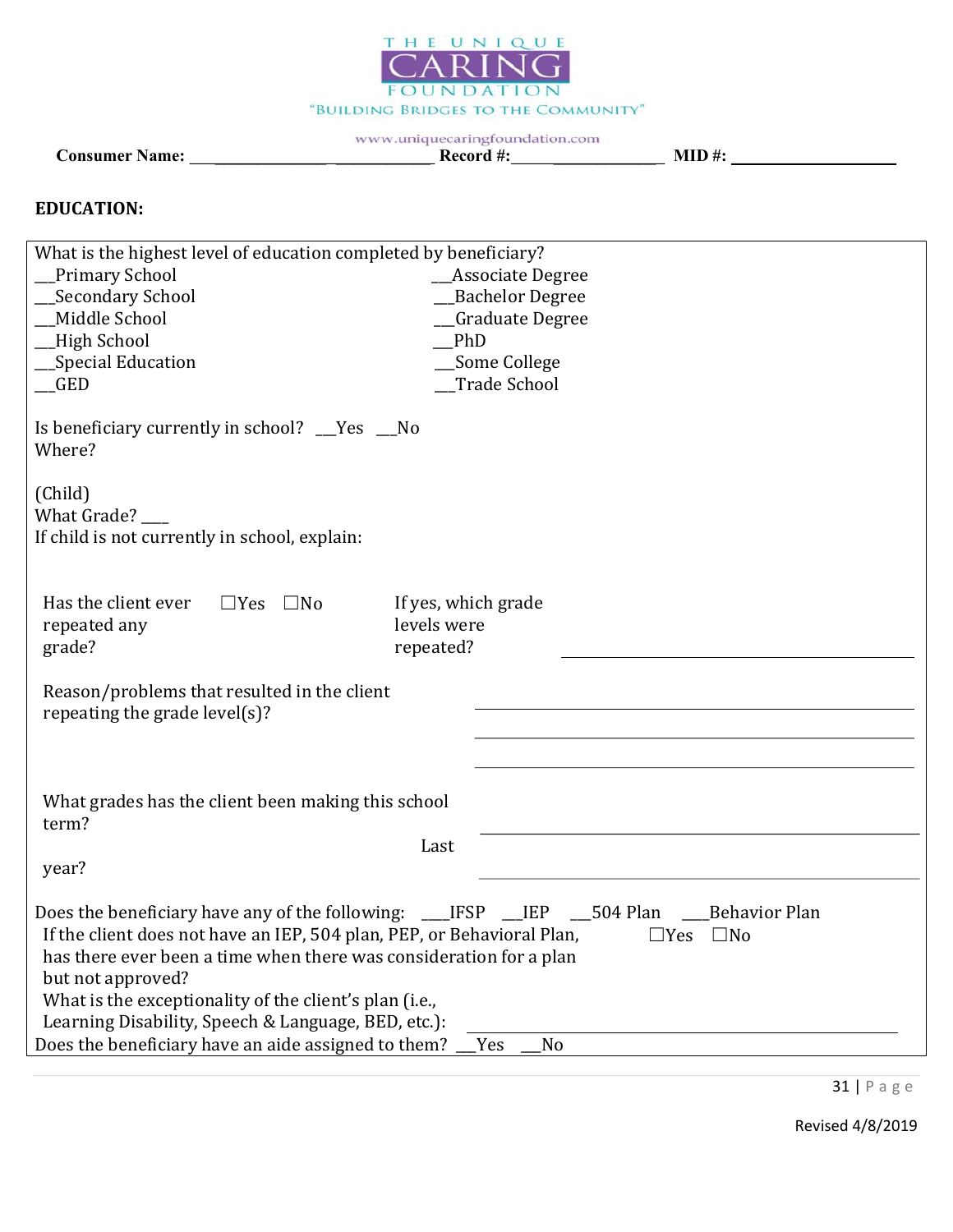

|                                                                                                                                                                                          | www.uniquecaringfoundation.com           |                                                       |
|------------------------------------------------------------------------------------------------------------------------------------------------------------------------------------------|------------------------------------------|-------------------------------------------------------|
| Is the beneficiary on target to graduate with their class? $\mu$ area $\mu$ and $\mu$ and $\mu$<br>Is the beneficiary following the school attendance policy? Thes No<br>If no, explain: |                                          |                                                       |
| Does the beneficiary like school? Tes Mo                                                                                                                                                 |                                          |                                                       |
| If no, explain:<br>What behaviors has the client been displaying at school this year? Describe all problems and how                                                                      |                                          |                                                       |
| the school and/or you have tried to handle these problems.                                                                                                                               |                                          |                                                       |
|                                                                                                                                                                                          |                                          |                                                       |
| Are copies of the paperwork from previous meetings available? If<br>available, arrange to make copies and provide to medical records for<br>inclusion into the client's medical record.  |                                          | $\Box$ Yes $\Box$ No                                  |
| Additional comments regarding the client and the education history that will assist in providing<br>Precision care and support to meet the client's needs.                               |                                          |                                                       |
|                                                                                                                                                                                          |                                          |                                                       |
| Special barriers to learning (check all that apply):<br>__no intellectual problems                                                                                                       |                                          | Has difficulties but is able to function with minimal |
| assistance                                                                                                                                                                               |                                          |                                                       |
| unable to tell time well                                                                                                                                                                 | __unable to read survival signs or words |                                                       |
| _difficulty reading                                                                                                                                                                      | _problems writing                        |                                                       |
| limited math skills                                                                                                                                                                      |                                          | __difficulty with reasoning and problem solving       |
| _memory problems                                                                                                                                                                         | __other-specify:                         |                                                       |
| Is beneficiary interested in furthering their education? __Yes __No<br>Comments:                                                                                                         |                                          |                                                       |
| Does the beneficiary need support in going back to school? Thes Tho<br>If yes, explain what type of assistance is needed:                                                                |                                          |                                                       |
| What are the beneficiary's educational goals?                                                                                                                                            |                                          |                                                       |
| As a student, what does the beneficiary see as their greatest strength/weaknesses?                                                                                                       |                                          |                                                       |
| (For Assessor)                                                                                                                                                                           |                                          |                                                       |
| Is the beneficiary able to:<br>Read                                                                                                                                                      | Write<br>Sign Name                       |                                                       |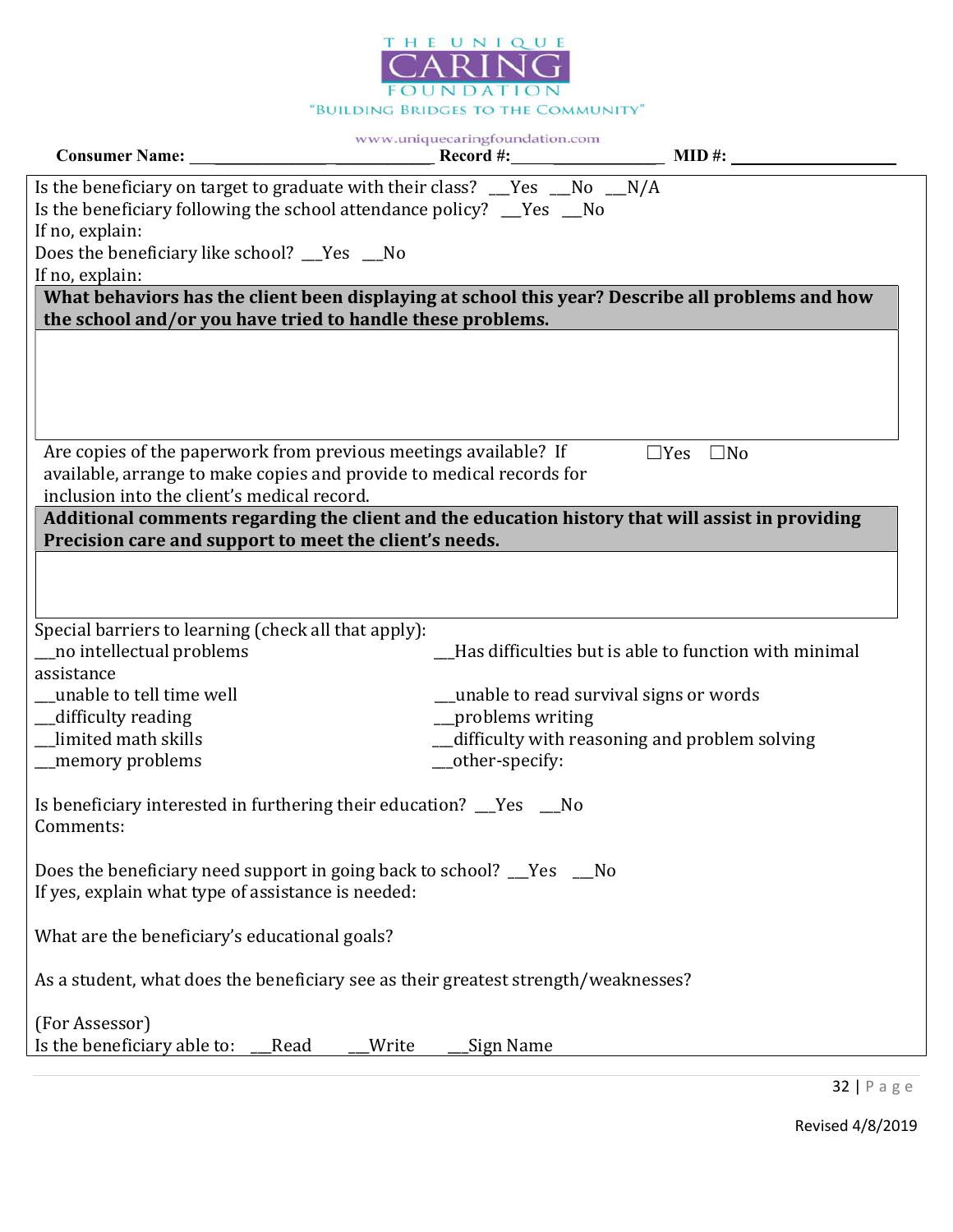

Consumer Name: \_\_\_\_\_\_\_\_\_\_\_\_\_ \_\_\_\_\_\_\_\_\_\_\_ Record #: \_\_\_\_\_\_\_\_\_\_\_\_ MID #:

Comment:

#### FINANCIAL MANAGEMENT:

Annual household income: \_\_\_\_\_\_\_\_\_\_\_\_\_\_\_\_\_\_\_\_\_\_\_\_\_

| Fixed monthly income sources | Fixed monthly income expenses | Monthly savings |
|------------------------------|-------------------------------|-----------------|
|                              |                               |                 |
|                              |                               |                 |
|                              |                               |                 |
|                              |                               |                 |
|                              |                               |                 |
|                              |                               |                 |
| Annual Total:                | Annual Total:                 | Annual Total    |

(i.e., housing, SNAP, WIC, Child support, retirement, pension, disability) Does beneficiary ever have a money crisis and need assistance? \_\_\_Yes \_\_No If yes, explain:

# ACTIVITIES OF DAILY LIVING (ADL) AND INSTRUMENTAL ACTIVITIES OF DAILY LIVING (IADL):

| ADL or IADL           | Do they need assistance? | $\cdot$<br>Type of assistance<br>needed | Source of assistance<br>received |
|-----------------------|--------------------------|-----------------------------------------|----------------------------------|
| Ambulatory            |                          |                                         |                                  |
| Feeding               |                          |                                         |                                  |
| Toileting             |                          |                                         |                                  |
| <b>Bathing</b>        |                          |                                         |                                  |
| Grooming              |                          |                                         |                                  |
| Dressing              |                          |                                         |                                  |
| Housecleaning         |                          |                                         |                                  |
| Laundry               |                          |                                         |                                  |
| Shopping              |                          |                                         |                                  |
| Medication management |                          |                                         |                                  |
| Money management      |                          |                                         |                                  |
| Use of the phone      |                          |                                         |                                  |
| Meal preparation      |                          |                                         |                                  |
| Other:                |                          |                                         |                                  |

Describe the individual's ability to function in the following areas:

33 | P a g e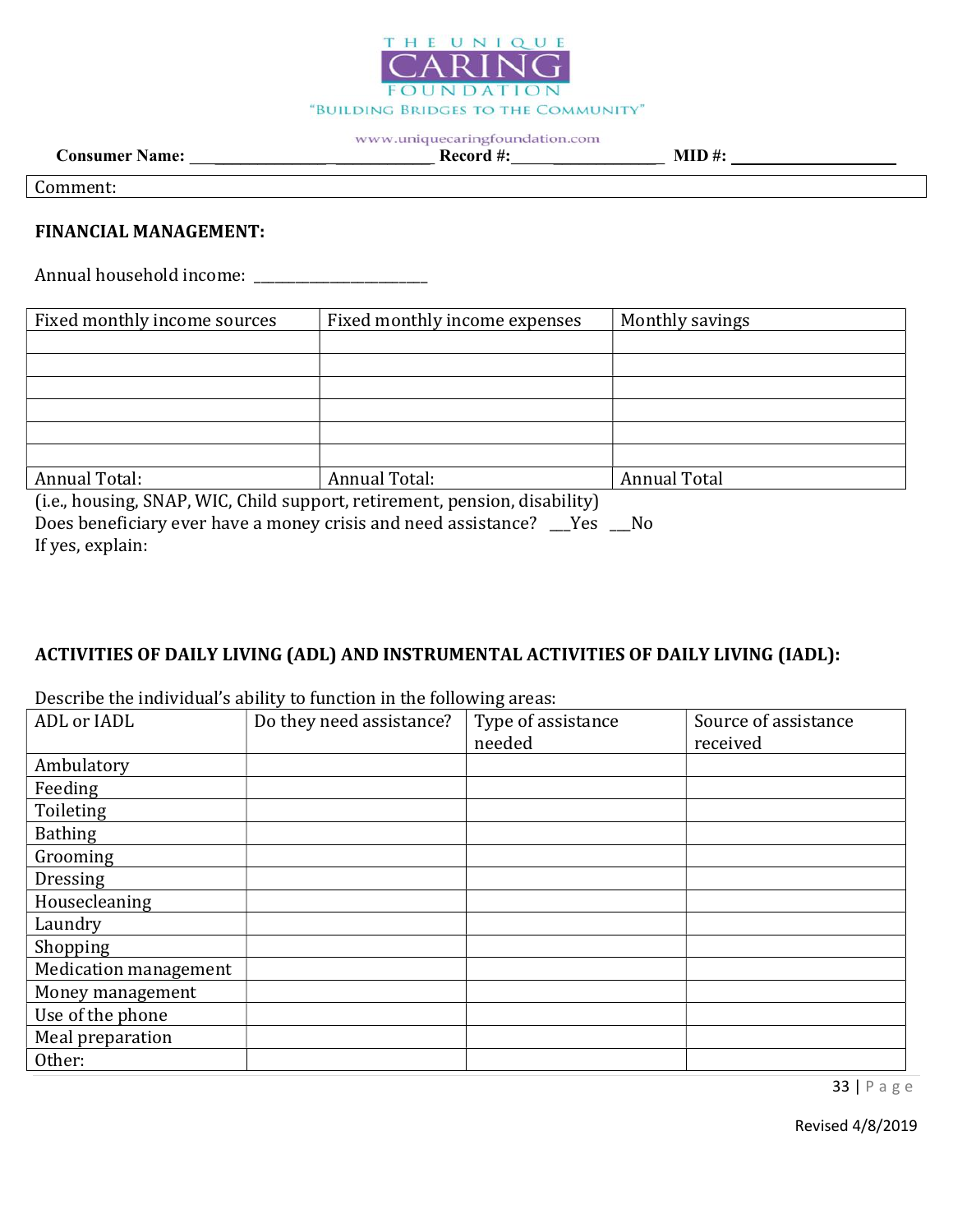

# Consumer Name: \_\_\_\_\_\_\_\_\_\_\_\_\_ \_\_\_\_\_\_\_\_\_\_\_ Record #: \_\_\_\_\_\_\_\_\_\_\_\_ MID #:

| <b>Consumer Name:</b> |  |
|-----------------------|--|
|                       |  |

# SOCIAL SKILLS:

| Describe average day for beneficiary:                                                                   |
|---------------------------------------------------------------------------------------------------------|
|                                                                                                         |
| Does the beneficiary attend a daycare setting/private baby sitter? __Yes __No                           |
| What would beneficiary like to change about their day?                                                  |
| What does the beneficiary enjoy doing/hobbies?                                                          |
| Are there activities the beneficiary would like to do more often than they are doing now?<br>$Yes$ No   |
| Does the beneficiary talk to their friends, family or loved ones as often as they would like?<br>Yes No |
| If no, why/how often would they like to speak to them?                                                  |
| How does beneficiary contact them (phone, in person etc.)?                                              |
| How does the beneficiary describe his/her relationship with his/her family?                             |
| What does the beneficiary consider to be their strengths related to their social skills?                |
| Does the beneficiary have any wants or needs related to improving social functioning?                   |
| SPIRITUALITY:                                                                                           |
| What is beneficiary's faith or belief?                                                                  |
| Does religion play a role in the beneficiary's life: Ves _No _N/A                                       |
| What gives the beneficiary life purpose or meaning?                                                     |
| Is beneficiary part of a religious or spiritual community? __Yes __No                                   |
| If beneficiary would like to go to church, do they have transportation?<br>Yes<br>No                    |

Services currently being received

34 | P a g e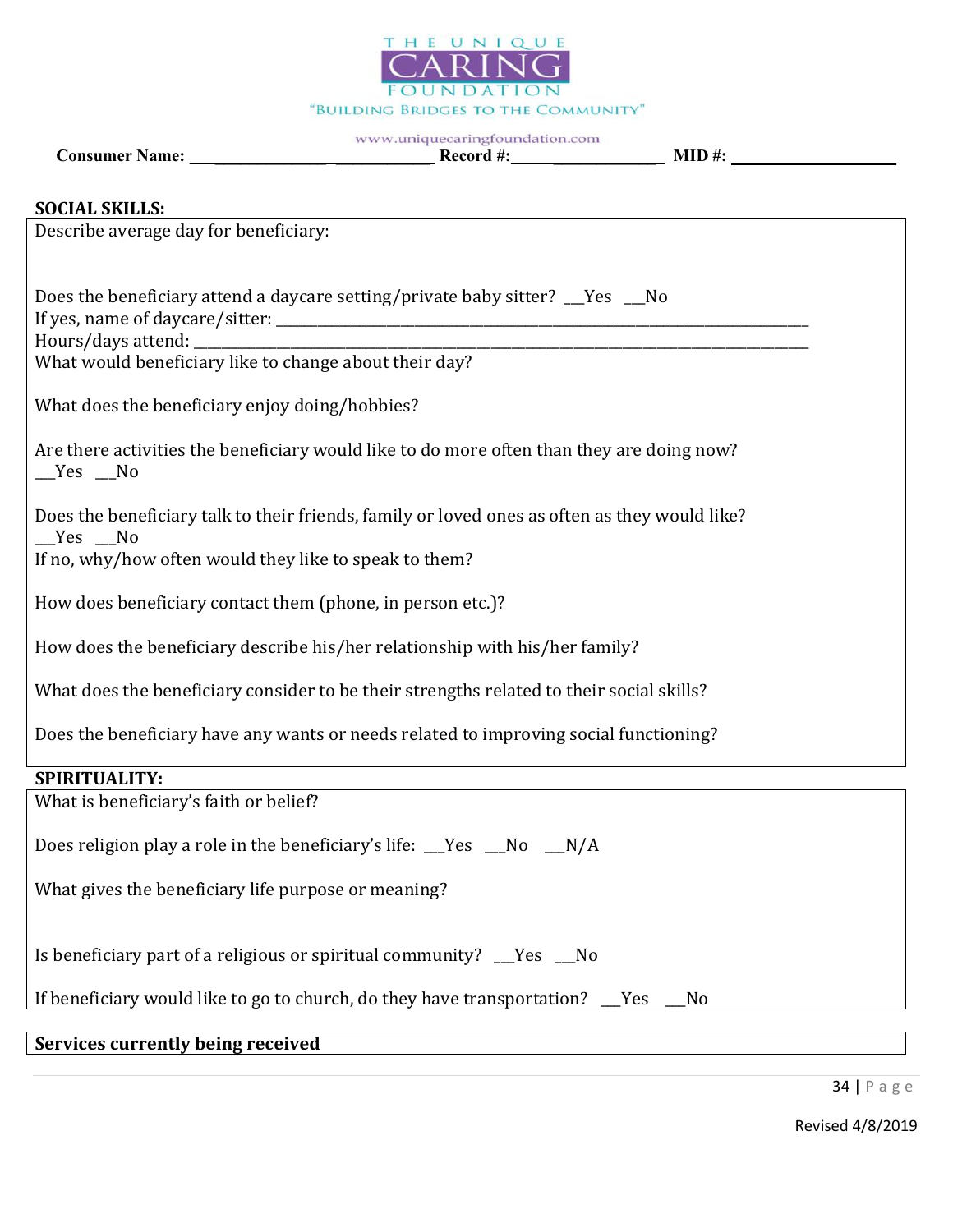

| <b>Consumer Name:</b> |                          | _____<br>Record #: | $MID$ #:            |
|-----------------------|--------------------------|--------------------|---------------------|
| Provider/Agency       | <b>Services Rendered</b> | Location           | <b>Phone Number</b> |
|                       |                          |                    |                     |
|                       |                          |                    |                     |
|                       |                          |                    |                     |
|                       |                          |                    |                     |
|                       |                          |                    |                     |
|                       |                          |                    |                     |
|                       |                          |                    |                     |

| Overall, what does beneficiary feel they need help with?      |            |
|---------------------------------------------------------------|------------|
| RECOMMENDATIONS/GOALS to assist with case<br>management plan: | REFERRALS: |

| OVERALL IMPRESSION / ASSESSMENT SUMMARY (Include Beneficiary's Level of Readiness & motivation to engage in services)                       |
|---------------------------------------------------------------------------------------------------------------------------------------------|
| ALSO INCLUDE: Medical, Educational, Behavioral, Social, Risk of harm; functional status, co-morbidity, recovery, environment, treatment and |
| recovery history, supports, etc.                                                                                                            |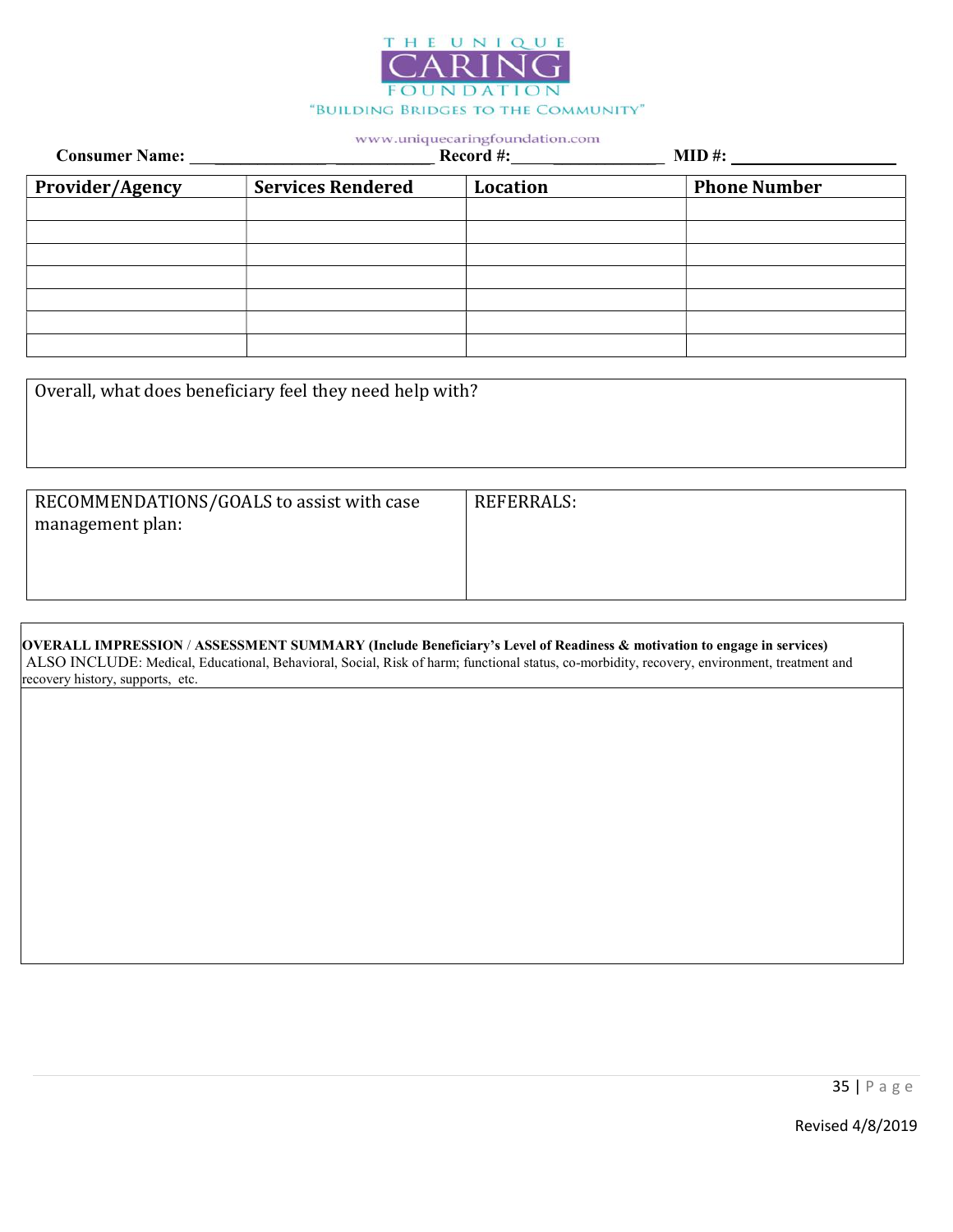

# **TCM Signature:**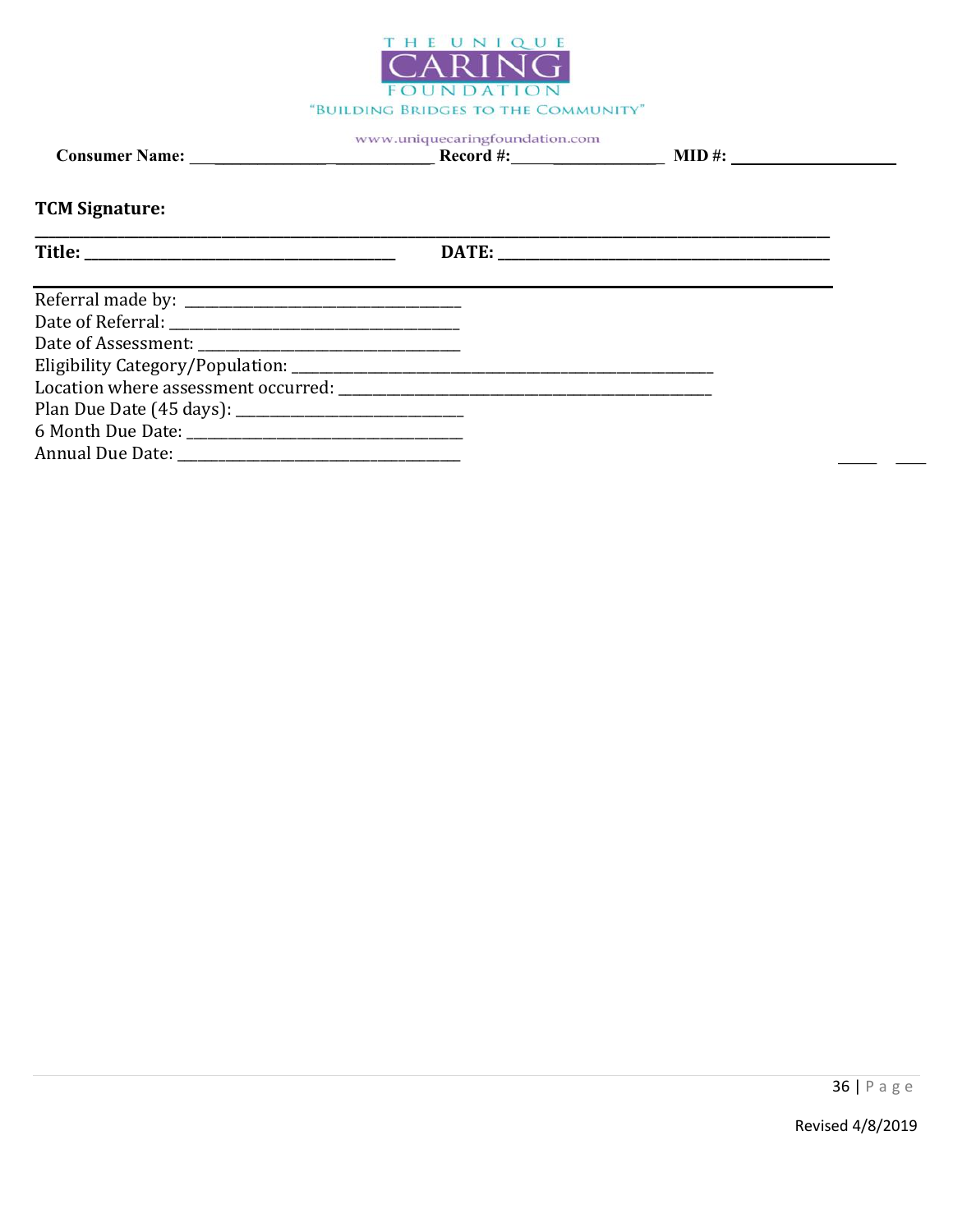

www.uniquecaringfoundation.com Consumer Name: \_\_\_\_\_\_\_\_\_\_\_\_\_ \_\_\_\_\_\_\_\_\_\_\_ Record #: \_\_\_\_\_\_\_\_\_\_\_\_ MID #:

#### **COVERAGE**

The Beneficiary must have identified at least (1) risk factors, in any of the domains of the South Carolina Medicaid coverage criteria from below to qualify for Targeted Case Management as At Risk Children. Please check each criteria that applies to the Beneficiary:

| <b>At-Risk Children</b> | South Carolina Medicaid eligible children under the age of 21<br>years old that meet specific needs based criteria and are "at risk"<br>due to one of the following:                                                                                                                                                                                                                                                                                                                                           |                                                                                                                                                                                                                              |  |  |  |  |
|-------------------------|----------------------------------------------------------------------------------------------------------------------------------------------------------------------------------------------------------------------------------------------------------------------------------------------------------------------------------------------------------------------------------------------------------------------------------------------------------------------------------------------------------------|------------------------------------------------------------------------------------------------------------------------------------------------------------------------------------------------------------------------------|--|--|--|--|
|                         | 1. At high risk for medical<br>compromise due to one of the following<br>conditions:<br>Failure to take advantage of<br>٠<br>necessary health care<br>services<br>Non-compliance with<br>٠<br>prescribed medical regime<br>Inability to coordinate<br>$\bullet$<br>multiple medical, social, and<br>other services due to an<br>unstable medical condition<br>in of stabilization<br>Inability to understand<br>٠<br>medical directions because<br>of comprehension barriers.<br>3. Offending or victimization | 2. Absence of a community support<br>system to assist appropriate follow-up<br>care at home<br>4. A victim of abuse, neglect, or<br>violence;                                                                                |  |  |  |  |
|                         | 5. Medical complexity that requires<br>frequent care planning;                                                                                                                                                                                                                                                                                                                                                                                                                                                 | 6. Diagnosis of or suspected diagnosis<br>of a developmental delay or a diagnosed<br>physical or mental condition that has a<br>high probability of resulting in<br>developmental delay and/or intellectual                  |  |  |  |  |
|                         | 7. Children who at any time during<br>the past year have has a diagnosable<br>mental, behavioral or diagnostic<br>criterion that meets the coding and<br>definition                                                                                                                                                                                                                                                                                                                                            | disability and are less than age 6<br>8. Specific symptoms or disturbances<br>make the member unable to access<br>behavioral health, medical, educational,<br>social, developmental or other supportive<br>services required |  |  |  |  |
|                         |                                                                                                                                                                                                                                                                                                                                                                                                                                                                                                                |                                                                                                                                                                                                                              |  |  |  |  |

I agree that the Beneficiary meets Medicaid criteria for Targeted Cased Management for the following targeted group\_\_\_\_\_\_\_\_\_\_\_\_\_\_\_\_\_\_\_\_\_\_\_\_\_\_\_\_\_\_\_ based on the assessment that I completed.

Case Manager Signature: etc. All and the contract of the Date: etc. All and the Case Manager Signature: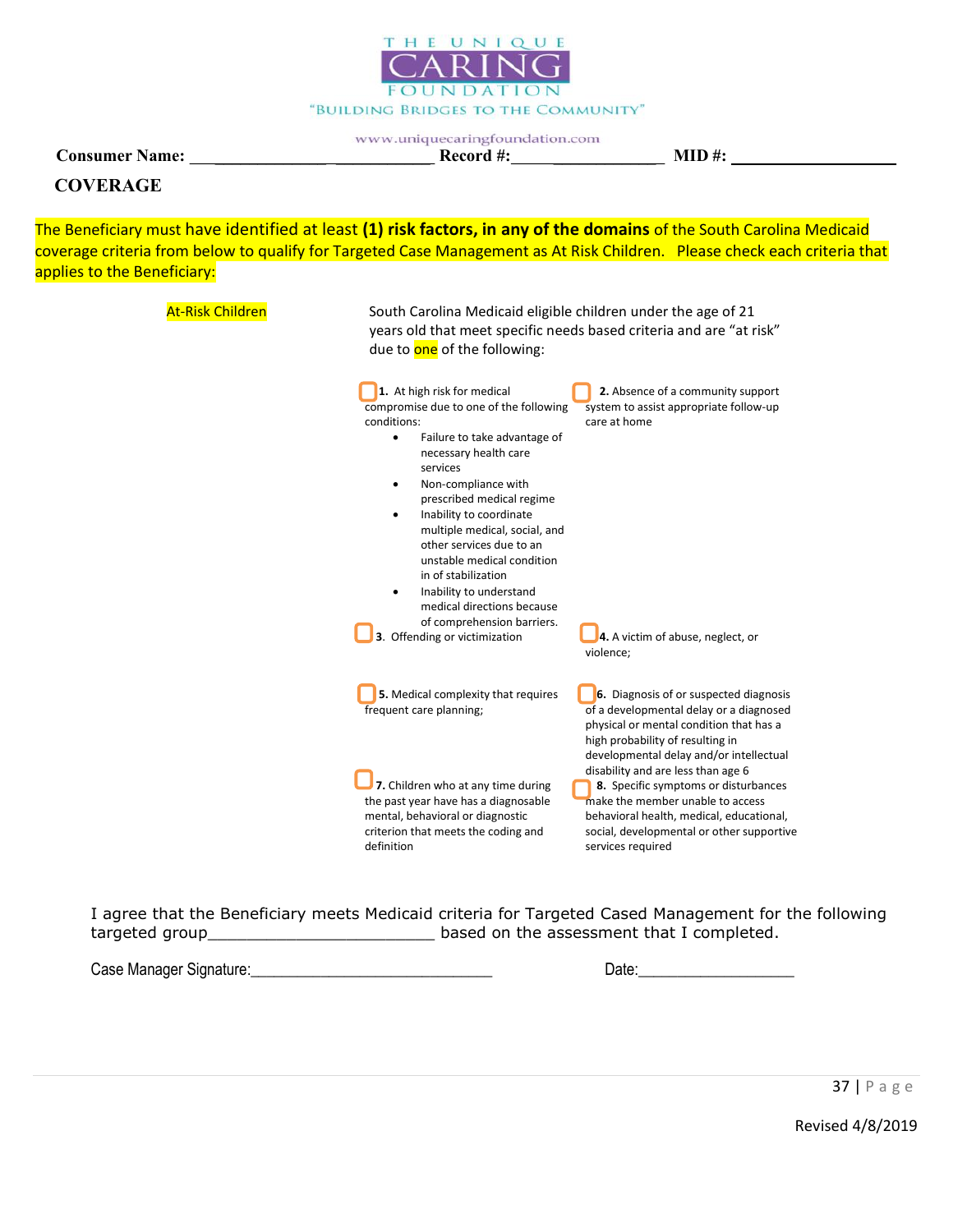

Consumer Name: \_\_\_\_\_\_\_\_\_\_\_\_\_ \_\_\_\_\_\_\_\_\_\_\_ Record #: \_\_\_\_\_\_\_\_\_\_\_\_ MID #:

Unique Caring Foundation Service Provided: Targeted Case Management

Use PIE Format (Goal, Intervention, Outcome)

| <b>Management Plan</b>               | Purpose/Goal # _____ from the Case Staff Intervention Include what staff did to assist consumer and<br>how the consumer responded. Indicate progress towards the | <b>Total Time for This</b><br>Goal |
|--------------------------------------|------------------------------------------------------------------------------------------------------------------------------------------------------------------|------------------------------------|
|                                      | goal.                                                                                                                                                            |                                    |
|                                      | *** Please indicate where the service took place.                                                                                                                |                                    |
|                                      | <b>Description of Intervention(s):</b>                                                                                                                           |                                    |
|                                      | Person with who contact occurred and relationship to beneficiary.                                                                                                |                                    |
|                                      |                                                                                                                                                                  |                                    |
|                                      |                                                                                                                                                                  |                                    |
|                                      |                                                                                                                                                                  |                                    |
|                                      |                                                                                                                                                                  |                                    |
|                                      |                                                                                                                                                                  |                                    |
|                                      |                                                                                                                                                                  |                                    |
|                                      |                                                                                                                                                                  |                                    |
|                                      |                                                                                                                                                                  |                                    |
| <b>Type of Contact:</b>              |                                                                                                                                                                  |                                    |
| Face to face $\square$               | Effectiveness/Outcome:                                                                                                                                           |                                    |
|                                      |                                                                                                                                                                  |                                    |
| Over the Phone $\square$             |                                                                                                                                                                  |                                    |
|                                      |                                                                                                                                                                  |                                    |
| Explain:<br><b>Other</b> l           |                                                                                                                                                                  |                                    |
| <b>Type of Case Management:</b>      |                                                                                                                                                                  |                                    |
| <b>Target Group:</b>                 | <b>AT RISK CHILDREN</b>                                                                                                                                          |                                    |
| Please see types below: #            | <b>Next Step:</b>                                                                                                                                                |                                    |
| Location address of the face to face |                                                                                                                                                                  |                                    |
| contact with Beneficiary/Guardian:   |                                                                                                                                                                  |                                    |
|                                      |                                                                                                                                                                  |                                    |
|                                      |                                                                                                                                                                  |                                    |
|                                      |                                                                                                                                                                  |                                    |
| <b>Type of Case Management</b>       |                                                                                                                                                                  |                                    |
| 2. Care Planning<br>1. Assessment    | 3. Referral & Linkage<br>4. Monitoring & Follow Up                                                                                                               |                                    |

Target Group:

1. At Risk Children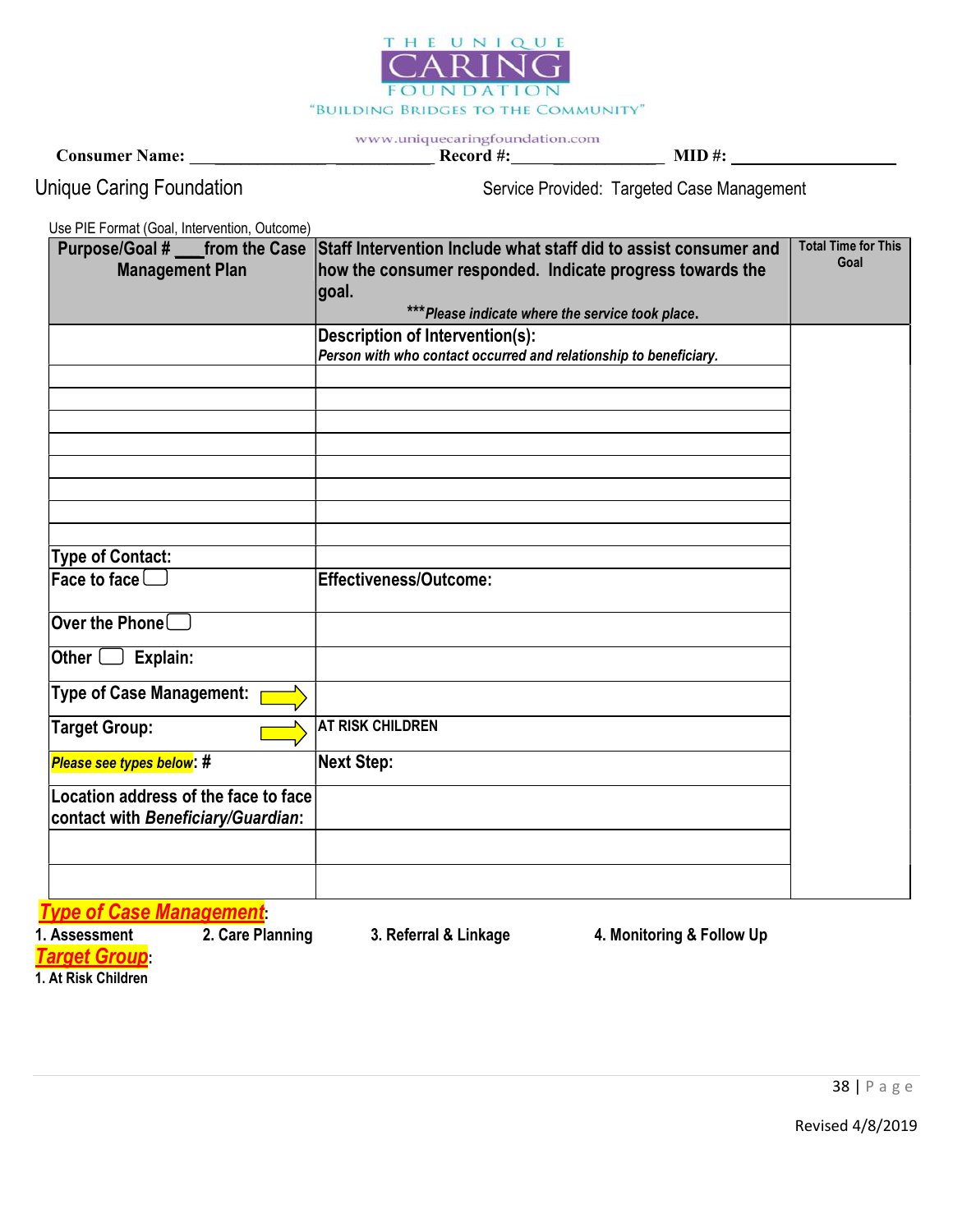

Consumer Name: \_\_\_\_\_\_\_\_\_\_\_\_\_ \_\_\_\_\_\_\_\_\_\_\_ Record #: \_\_\_\_\_\_\_\_\_\_\_\_ MID #:

Case Manager Name (Printed): \_\_\_\_\_\_\_\_\_\_\_\_\_\_\_\_\_\_\_\_\_\_\_\_Case Manager Signature: \_\_\_\_\_\_\_\_\_\_\_\_\_\_\_\_\_\_\_\_\_\_\_\_\_\_\_\_Date:\_\_\_\_\_\_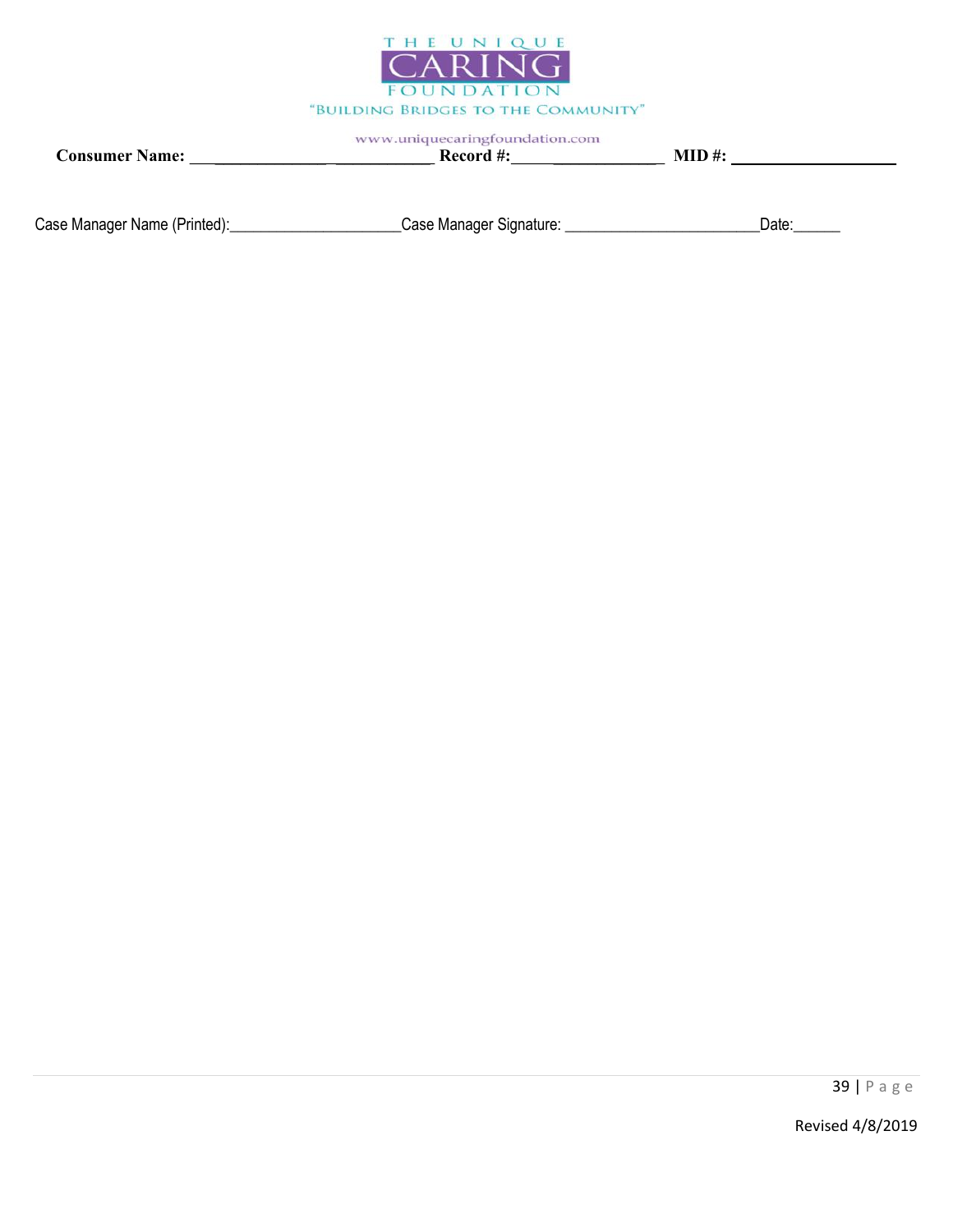

Consumer Name: \_\_\_\_\_\_\_\_\_\_\_\_\_ \_\_\_\_\_\_\_\_\_\_\_ Record #: \_\_\_\_\_\_\_\_\_\_\_\_ MID #:

# UNIQUE CARING FOUNDATION- SOUTH CAROLINA TIME SHEET

NAME: The contract of the contract of the contract of the Week Ending:  $\mathsf{W}\textup{eek}$  Ending:

Directions: Please be as specific as possible and indicate what you accomplished each day. ONLY BILLABLE HOURS ARE TO BE NOTED ON TIME SHEET. Remember that travel time is NOT billable time.

| <b>TIME</b><br><b>IN/OUT</b> | <b>CONSUMER NAME &amp; ACTIVITIES:</b>                                   | <b>TIME</b><br><b>IN/OUT</b> | DATE: ________________________<br><b>CONSUMER NAME &amp; ACTIVITIES:</b> |
|------------------------------|--------------------------------------------------------------------------|------------------------------|--------------------------------------------------------------------------|
|                              |                                                                          |                              |                                                                          |
|                              |                                                                          |                              |                                                                          |
|                              |                                                                          |                              |                                                                          |
|                              | <b>Today's Total Hours:</b>                                              |                              | <b>Today's Total Hours:</b>                                              |
| <b>TIME</b><br><b>IN/OUT</b> | DATE:_________________________<br><b>CONSUMER NAME &amp; ACTIVITIES:</b> | <b>TIME</b><br><b>IN/OUT</b> | DATE:_______________________<br><b>CONSUMER NAME &amp; ACTIVITIES:</b>   |
|                              |                                                                          |                              |                                                                          |
|                              |                                                                          |                              |                                                                          |
|                              |                                                                          |                              |                                                                          |
|                              | <b>Today's Total Hours:</b>                                              |                              | <b>Today's Total Hours:</b>                                              |
| <b>TIME</b><br><b>IN/OUT</b> | DATE: ______________________<br><b>CONSUMER NAME &amp; ACTIVITIES:</b>   | <b>TIME</b><br><b>IN/OUT</b> | DATE:_______________________<br><b>CONSUMER NAME &amp; ACTIVITIES:</b>   |
|                              |                                                                          |                              |                                                                          |
|                              |                                                                          |                              |                                                                          |
|                              |                                                                          |                              |                                                                          |
|                              | <b>Today's Total Hours:</b>                                              |                              | <b>Miscellaneous:</b>                                                    |

TOTAL NUMBER OF HOURS WORKED: Signature:

• A= Assessment CMP= Case Management Plan CMFU=Case Management Follow-Up

• FF=Face to Face NFF=Non Face to Face Services are billed in 15 min increments

Before submitting timesheets for Targeted Case Management please verify that:

1) An Assessment include an intake packet 2) Case Management Plan include Plan & Progress Notes 3) Case Management Follow-Up include Progress Notes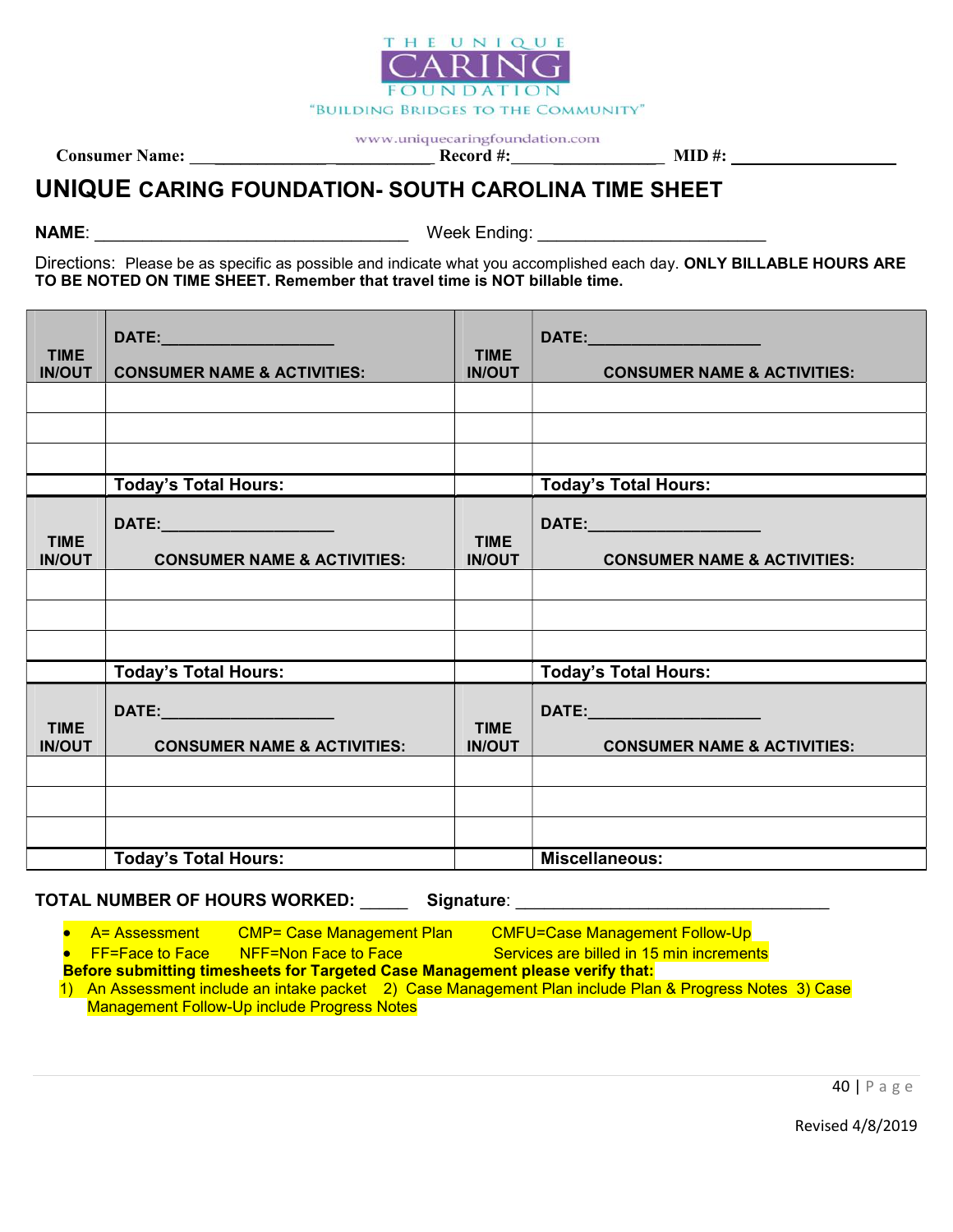

Consumer Name: \_\_\_\_\_\_\_\_\_\_\_\_\_ \_\_\_\_\_\_\_\_\_\_\_ Record #: \_\_\_\_\_\_\_\_\_\_\_\_ MID #:

# SECTION II: CASE MANAGEMENT

Case Management Plan/Service Notes/Time- Sheet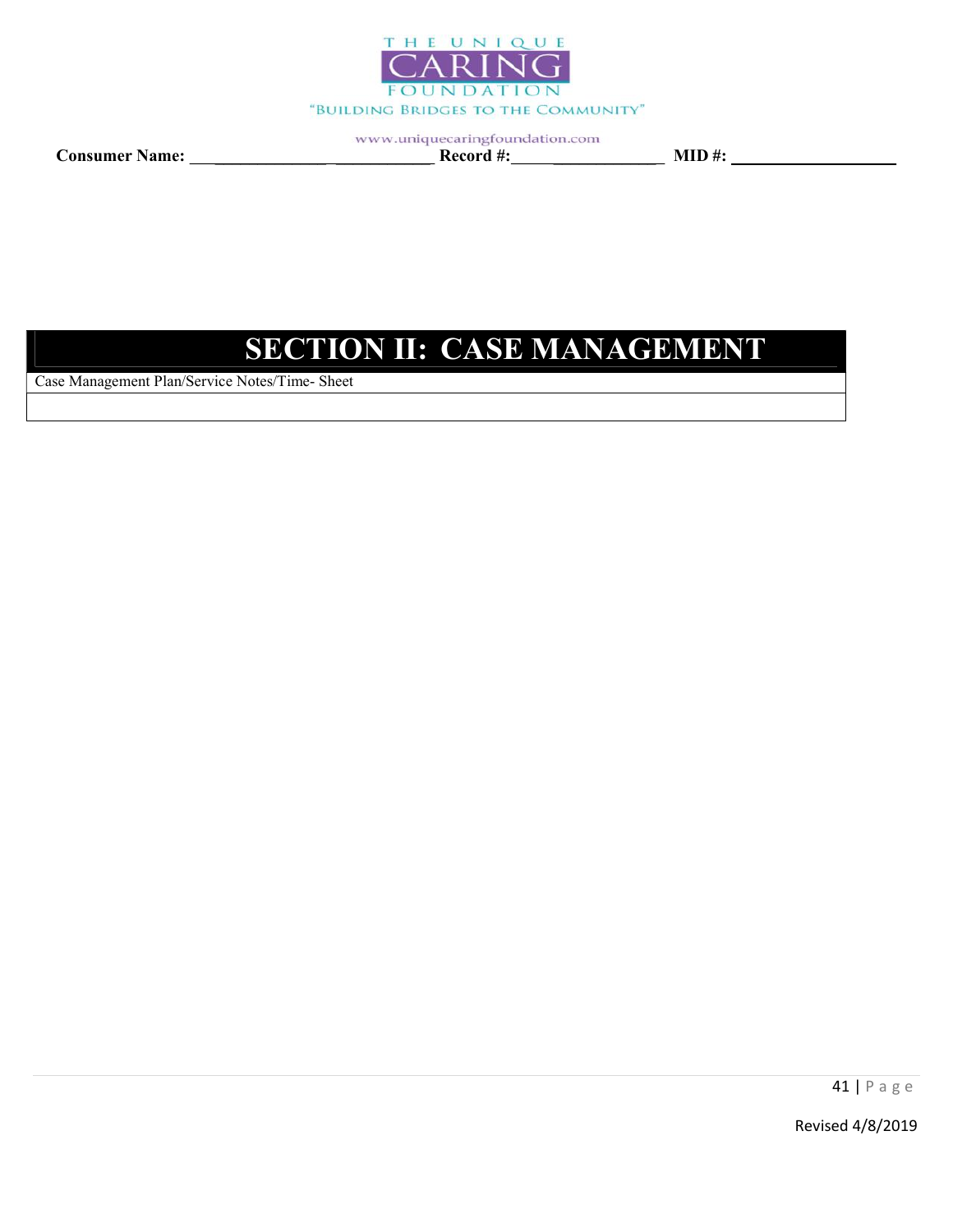

Consumer Name: \_\_\_\_\_\_\_\_\_\_\_\_\_ \_\_\_\_\_\_\_\_\_\_\_ Record #: \_\_\_\_\_\_\_\_\_\_\_\_ MID #:

# CASE MANAGEMENT PLAN

| Name:                                                                                                                                                                    | <b>Name: Unique Caring Foundation</b>                                                                                            |
|--------------------------------------------------------------------------------------------------------------------------------------------------------------------------|----------------------------------------------------------------------------------------------------------------------------------|
| DOB:                                                                                                                                                                     | Site: ⊠ South Carolina                                                                                                           |
| Medicaid #:                                                                                                                                                              | Date of Plan:                                                                                                                    |
| Record #:                                                                                                                                                                |                                                                                                                                  |
|                                                                                                                                                                          |                                                                                                                                  |
| Strengths, natural supports, and/or community supports:                                                                                                                  |                                                                                                                                  |
| Specific Needs Identified by consumer/family:                                                                                                                            |                                                                                                                                  |
| and supports systems (a safety net).                                                                                                                                     | Medical or Health History: A brief summary of medical history to include present medication, medical issues, any safety services |
| Contact Information: A list of all emergency contacts.                                                                                                                   |                                                                                                                                  |
|                                                                                                                                                                          |                                                                                                                                  |
|                                                                                                                                                                          |                                                                                                                                  |
| Family or Social Support: A brief family or psycho social summary of the beneficiary to identify support systems<br>available to aid the beneficiary in achieving goals. |                                                                                                                                  |
|                                                                                                                                                                          |                                                                                                                                  |
|                                                                                                                                                                          |                                                                                                                                  |
|                                                                                                                                                                          |                                                                                                                                  |
| <b>Educational Support:</b>                                                                                                                                              |                                                                                                                                  |
|                                                                                                                                                                          |                                                                                                                                  |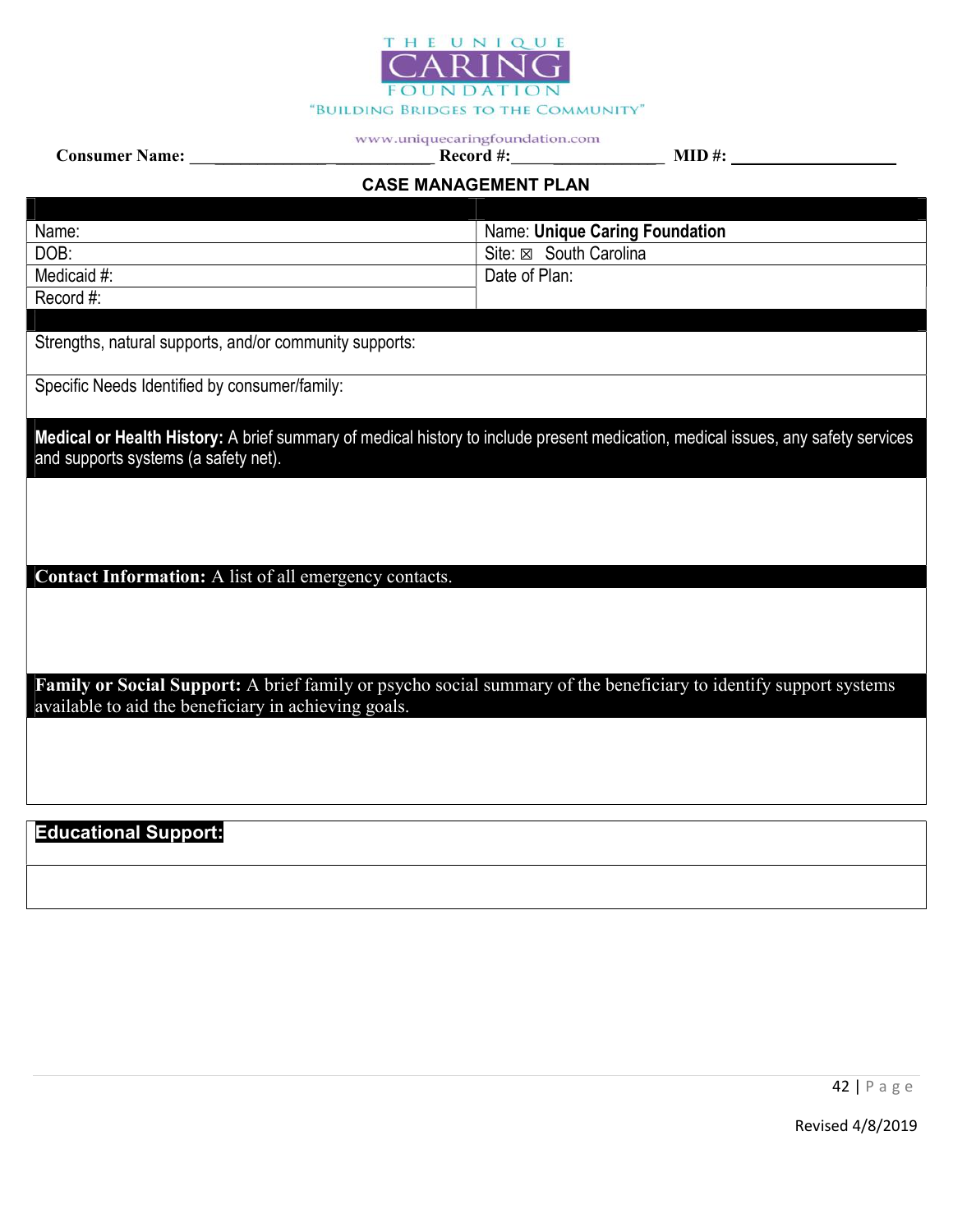

Consumer Name: \_\_\_\_\_\_\_\_\_\_\_\_\_ \_\_\_\_\_\_\_\_\_\_\_ Record #: \_\_\_\_\_\_\_\_\_\_\_\_ MID #:

# ACTION PLAN

The Action Plan should be based on information and recommendations from: the Assessment the One Page Profile, Characteristics/Observations/Justifications for Goals, and any other supporting documentation.

Long Range Outcome: (Ensure that this is an outcome desired by the individual, and not a goal belonging to others).

Where am I now in the process of achieving this outcome? (Include progress on goals over the past years, as applicable).

| <b>CHARACTERISTICS/OBSERVATION/JUSTIFICATION FOR THIS GOAL: #1</b> |                                |                    |  |  |                                                                                        |                                          |  |  |
|--------------------------------------------------------------------|--------------------------------|--------------------|--|--|----------------------------------------------------------------------------------------|------------------------------------------|--|--|
|                                                                    | <b>WHAT</b> (Short Range Goal) |                    |  |  | <b>WHO IS RESPONSIBLE</b>                                                              | <b>SERVICE &amp;</b><br><b>FREQUENCY</b> |  |  |
| <b>Goal #1:</b>                                                    |                                |                    |  |  |                                                                                        |                                          |  |  |
|                                                                    |                                |                    |  |  |                                                                                        |                                          |  |  |
|                                                                    |                                |                    |  |  |                                                                                        |                                          |  |  |
| <b>HOW</b> (Support/Intervention)                                  |                                |                    |  |  |                                                                                        |                                          |  |  |
| <b>Targeted Case Management Staff will:</b>                        |                                |                    |  |  |                                                                                        |                                          |  |  |
|                                                                    |                                |                    |  |  |                                                                                        |                                          |  |  |
|                                                                    |                                |                    |  |  |                                                                                        |                                          |  |  |
| <b>Target Date (Not to</b><br>exceed 12 months)                    | Date Goal was<br>reviewed      | <b>Status Code</b> |  |  | Progress toward goal and justification for continuation<br>or discontinuation of goal. |                                          |  |  |
|                                                                    |                                |                    |  |  |                                                                                        |                                          |  |  |

43 | P a g e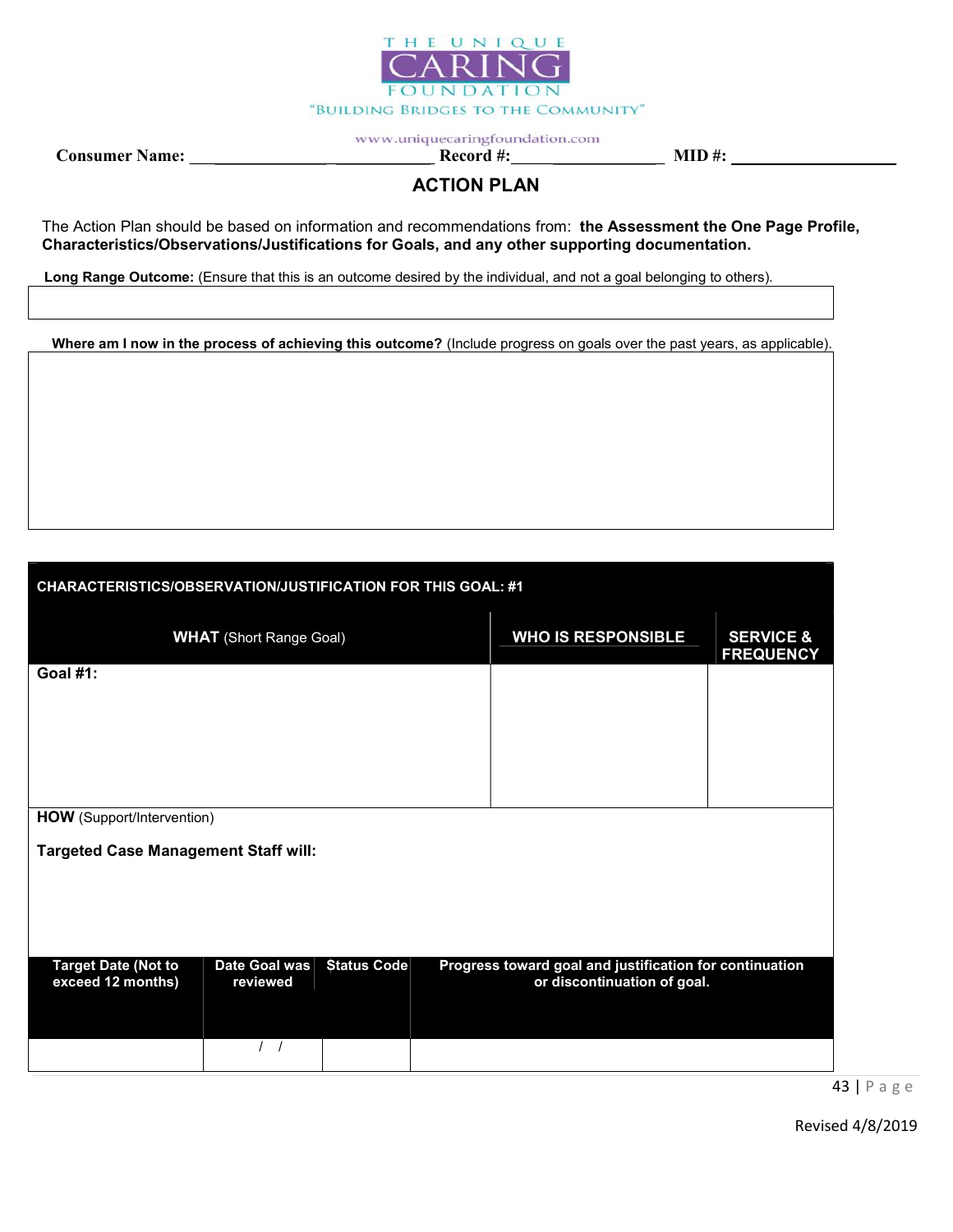

| <b>Consumer Name:</b> |           | $\sim$<br>Record #: | $MID$ #:   |                |  |
|-----------------------|-----------|---------------------|------------|----------------|--|
|                       |           |                     |            |                |  |
|                       |           |                     |            |                |  |
| <b>Status Codes:</b>  | R=Revised | O=Ongoing           | A=Achieved | D=Discontinued |  |

| <b>CHARACTERISTICS/OBSERVATION/JUSTIFICATION FOR THIS GOAL: #2</b> |                                |               |  |                                                         |                                          |  |
|--------------------------------------------------------------------|--------------------------------|---------------|--|---------------------------------------------------------|------------------------------------------|--|
|                                                                    | <b>WHAT</b> (Short Range Goal) |               |  | <b>WHO IS RESPONSIBLE</b>                               | <b>SERVICE &amp;</b><br><b>FREQUENCY</b> |  |
| <b>Goal #2:</b>                                                    |                                |               |  |                                                         |                                          |  |
|                                                                    |                                |               |  |                                                         |                                          |  |
|                                                                    |                                |               |  |                                                         |                                          |  |
|                                                                    |                                |               |  |                                                         |                                          |  |
|                                                                    |                                |               |  |                                                         |                                          |  |
|                                                                    |                                |               |  |                                                         |                                          |  |
| <b>HOW</b> (Support/Intervention)                                  |                                |               |  |                                                         |                                          |  |
| <b>Targeted Case Manager will:</b>                                 |                                |               |  |                                                         |                                          |  |
|                                                                    |                                |               |  |                                                         |                                          |  |
|                                                                    |                                |               |  |                                                         |                                          |  |
|                                                                    |                                |               |  |                                                         |                                          |  |
| <b>Target Date (Not to</b>                                         | Date Goal was                  | <b>Status</b> |  | Progress toward goal and justification for continuation |                                          |  |
| exceed 12 months)                                                  | reviewed                       | <b>Codes</b>  |  | or discontinuation of goal.                             |                                          |  |
|                                                                    | $\sqrt{1}$                     |               |  |                                                         |                                          |  |
|                                                                    | $\prime$<br>$\prime$           |               |  |                                                         |                                          |  |
| $\prime$<br>$\prime$                                               | $\left  \right $               |               |  |                                                         |                                          |  |
|                                                                    |                                |               |  |                                                         |                                          |  |
| <b>Status Codes:</b>                                               | R=Revised                      | O=Ongoing     |  | A=Achieved                                              | D=Discontinued                           |  |
| <b>CHARACTERISTICS/OBSERVATION/JUSTIFICATION FOR THER GOAL:</b>    |                                |               |  |                                                         |                                          |  |
|                                                                    |                                |               |  |                                                         |                                          |  |
| <b>WHAT</b> (Short Range Goal)                                     |                                |               |  | <b>WHO IS RESPONSIBLE</b>                               | <b>SERVICE &amp;</b><br><b>FREQUENCY</b> |  |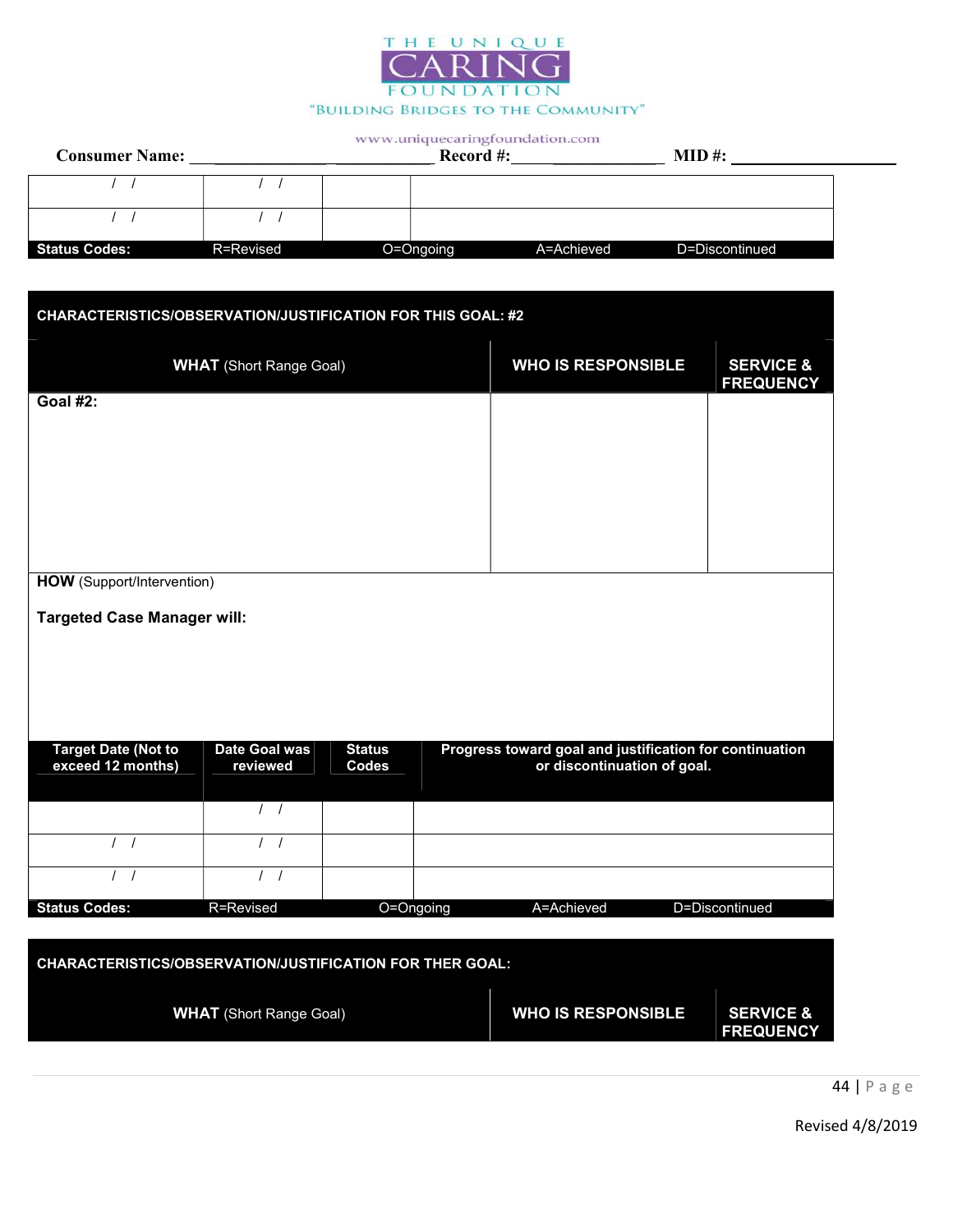

|                                                                 |                                  |                        | www.uniquecaringfoundation.com                                                         |                |                      |
|-----------------------------------------------------------------|----------------------------------|------------------------|----------------------------------------------------------------------------------------|----------------|----------------------|
|                                                                 |                                  |                        |                                                                                        |                |                      |
| <b>Goal #3:</b>                                                 |                                  |                        |                                                                                        |                |                      |
|                                                                 |                                  |                        |                                                                                        |                |                      |
|                                                                 |                                  |                        |                                                                                        |                |                      |
|                                                                 |                                  |                        |                                                                                        |                |                      |
|                                                                 |                                  |                        |                                                                                        |                |                      |
| <b>HOW</b> (Support/Intervention)                               |                                  |                        |                                                                                        |                |                      |
| <b>Targeted Case Manager will:</b>                              |                                  |                        |                                                                                        |                |                      |
|                                                                 |                                  |                        |                                                                                        |                |                      |
| <b>Target Date (Not to</b><br>exceed 12 months)                 | <b>Date Goal was</b><br>reviewed | <b>Status</b><br>Codes | Progress toward goal and justification for continuation<br>or discontinuation of goal. |                |                      |
|                                                                 |                                  |                        |                                                                                        |                |                      |
|                                                                 | $\frac{1}{2}$                    |                        |                                                                                        |                |                      |
|                                                                 | 1 <sub>1</sub>                   |                        |                                                                                        |                |                      |
|                                                                 |                                  |                        |                                                                                        |                |                      |
| $\sqrt{ }$                                                      | $\left  \right $                 |                        |                                                                                        |                |                      |
| <b>Status Codes:</b>                                            | R=Revised                        | O=Ongoing              | A=Achieved                                                                             | D=Discontinued |                      |
|                                                                 |                                  |                        |                                                                                        |                |                      |
| <b>CHARACTERISTICS/OBSERVATION/JUSTIFICATION FOR THER GOAL:</b> |                                  |                        |                                                                                        |                |                      |
|                                                                 |                                  |                        |                                                                                        |                |                      |
|                                                                 | <b>WHAT</b> (Short Range Goal)   |                        | <b>WHO IS RESPONSIBLE</b>                                                              |                | <b>SERVICE &amp;</b> |
|                                                                 |                                  |                        |                                                                                        |                | <b>FREQUENCY</b>     |
| Goal #4:                                                        |                                  |                        |                                                                                        |                |                      |
|                                                                 |                                  |                        |                                                                                        |                |                      |
|                                                                 |                                  |                        |                                                                                        |                |                      |
|                                                                 |                                  |                        |                                                                                        |                |                      |
| <b>HOW</b> (Support/Intervention)                               |                                  |                        |                                                                                        |                |                      |

Targeted Case Manager will:

| <b>Target Date (Not to</b><br>exceed 12 months)                 | Date Goal was<br>reviewed | <b>Status</b><br><b>Codes</b> | Progress toward goal and justification for continuation<br>or discontinuation of goal. |            |                |  |  |  |
|-----------------------------------------------------------------|---------------------------|-------------------------------|----------------------------------------------------------------------------------------|------------|----------------|--|--|--|
|                                                                 |                           |                               |                                                                                        |            |                |  |  |  |
|                                                                 |                           |                               |                                                                                        |            |                |  |  |  |
|                                                                 |                           |                               |                                                                                        |            |                |  |  |  |
| <b>Status Codes:</b>                                            | R=Revised                 |                               | O=Ongoing                                                                              | A=Achieved | D=Discontinued |  |  |  |
| <b>CHARACTERISTICS/OBSERVATION/JUSTIFICATION FOR THER GOAL:</b> |                           |                               |                                                                                        |            |                |  |  |  |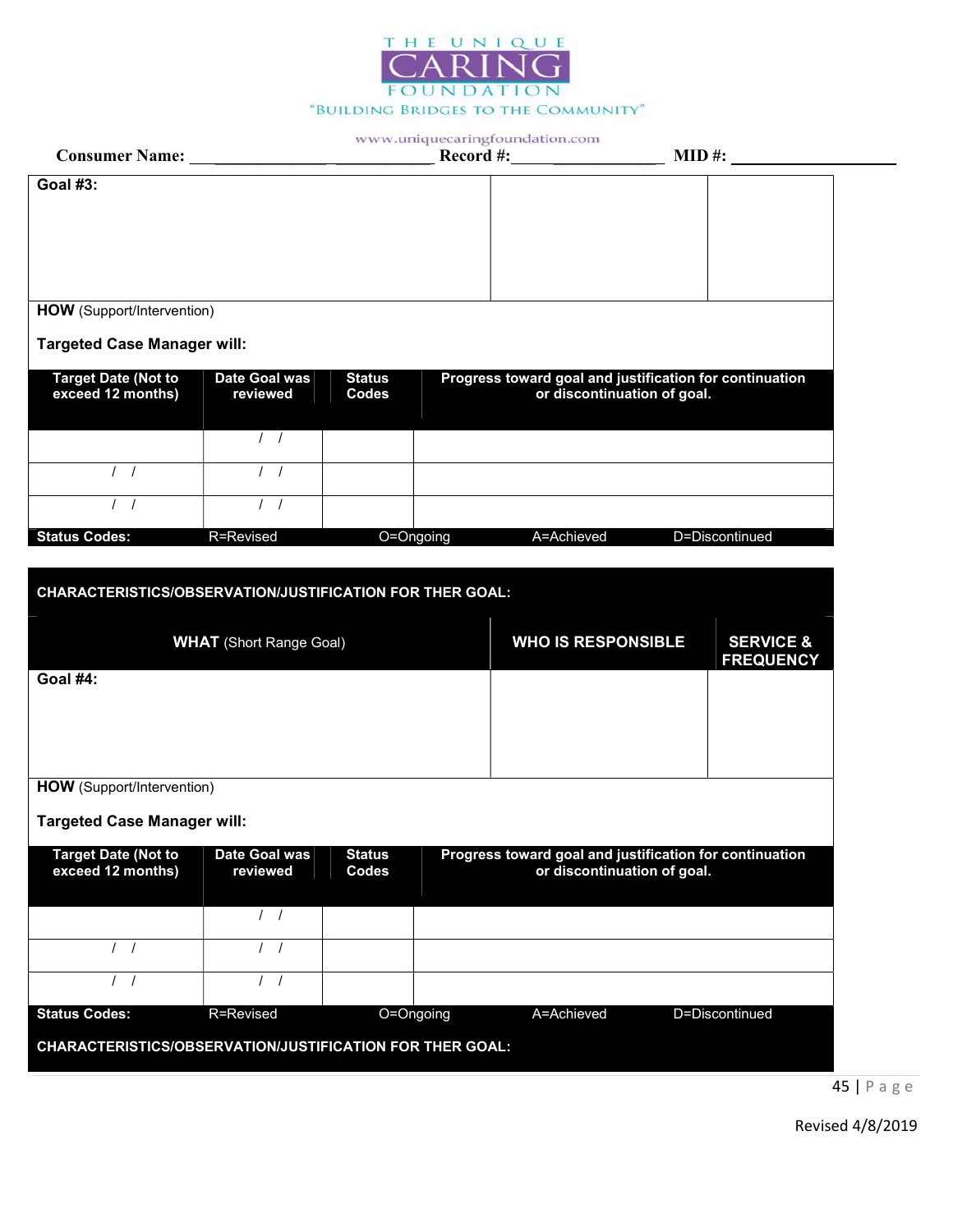

| <b>Consumer Name:</b> Name:                                     |                                |                        |           | www.uniquecaringfoundation.com<br>Record #:             |                             | $MID \#$ :                               |
|-----------------------------------------------------------------|--------------------------------|------------------------|-----------|---------------------------------------------------------|-----------------------------|------------------------------------------|
|                                                                 | <b>WHAT</b> (Short Range Goal) |                        |           | <b>WHO IS RESPONSIBLE</b>                               |                             | <b>SERVICE &amp;</b>                     |
| <b>Goal #5:</b>                                                 |                                |                        |           |                                                         |                             | <b>FREQUENCY</b>                         |
|                                                                 |                                |                        |           |                                                         |                             |                                          |
|                                                                 |                                |                        |           |                                                         |                             |                                          |
| HOW (Support/Intervention)                                      |                                |                        |           |                                                         |                             |                                          |
| <b>Targeted Case Manager will:</b>                              |                                |                        |           |                                                         |                             |                                          |
| <b>Target Date (Not to</b><br>exceed 12 months)                 | Date Goal was<br>reviewed      | <b>Status</b><br>Codes |           | Progress toward goal and justification for continuation | or discontinuation of goal. |                                          |
|                                                                 | $\overline{1}$ /               |                        |           |                                                         |                             |                                          |
| $\left  \right $                                                | $\frac{1}{2}$                  |                        |           |                                                         |                             |                                          |
| 1 <sup>1</sup>                                                  | $\left  \right $               |                        |           |                                                         |                             |                                          |
| <b>Status Codes:</b>                                            | R=Revised                      |                        | O=Ongoing | A=Achieved                                              |                             | D=Discontinued                           |
| <b>CHARACTERISTICS/OBSERVATION/JUSTIFICATION FOR THER GOAL:</b> | <b>WHAT</b> (Short Range Goal) |                        |           | <b>WHO IS RESPONSIBLE</b>                               |                             | <b>SERVICE &amp;</b><br><b>FREQUENCY</b> |
| <b>Goal #6:</b>                                                 |                                |                        |           |                                                         |                             |                                          |
|                                                                 |                                |                        |           |                                                         |                             |                                          |
|                                                                 |                                |                        |           |                                                         |                             |                                          |
| <b>HOW</b> (Support/Intervention)                               |                                |                        |           |                                                         |                             |                                          |
| <b>Targeted Case Manager will:</b>                              |                                |                        |           |                                                         |                             |                                          |
|                                                                 |                                |                        |           |                                                         |                             |                                          |
| <b>Target Date (Not to</b><br>exceed 12 months)                 | Date Goal was<br>reviewed      | <b>Status</b><br>Codes |           | Progress toward goal and justification for continuation | or discontinuation of goal. |                                          |
|                                                                 | $\left  \right $               |                        |           |                                                         |                             |                                          |
| $\prime$                                                        | $\prime$                       |                        |           |                                                         |                             |                                          |
| $\prime$                                                        | $\prime$<br>$\overline{1}$     |                        |           |                                                         |                             |                                          |
| <b>Status Codes:</b>                                            | R=Revised                      |                        | O=Ongoing | A=Achieved                                              |                             | D=Discontinued                           |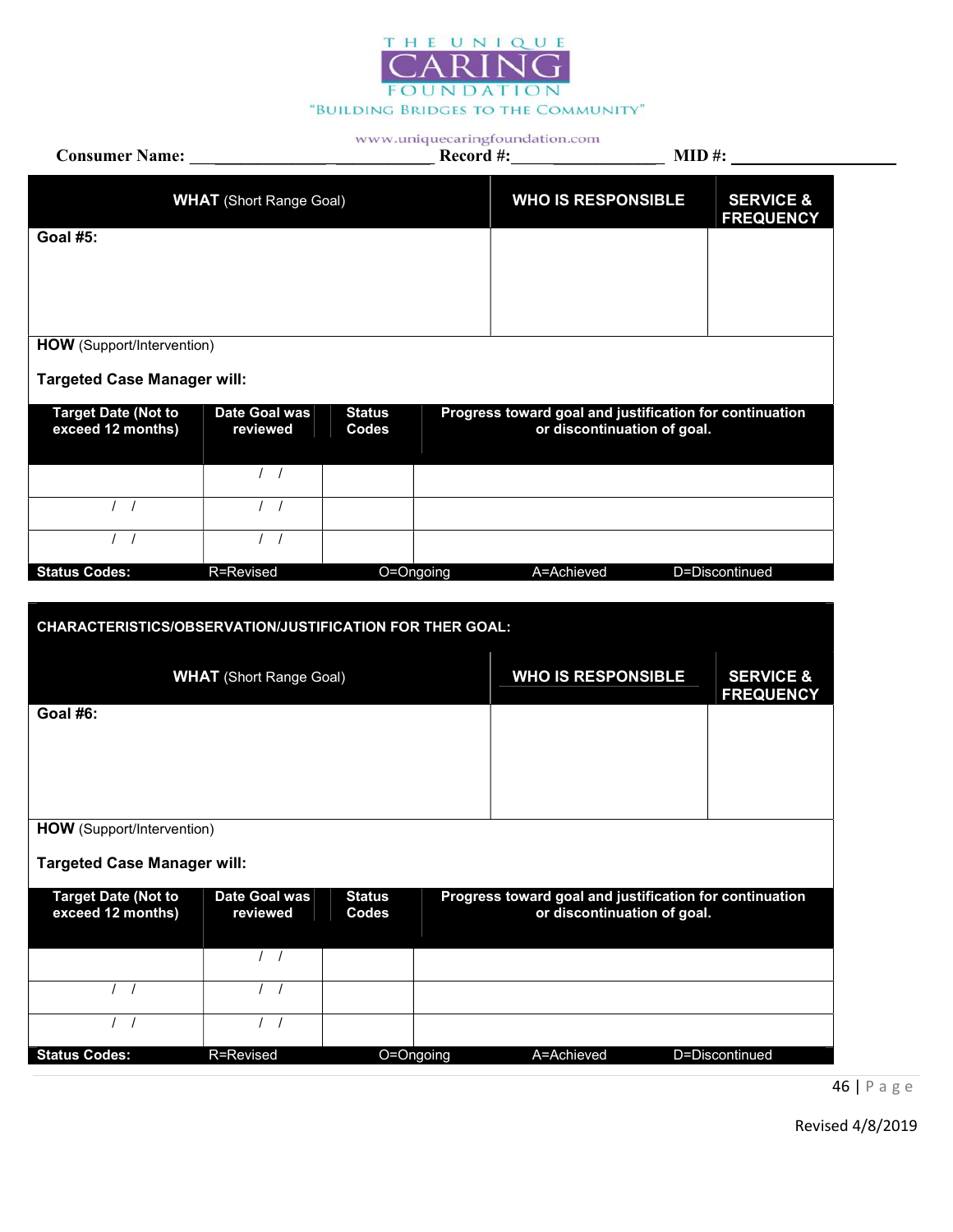

Consumer Name: \_\_\_\_\_\_\_\_\_\_\_\_\_ \_\_\_\_\_\_\_\_\_\_\_ Record #: \_\_\_\_\_\_\_\_\_\_\_\_ MID #:

# Signatures

By signing, I attest that I actively participated in the development of this Plan of Care (POC). Further, I agree to engage intreatment and updates to this treatment plan as necessary.

\_\_\_\_\_\_\_\_\_\_\_\_\_\_\_\_\_\_\_\_\_\_\_\_\_\_\_\_\_ \_\_\_\_\_\_\_\_\_\_\_\_\_\_\_\_\_\_\_\_\_\_\_\_\_\_\_\_\_\_ \_\_\_\_\_\_\_\_\_\_\_\_

\_\_\_\_\_\_\_\_\_\_\_\_\_\_\_\_\_\_\_\_\_\_\_\_\_\_\_\_\_ \_\_\_\_\_\_\_\_\_\_\_\_\_\_\_\_\_\_\_\_\_\_\_\_\_\_\_\_\_\_ \_\_\_\_\_\_\_\_\_\_\_\_

Beneficiary Name – print Beneficiary Signature Date

Legal Guardian Name –print Legal Guardian Signature Date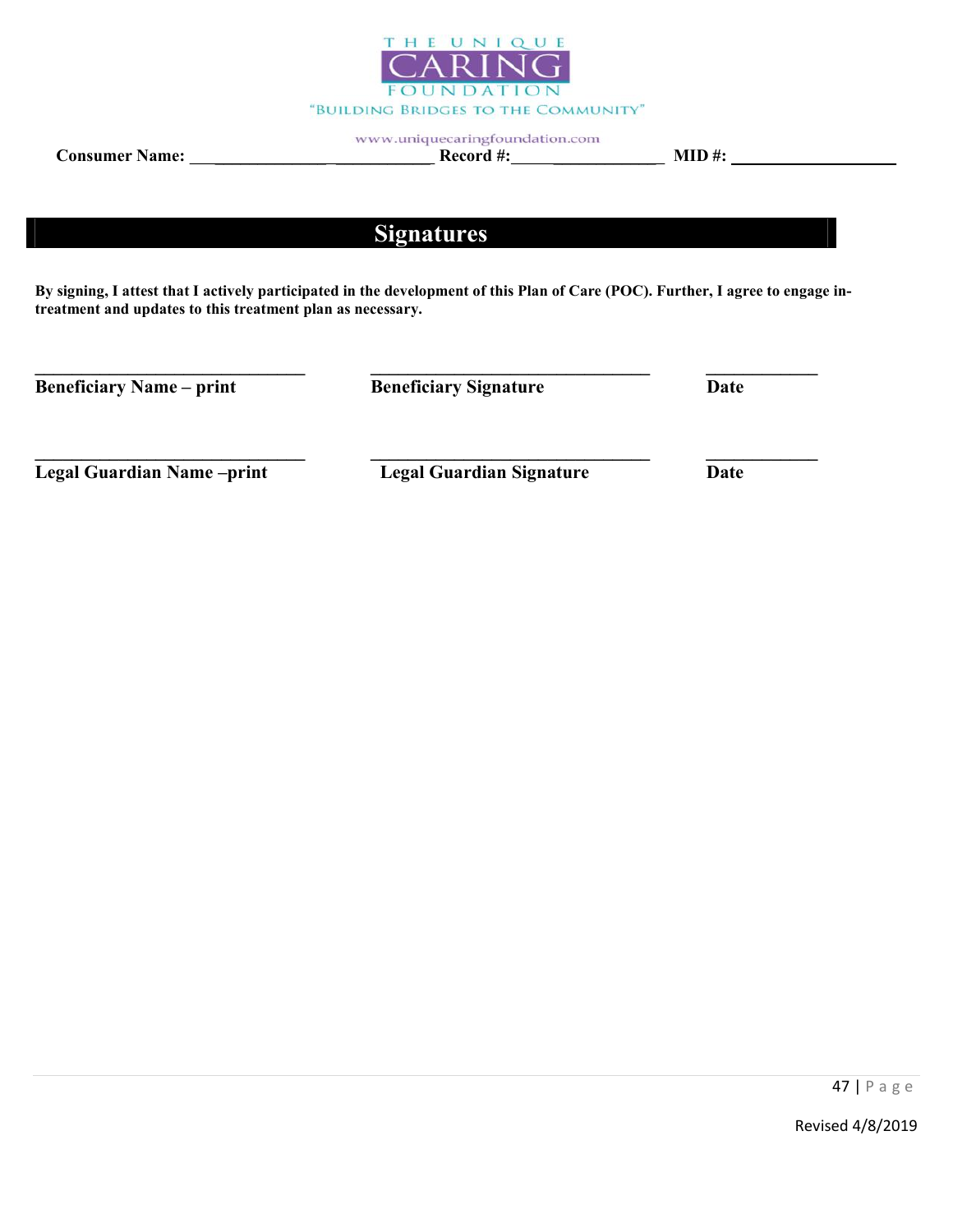

Consumer Name: \_\_\_\_\_\_\_\_\_\_\_\_\_ \_\_\_\_\_\_\_\_\_\_\_ Record #: \_\_\_\_\_\_\_\_\_\_\_\_ MID #:

Unique Caring Foundation Service Provided: Targeted Case Management

Use PIE Format (Goal, Intervention, Outcome)

|                                                         | Purpose/Goal # ___ from the Case Staff Intervention Include what staff did to assist consumer and | <b>Total Time for This</b> |
|---------------------------------------------------------|---------------------------------------------------------------------------------------------------|----------------------------|
| <b>Management Plan</b>                                  | how the consumer responded. Indicate progress towards the                                         | Goal                       |
|                                                         | goal.                                                                                             |                            |
|                                                         | *** Please indicate where the service took place.                                                 |                            |
|                                                         | <b>Description of Intervention(s):</b>                                                            |                            |
|                                                         | Person with who contact occurred and relationship to beneficiary.                                 |                            |
|                                                         |                                                                                                   |                            |
|                                                         |                                                                                                   |                            |
|                                                         |                                                                                                   |                            |
|                                                         |                                                                                                   |                            |
|                                                         |                                                                                                   |                            |
|                                                         |                                                                                                   |                            |
|                                                         |                                                                                                   |                            |
|                                                         |                                                                                                   |                            |
| <b>Type of Contact:</b>                                 |                                                                                                   |                            |
| Face to face $\Box$                                     | Effectiveness/Outcome:                                                                            |                            |
| $\mathsf{lower}$ the Phone $\Box$                       |                                                                                                   |                            |
| Explain:<br>Other (                                     |                                                                                                   |                            |
| Type of Case Management:                                |                                                                                                   |                            |
| <b>Target Group:</b>                                    |                                                                                                   |                            |
| Please see types below: #                               | <b>Next Step:</b>                                                                                 |                            |
| Location address of the face to face                    |                                                                                                   |                            |
| contact with Beneficiary/Guardian:                      |                                                                                                   |                            |
|                                                         |                                                                                                   |                            |
|                                                         |                                                                                                   |                            |
|                                                         |                                                                                                   |                            |
| $\mathbf{A}$ $\mathbf{A}$ and $\mathbf{M}$ are a second |                                                                                                   |                            |

Type of Case Management:

| 1. Assessment                                       | 2. Care Planning                                          | 3. Referral & Linkage | 4. Monitoring & Follow Up                                      |
|-----------------------------------------------------|-----------------------------------------------------------|-----------------------|----------------------------------------------------------------|
| <b>Target Group</b>                                 |                                                           |                       |                                                                |
|                                                     | 1. Individuals with Intellectual and Related Disabilities |                       | 2. At Risk Children 3. Adults with Serious and Persistent Ment |
| 4. Individuals with Psychoactive Substance Disorder |                                                           |                       | 5. Individuals with at Risk for Genetics Disorders             |

t Risk Children 3. Adults with Serious and Persistent Mental Illness dividuals with at Risk for Genetics Disorders

6. Head and Spinal Cord Injuries and related Disabilities 7. Adults with Functional Impairments

| Case Manager Name (Printed): | Case Manager Signature: | Date: |
|------------------------------|-------------------------|-------|
|                              |                         |       |

48 | P a g e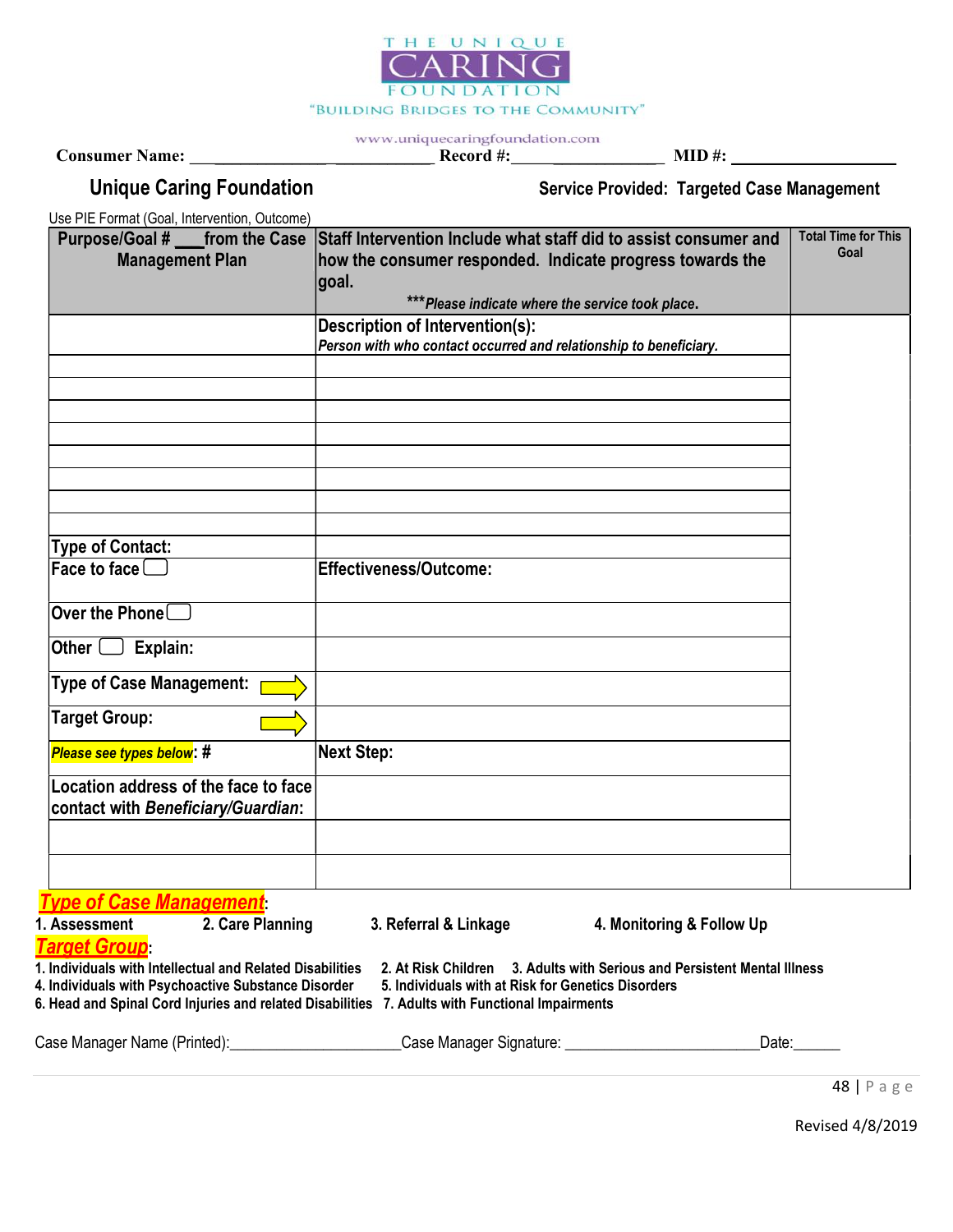

Consumer Name: \_\_\_\_\_\_\_\_\_\_\_\_\_ \_\_\_\_\_\_\_\_\_\_\_ Record #: \_\_\_\_\_\_\_\_\_\_\_\_ MID #: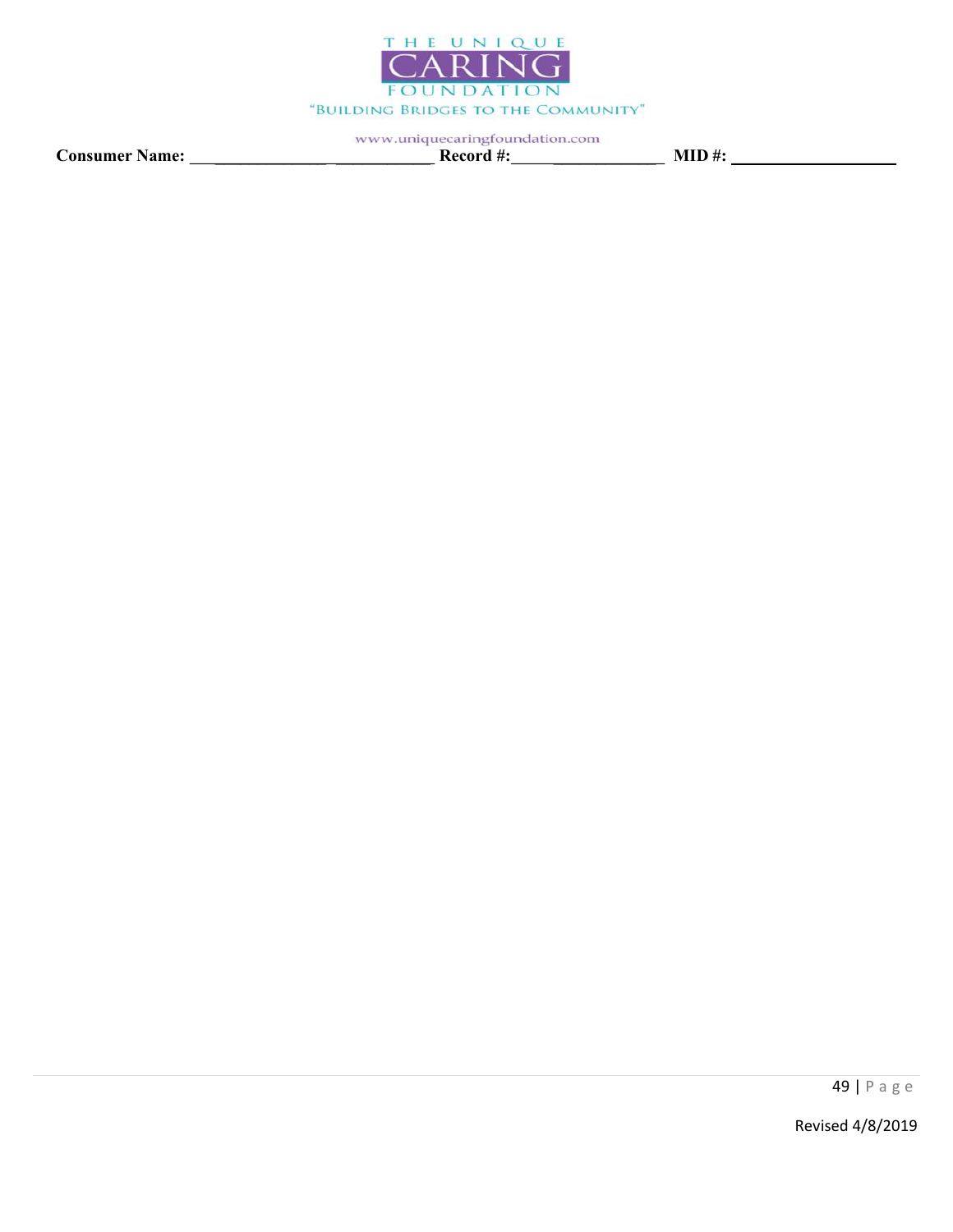

Consumer Name: \_\_\_\_\_\_\_\_\_\_\_\_\_ \_\_\_\_\_\_\_\_\_\_\_ Record #: \_\_\_\_\_\_\_\_\_\_\_\_ MID #:

# UNIQUE CARING FOUNDATION- SOUTH CAROLINA TIME SHEET

NAME: Week Ending:

Directions: Please be as specific as possible and indicate what you accomplished each day. ONLY BILLABLE HOURS ARE TO BE NOTED ON TIME SHEET. Remember that travel time is NOT billable time.

| <b>TIME</b><br><b>IN/OUT</b>                | <b>CONSUMER NAME &amp; ACTIVITIES:</b>                                | <b>TIME</b><br><b>IN/OUT</b> | <b>CONSUMER NAME &amp; ACTIVITIES:</b>                                  |
|---------------------------------------------|-----------------------------------------------------------------------|------------------------------|-------------------------------------------------------------------------|
|                                             |                                                                       |                              |                                                                         |
|                                             |                                                                       |                              |                                                                         |
|                                             |                                                                       |                              |                                                                         |
|                                             | <b>Today's Total Hours:</b>                                           |                              | <b>Today's Total Hours:</b>                                             |
| <b>TIME</b><br><b>IN/OUT</b>                | DATE:______________________<br><b>CONSUMER NAME &amp; ACTIVITIES:</b> | <b>TIME</b><br><b>IN/OUT</b> | DATE:________________________<br><b>CONSUMER NAME &amp; ACTIVITIES:</b> |
|                                             |                                                                       |                              |                                                                         |
|                                             |                                                                       |                              |                                                                         |
|                                             |                                                                       |                              |                                                                         |
|                                             | <b>Today's Total Hours:</b>                                           |                              | <b>Today's Total Hours:</b>                                             |
| <b>TIME</b><br><b>IN/OUT</b>                | <b>CONSUMER NAME &amp; ACTIVITIES:</b>                                | <b>TIME</b><br><b>IN/OUT</b> | DATE:________________________<br><b>CONSUMER NAME &amp; ACTIVITIES:</b> |
|                                             |                                                                       |                              |                                                                         |
|                                             |                                                                       |                              |                                                                         |
|                                             |                                                                       |                              |                                                                         |
|                                             | <b>Today's Total Hours:</b>                                           |                              | <b>Miscellaneous:</b>                                                   |
| TOTAL NUMBER OF HOURS WORKED:<br>Signature: |                                                                       |                              |                                                                         |

A= Assessment CMP= Case Management Plan CMFU=Case Management Follow-Up

• FF=Face to Face NFF=Non Face to Face Services are billed in 15 min increments

Before submitting timesheets for Targeted Case Management please verify that: 1) An Assessment include an intake packet 2) Case Management Plan include Plan & Progress Notes 3) Case

Management Follow-Up include Progress Notes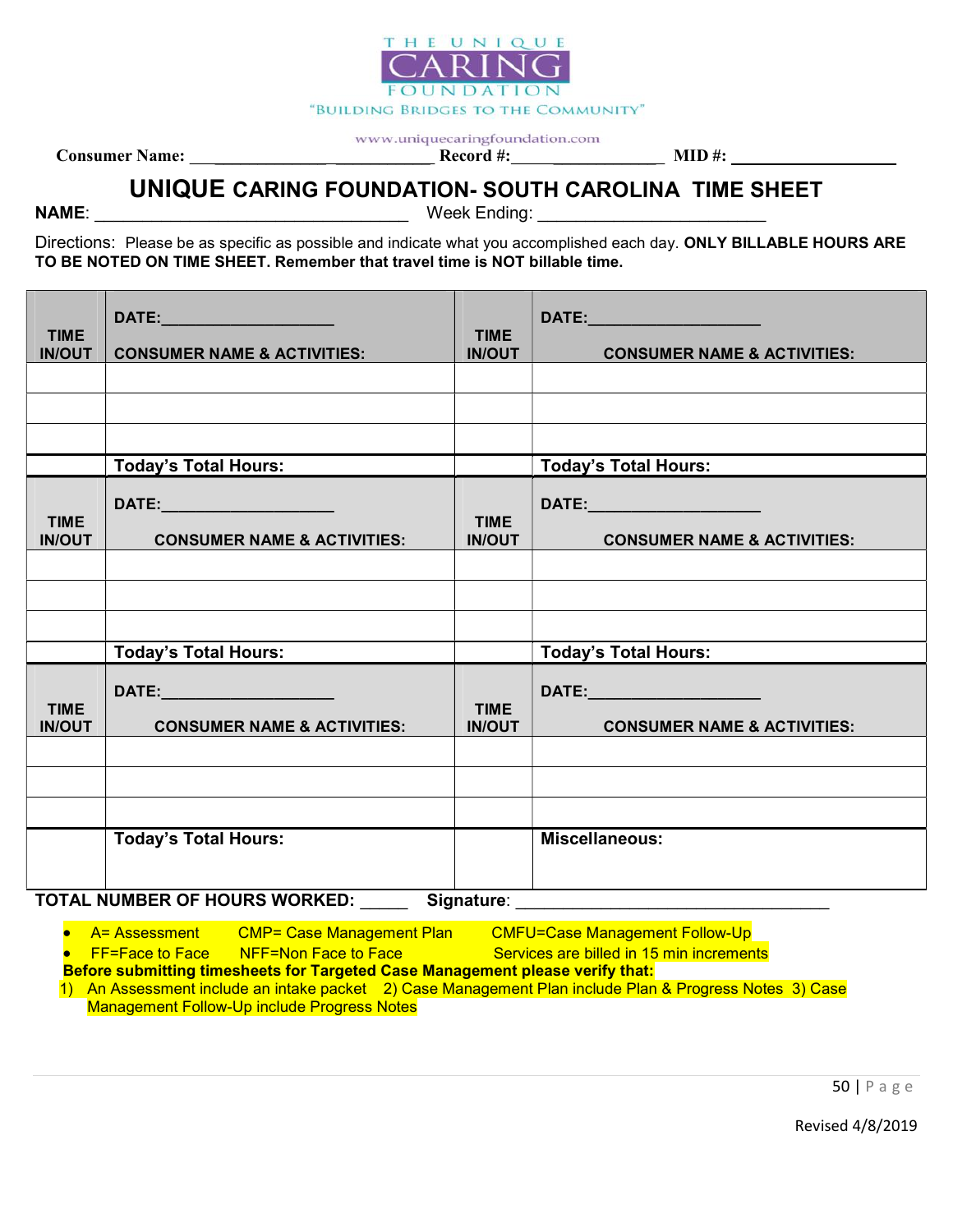

Consumer Name: \_\_\_\_\_\_\_\_\_\_\_\_\_ \_\_\_\_\_\_\_\_\_\_\_ Record #: \_\_\_\_\_\_\_\_\_\_\_\_ MID #:

# SECTION III: DATA COLLECTION

Client Medical, Educational, and Court Paperwork SEND OUT RELEASES

51 | P a g e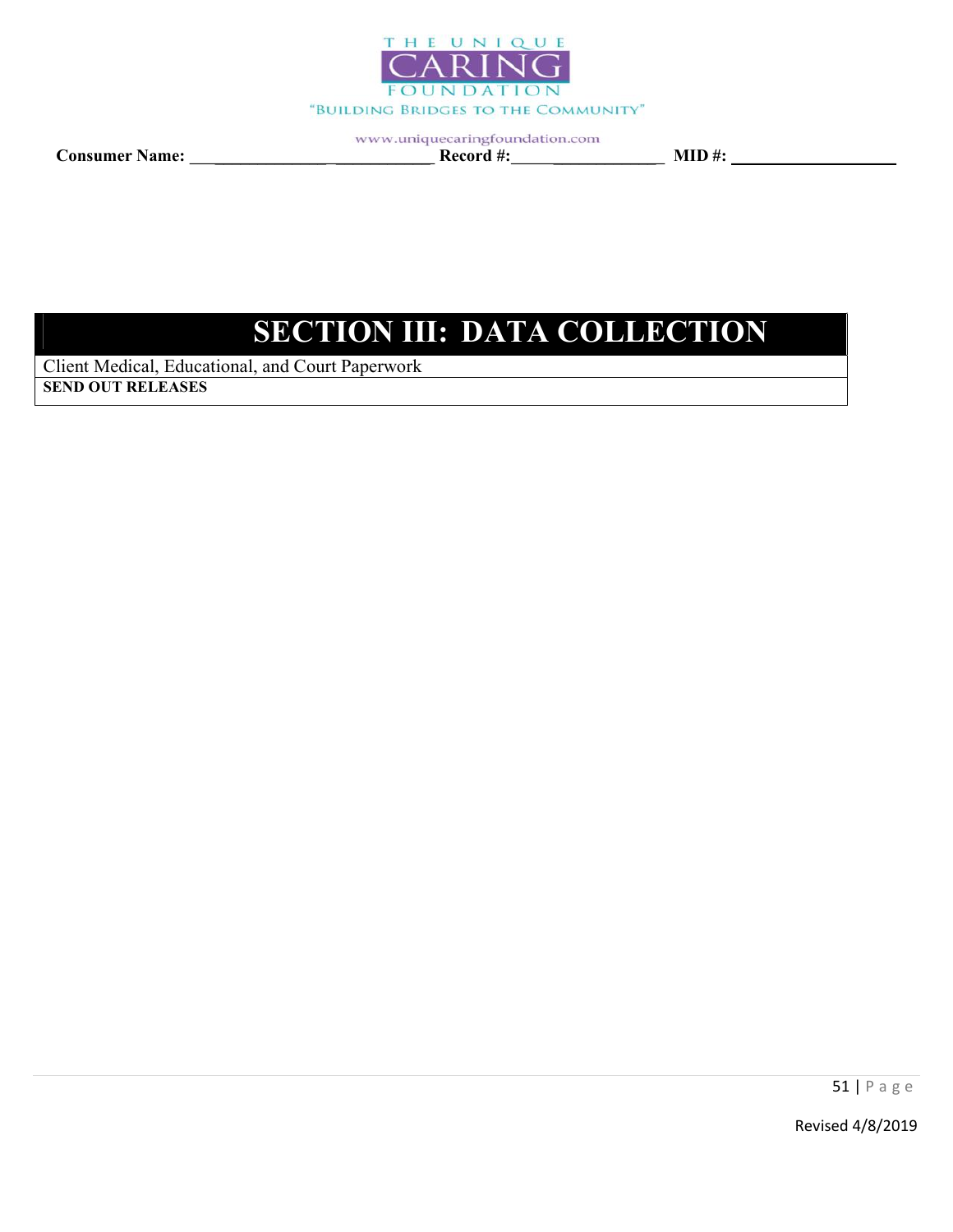

Consumer Name: \_\_\_\_\_\_\_\_\_\_\_\_\_ \_\_\_\_\_\_\_\_\_\_\_ Record #: \_\_\_\_\_\_\_\_\_\_\_\_ MID #:

# SECTION IV: PROGRESS NOTES

1<sup>st</sup> Note Assessment

2<sup>nd</sup> Note Case Management Plan

3<sup>rd</sup> Note Records-compiling records

4<sup>th</sup> Note Referral & Linkage /Follow-Up